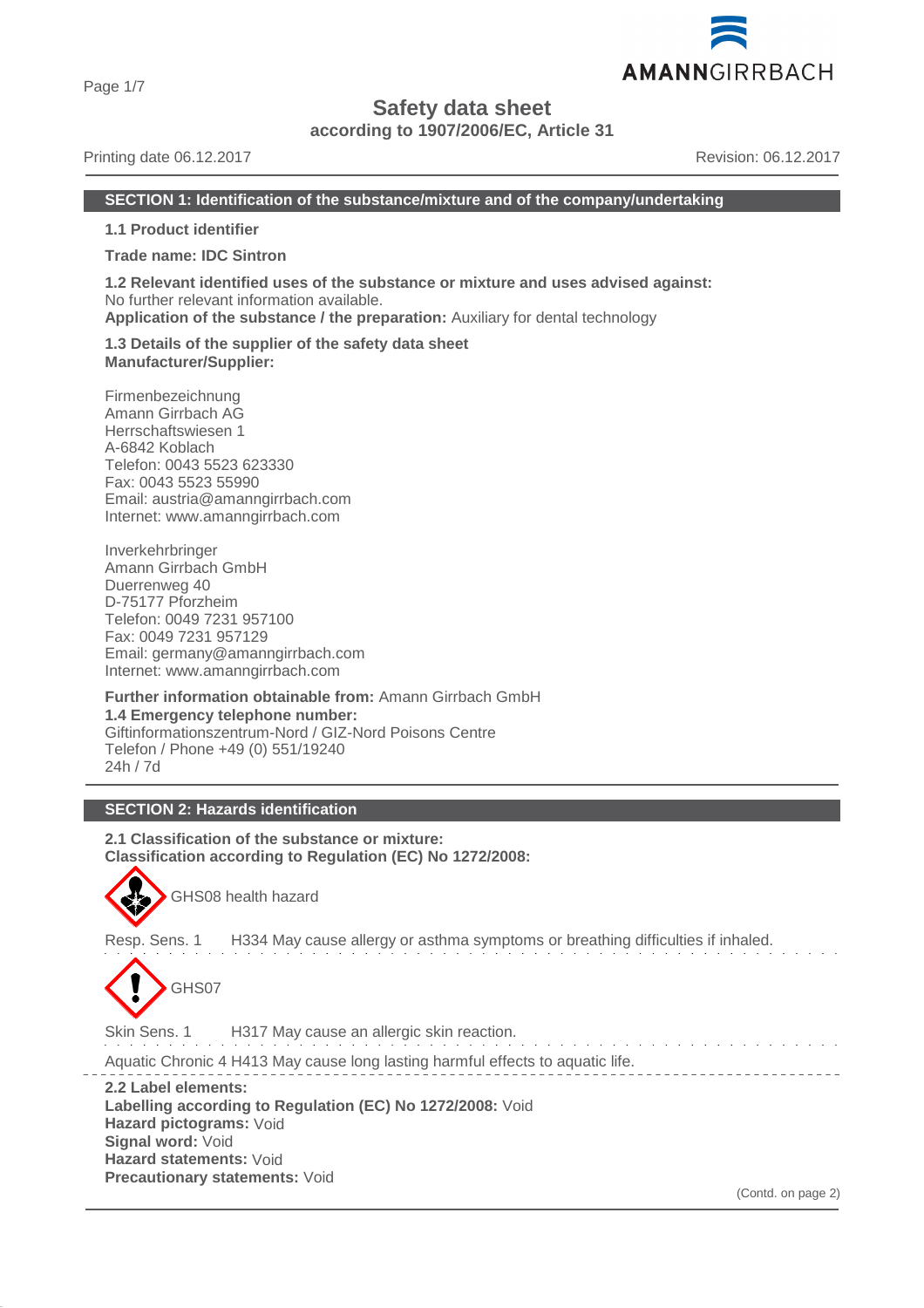Page 2/7

# **Safety data sheet according to 1907/2006/EC, Article 31**

Printing date 06.12.2017 Revision: 06.12.2017

#### **Trade name: IDC Sintron**

(Contd. of page 1)

**Additional information:** Metals in massive form, alloys, mixtures containing polymers and mixtures containing elastomers do not require a label according to this Annex, if they do not present a hazard to human health by inhalation, ingestion or contact with skin or to the aquatic environment in the form in which they are placed on the market, although classified as hazardous in accordance with the criteria of this Annex. (Regulation (EC) No 1272/2008, Annex I, 1.3.4.1.) **2.3 Other hazards:**

**Results of PBT and vPvB assessment: PBT:** Not applicable. **vPvB:** Not applicable.

#### **SECTION 3: Composition/information on ingredients**

#### **3.2 Chemical characterisation: Mixtures**

**Description:** Mixture of substances listed below with nonhazardous additions.

**Dangerous components:** 

| CAS: 7440-48-4                                                                            | cobalt                                                                                                           | 50-100%    |
|-------------------------------------------------------------------------------------------|------------------------------------------------------------------------------------------------------------------|------------|
|                                                                                           | EINECS: 231-158-0 $\diamondsuit$ Resp. Sens. 1, H334; $\diamondsuit$ Skin Sens. 1, H317; Aquatic Chronic 4, H413 |            |
| $CAS: 7440-47-3$ chromium                                                                 |                                                                                                                  | $25 - 50%$ |
|                                                                                           | EINECS: 231-157-5 substance with a Community workplace exposure limit                                            |            |
| Additional information: For the wording of the listed hazard phrases refer to section 16. |                                                                                                                  |            |

#### **SECTION 4: First aid measures**

#### **4.1 Description of first aid measures:**

**General information:**

Take affected persons out into the fresh air.

Do not leave affected persons unattended.

**After inhalation:** Supply fresh air; consult doctor in case of complaints.

**After skin contact:** Immediately wash with water and soap and rinse thoroughly.

**After eye contact:**

Rinse opened eye for several minutes under running water.

Call a doctor immediately.

**After swallowing:** Call a doctor immediately.

**4.2 Most important symptoms and effects, both acute and delayed:**

No further relevant information available.

**4.3 Indication of any immediate medical attention and special treatment needed:**

No further relevant information available.

#### **SECTION 5: Firefighting measures**

**5.1 Extinguishing media: Suitable extinguishing agents:** CO2, sand, extinguishing powder. Do not use water. **For safety reasons unsuitable extinguishing agents:** Water **5.2 Special hazards arising from the substance or mixture:** Formation of toxic gases is possible during heating or in case of fire. **5.3 Advice for firefighters: Protective equipment:** Mouth respiratory protective device. Do not inhale explosion gases or combustion gases. **Additional information:** Collect contaminated fire fighting water separately. It must not enter the sewage system.

(Contd. on page 3)

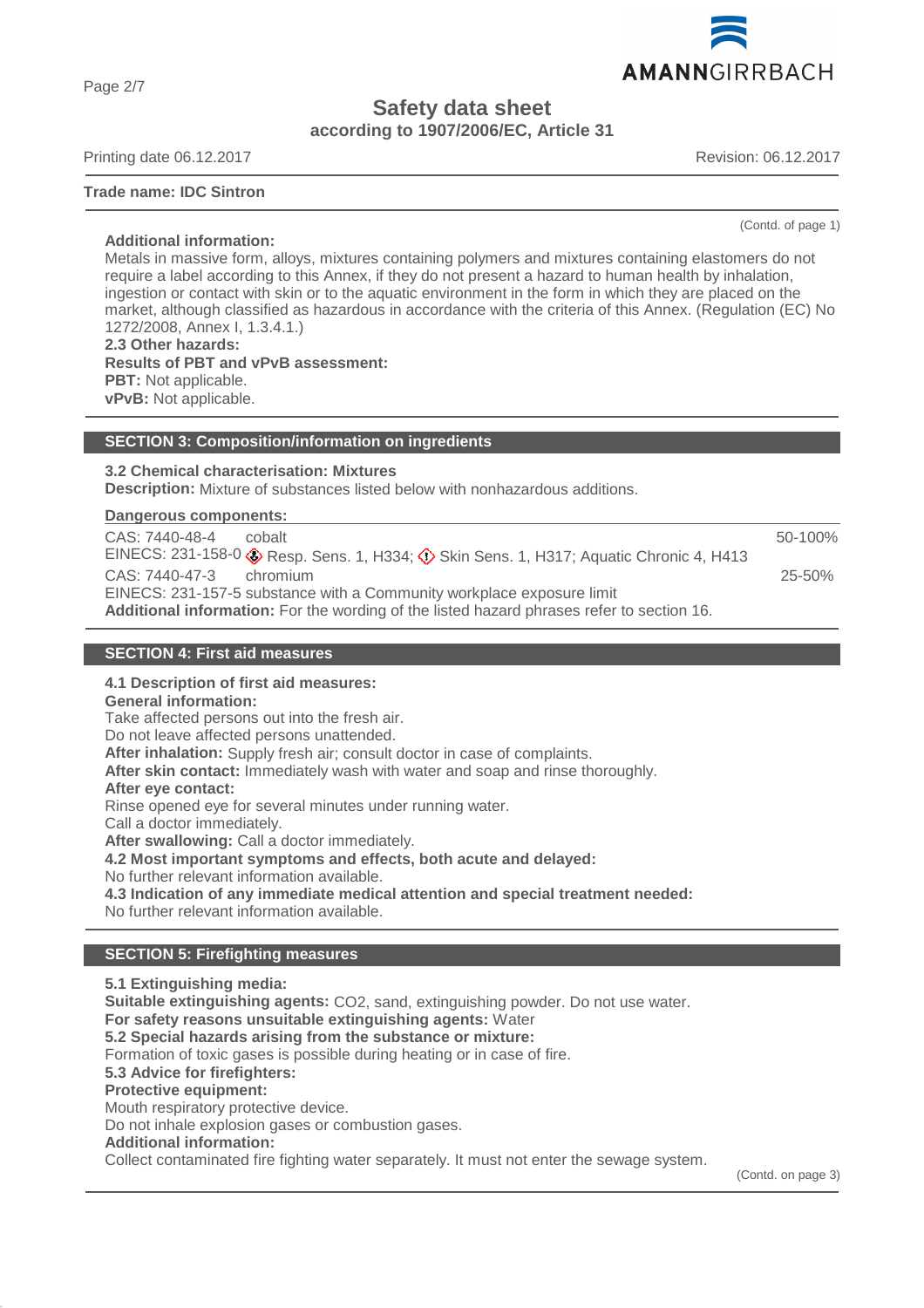

Page 3/7

# **Safety data sheet**

**according to 1907/2006/EC, Article 31**

Printing date 06.12.2017 Revision: 06.12.2017

**Trade name: IDC Sintron**

(Contd. of page 2)

## **SECTION 6: Accidental release measures**

**6.1 Personal precautions, protective equipment and emergency procedures:**

Wear protective equipment. Keep unprotected persons away.

Ensure adequate ventilation.

Avoid formation of dust.

Use respiratory protective device against the effects of fumes/dust/aerosol.

**6.2 Environmental precautions:** Do not allow product to reach sewage system or any water course.

## **6.3 Methods and material for containment and cleaning up:**

Pick up mechanically.

Ensure adequate ventilation.

**6.4 Reference to other sections:**

See Section 7 for information on safe handling.

See Section 8 for information on personal protection equipment.

See Section 13 for disposal information.

# **SECTION 7: Handling and storage**

# **7.1 Precautions for safe handling:**

Open and handle receptacle with care. Ensure good ventilation/exhaustion at the workplace. Prevent formation of dust. Provide suction extractors if dust is formed. **Information about fire - and explosion protection:** Keep ignition sources away - Do not smoke.

**7.2 Conditions for safe storage, including any incompatibilities: Storage:**

**Requirements to be met by storerooms and receptacles:** Store only in the original receptacle. **Information about storage in one common storage facility:**

Store away from foodstuffs.

Do not store together with acids.

**Further information about storage conditions:** Keep container tightly sealed.

**7.3 Specific end use(s):** No further relevant information available.

## **SECTION 8: Exposure controls/personal protection**

**Additional information about design of technical facilities:** No further data; see item 7.

**8.1 Control parameters:**

**Ingredients with limit values that require monitoring at the workplace:** 

**7440-48-4 cobalt**

WEL Long-term value: 0.1 mg/m<sup>3</sup> as Co; Carc, Sen

**7440-47-3 chromium** WEL Long-term value: 0.5 mg/m<sup>3</sup>

# **8.2 Exposure controls:**

**Personal protective equipment:**

**General protective and hygienic measures:** The usual precautionary measures are to be adhered to when handling chemicals. Wash hands before breaks and at the end of work. Keep away from foodstuffs, beverages and feed.

# Do not inhale dust / smoke / mist.

Avoid contact with the eyes and skin.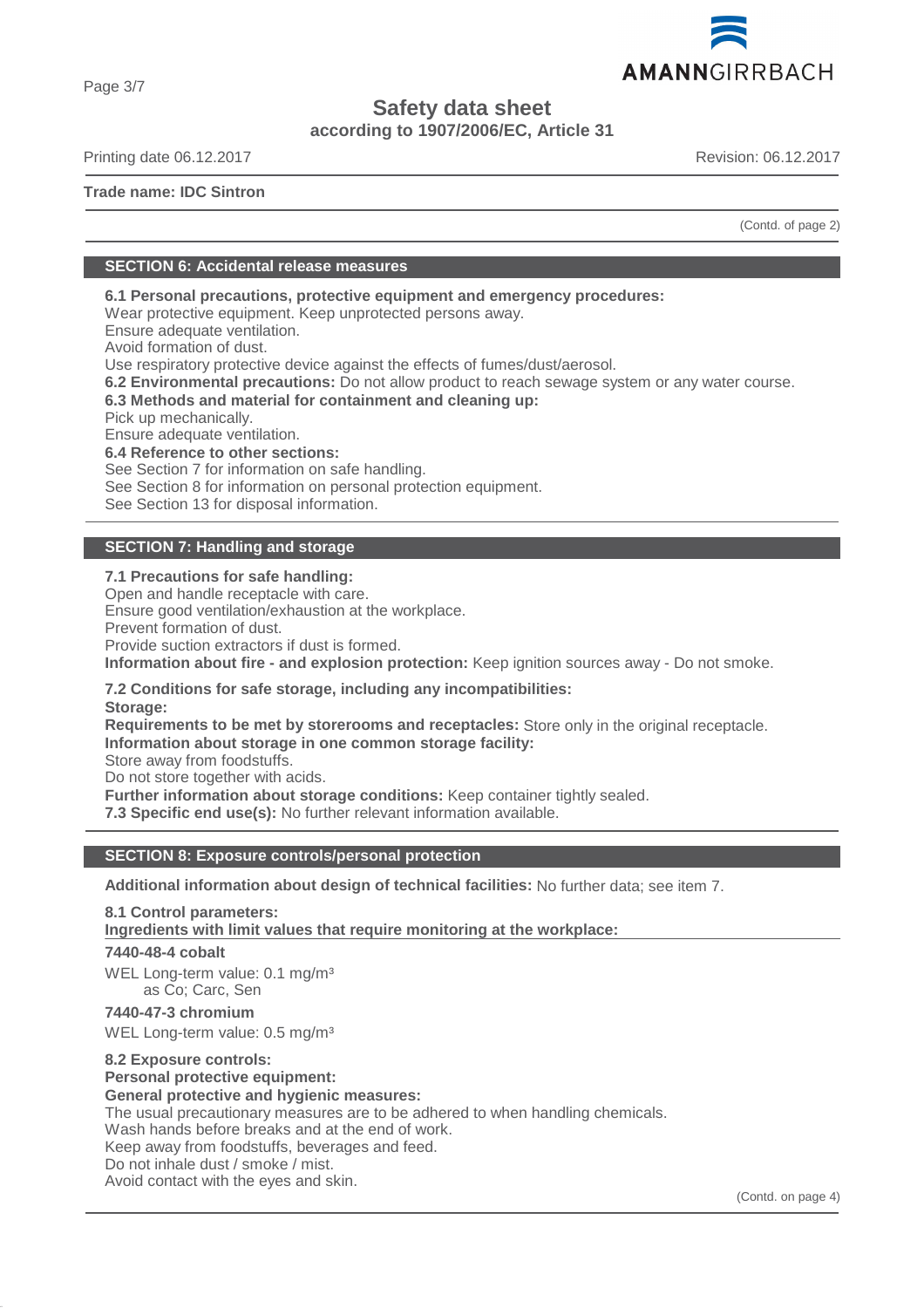Page 4/7

**Safety data sheet**

**according to 1907/2006/EC, Article 31**

Printing date 06.12.2017 **Revision: 06.12.2017** 

#### **Trade name: IDC Sintron**

**Respiratory protection:**

In case of brief exposure or low pollution use respiratory filter device. In case of intensive or longer exposure use self-contained respiratory protective device. Short term filter device: Filter P3 **Protection of hands:** Protective gloves The glove material has to be impermeable and resistant to the product/ the substance/ the preparation. **Material of gloves:** The selection of the suitable gloves does not only depend on the material, but also on further marks of quality and varies from manufacturer to manufacturer. **Penetration time of glove material:** The exact break through time has to be found out by the manufacturer of the protective gloves and has to be observed. **Eye protection:** Tightly sealed goggles

#### **SECTION 9: Physical and chemical properties**

| 9.1 Information on basic physical and chemical properties:<br><b>General Information:</b><br>Appearance:                      |                                                                              |   |
|-------------------------------------------------------------------------------------------------------------------------------|------------------------------------------------------------------------------|---|
| Form:<br>Colour:<br>Odour:<br><b>Odour threshold:</b>                                                                         | Solid<br>Silver grey<br><b>Odourless</b><br>Not determined.                  |   |
| pH-value:                                                                                                                     | Not applicable.                                                              |   |
| <b>Change in condition:</b><br><b>Melting point/freezing point:</b><br>Initial boiling point and boiling range: Undetermined. | Undetermined.                                                                |   |
| Flash point:                                                                                                                  | Not applicable.                                                              |   |
| Flammability (solid, gas):                                                                                                    | Not applicable.                                                              |   |
| Ignition temperature:                                                                                                         |                                                                              |   |
| <b>Decomposition temperature:</b>                                                                                             | Not determined.                                                              |   |
| Auto-ignition temperature:                                                                                                    | Product is not selfigniting.                                                 |   |
| <b>Explosive properties:</b>                                                                                                  | Product does not present an explosion hazard.                                |   |
| <b>Explosion limits:</b><br>Lower:<br>Upper:                                                                                  | Not determined.<br>Not determined.                                           |   |
| Vapour pressure:                                                                                                              | Not determined.                                                              |   |
| Density at 20 °C:<br><b>Relative density:</b><br>Vapour density:<br><b>Evaporation rate:</b>                                  | 8 g/cm <sup>3</sup><br>Not determined.<br>Not determined.<br>Not applicable. |   |
| Solubility in / Miscibility with<br>water:                                                                                    | Insoluble.                                                                   |   |
| <b>Partition coefficient: n-octanol/water:</b>                                                                                | Not determined.                                                              |   |
| <b>Viscosity:</b><br><b>Dynamic:</b>                                                                                          | Not applicable.                                                              | ( |



(Contd. of page 3)

(Contd. on page 5)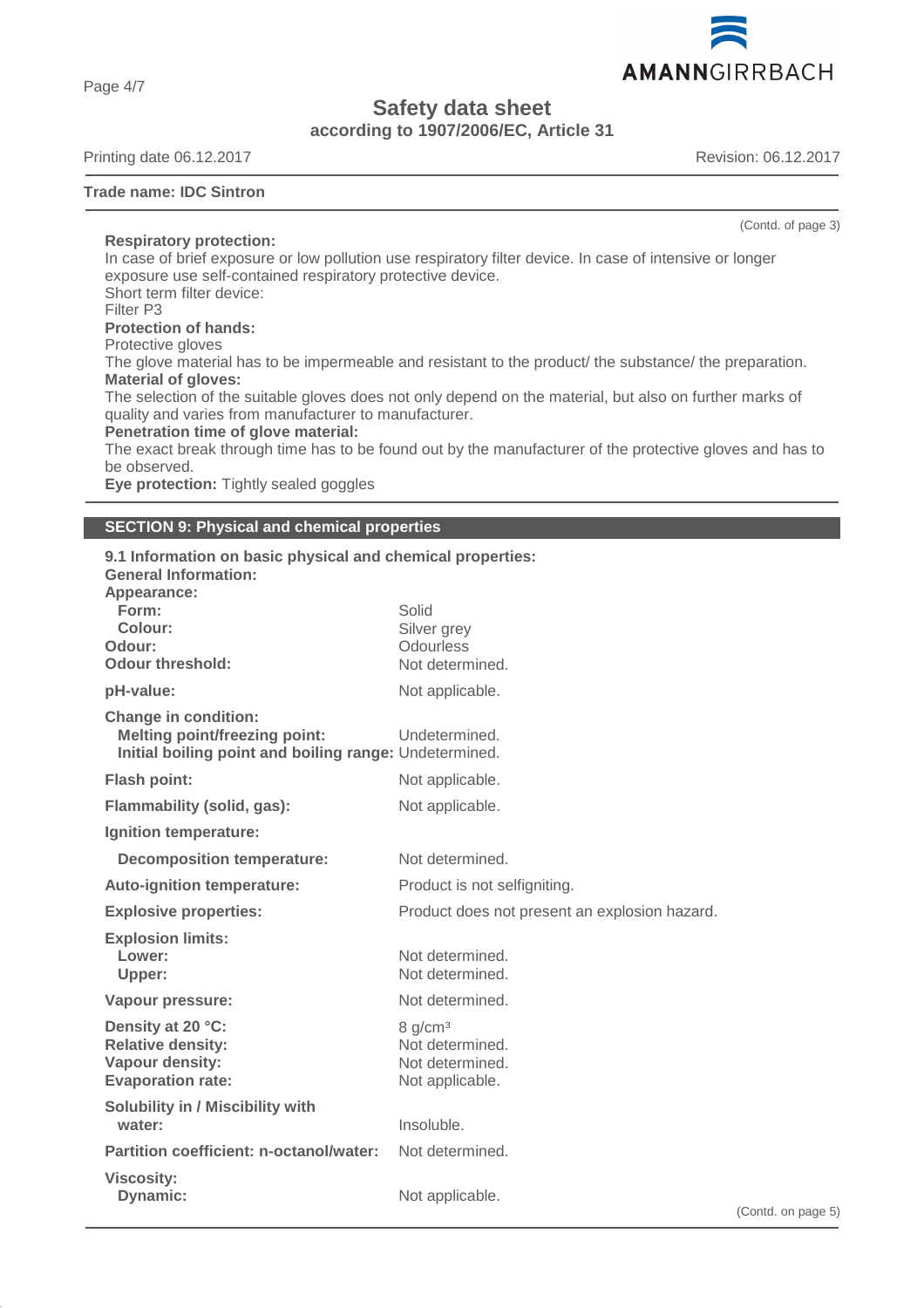AMANNGIRRBACH

# **Safety data sheet**

# **according to 1907/2006/EC, Article 31**

Printing date 06.12.2017 Revision: 06.12.2017

#### **Trade name: IDC Sintron**

**Kinematic:** Not determined.

**9.2 Other information:** No further relevant information available.

# **SECTION 10: Stability and reactivity**

**10.1 Reactivity:** No further relevant information available.

**10.2 Chemical stability:**

**Thermal decomposition / conditions to be avoided:**

No decomposition if used according to specifications.

**10.3 Possibility of hazardous reactions:** Reacts with strong acids.

**10.4 Conditions to avoid:** No further relevant information available.

**10.5 Incompatible materials:** No further relevant information available.

**10.6 Hazardous decomposition products:** Toxic metal oxide smoke

## **SECTION 11: Toxicological information**

**11.1 Information on toxicological effects:**

**Acute toxicity** Based on available data, the classification criteria are not met. **LD/LC50 values relevant for classification:** 

**7440-48-4 cobalt**

Oral LD50 6170 mg/kg (rat)

**Primary irritant effect:**

**Skin corrosion/irritation** Based on available data, the classification criteria are not met.

**Serious eye damage/irritation** Based on available data, the classification criteria are not met. **Respiratory or skin sensitisation**

May cause allergy or asthma symptoms or breathing difficulties if inhaled.

May cause an allergic skin reaction.

**CMR effects (carcinogenity, mutagenicity and toxicity for reproduction):**

**Germ cell mutagenicity** Based on available data, the classification criteria are not met.

**Carcinogenicity** Based on available data, the classification criteria are not met.

**Reproductive toxicity** Based on available data, the classification criteria are not met.

**STOT-single exposure** Based on available data, the classification criteria are not met.

**STOT-repeated exposure** Based on available data, the classification criteria are not met.

**Aspiration hazard** Based on available data, the classification criteria are not met.

## **SECTION 12: Ecological information**

**12.1 Toxicity:**

**Aquatic toxicity:** No further relevant information available.

**12.2 Persistence and degradability:** No further relevant information available.

**12.3 Bioaccumulative potential:** No further relevant information available.

**12.4 Mobility in soil:** No further relevant information available.

**Additional ecological information:**

#### **General notes:**

The product contains heavy metals. Avoid transfer into the environment. Specific preliminary treatments are necessary

Water hazard class 1 (German Regulation) (Self-assessment): slightly hazardous for water Do not allow undiluted product or large quantities of it to reach ground water, water course or sewage system.

**12.5 Results of PBT and vPvB assessment:**

**PBT:** Not applicable.

**vPvB:** Not applicable.



(Contd. of page 4)

Page 5/7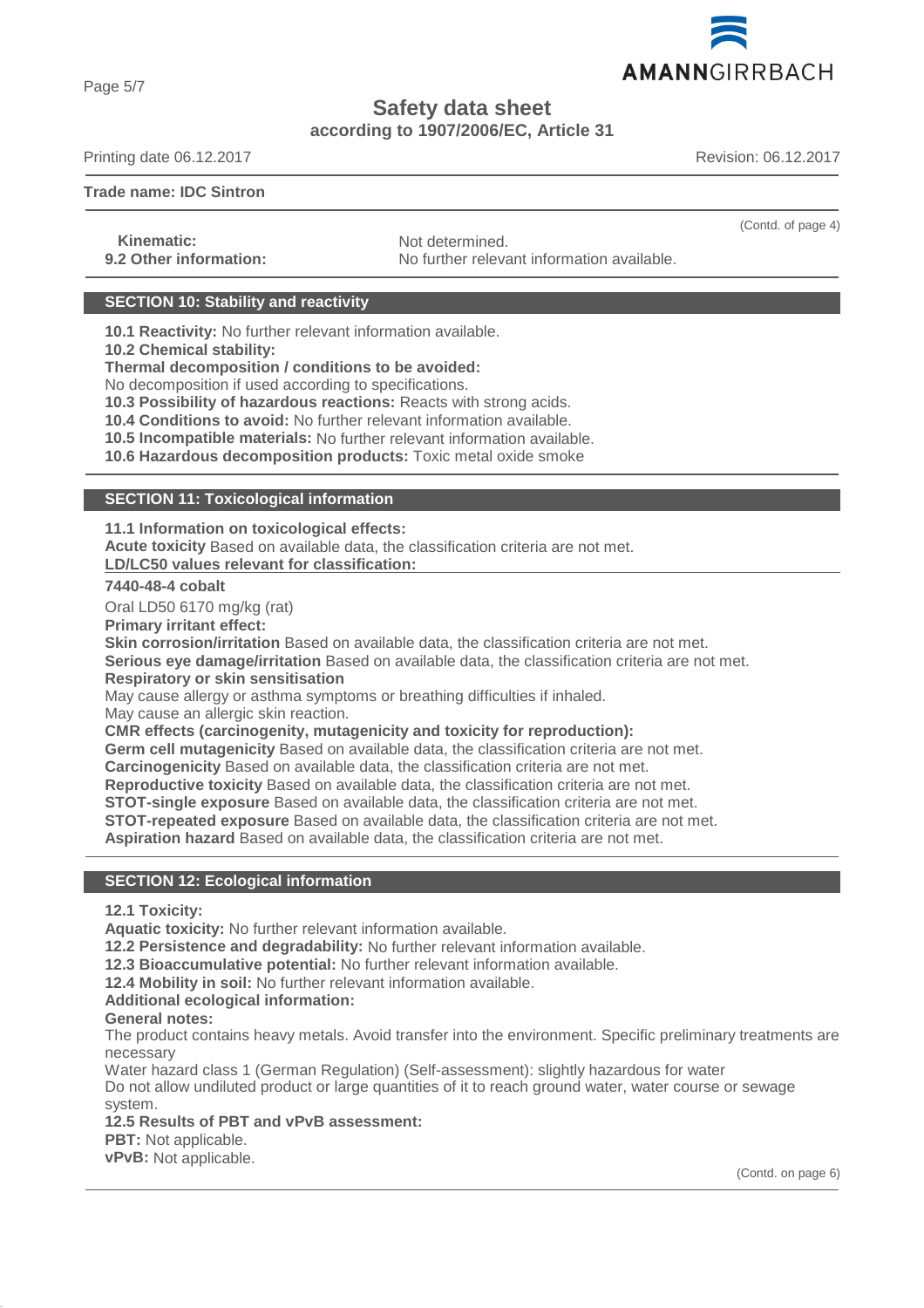

**Safety data sheet**

**according to 1907/2006/EC, Article 31**

Printing date 06.12.2017 **Revision: 06.12.2017** 

Page 6/7

#### **Trade name: IDC Sintron**

(Contd. of page 5)

**12.6 Other adverse effects:** No further relevant information available.

# **SECTION 13: Disposal considerations**

**13.1 Waste treatment methods: European waste catalogue:** Dispose of contents/container in accordance with local/regional/national/international regulations.

**Uncleaned packaging: Recommendation:** Disposal must be made according to official regulations.

# **SECTION 14: Transport information**

| 14.1 UN-Number:<br>ADR, ADN, IMDG, IATA<br>14.2 UN proper shipping name: | Void            |
|--------------------------------------------------------------------------|-----------------|
| ADR, ADN, IMDG, IATA<br>14.3 Transport hazard class(es):                 | Void            |
| ADR, ADN, IMDG, IATA                                                     |                 |
| Class:                                                                   | Void            |
| 14.4 Packing group:                                                      |                 |
| ADR, IMDG, IATA                                                          | Void            |
| <b>14.5 Environmental hazards:</b>                                       |                 |
| <b>Marine pollutant:</b>                                                 | No              |
| 14.6 Special precautions for user:                                       | Not applicable. |
| 14.7 Transport in bulk according to Annex II of                          |                 |
| <b>Marpol and the IBC Code</b>                                           | Not applicable. |
| <b>UN</b> "Model Regulation":                                            | Void            |

#### **SECTION 15: Regulatory information**

**15.1 Safety, health and environmental regulations/legislation specific for the substance or mixture:** No further relevant information available.

**15.2 Chemical safety assessment:** A Chemical Safety Assessment has not been carried out.

#### **SECTION 16: Other information**

This information is based on our present knowledge. However, this shall not constitute a guarantee for any specific product features and shall not establish a legally valid contractual relationship.

#### **Relevant phrases:**

H317 May cause an allergic skin reaction. H334 May cause allergy or asthma symptoms or breathing difficulties if inhaled. H413 May cause long lasting harmful effects to aquatic life.

## **Department issuing SDS:**

ADEEGO GmbH Wildsteig 4A D-42113 Wuppertal Tel. +49 (0) 202 2575700 Fax. +49 (0) 202 2575701 Email: mail@adeego.de www.adeego.de **Contact:** Dr. Axel Deeg **Abbreviations and acronyms:**

ADR: Accord européen sur le transport des marchandises dangereuses par Route (European Agreement concerning the International Carriage of Dangerous Goods by Road)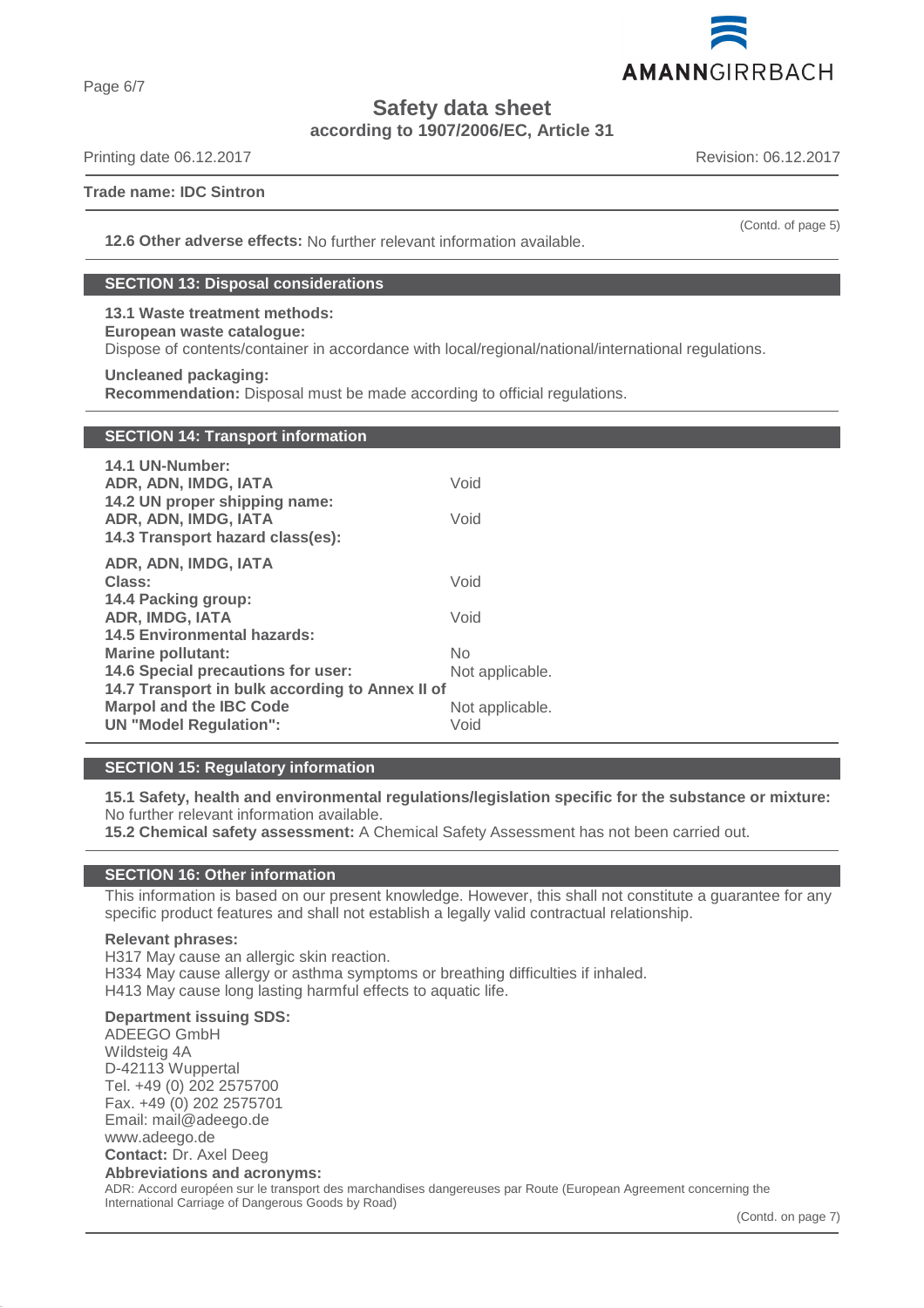AMANNGIRRBACH

**Safety data sheet**

**according to 1907/2006/EC, Article 31**

Printing date 06.12.2017 **Revision: 06.12.2017** 

### **Trade name: IDC Sintron**

(Contd. of page 6)

IMDG: International Maritime Code for Dangerous Goods IATA: International Air Transport Association GHS: Globally Harmonised System of Classification and Labelling of Chemicals EINECS: European Inventory of Existing Commercial Chemical Substances ELINCS: European List of Notified Chemical Substances CAS: Chemical Abstracts Service (division of the American Chemical Society) LC50: Lethal concentration, 50 percent LD50: Lethal dose, 50 percent PBT: Persistent, Bioaccumulative and Toxic vPvB: very Persistent and very Bioaccumulative Resp. Sens. 1: Respiratory sensitisation – Category 1 Skin Sens. 1: Skin sensitisation – Category 1 Aquatic Chronic 4: Hazardous to the aquatic environment - long-term aquatic hazard – Category 4

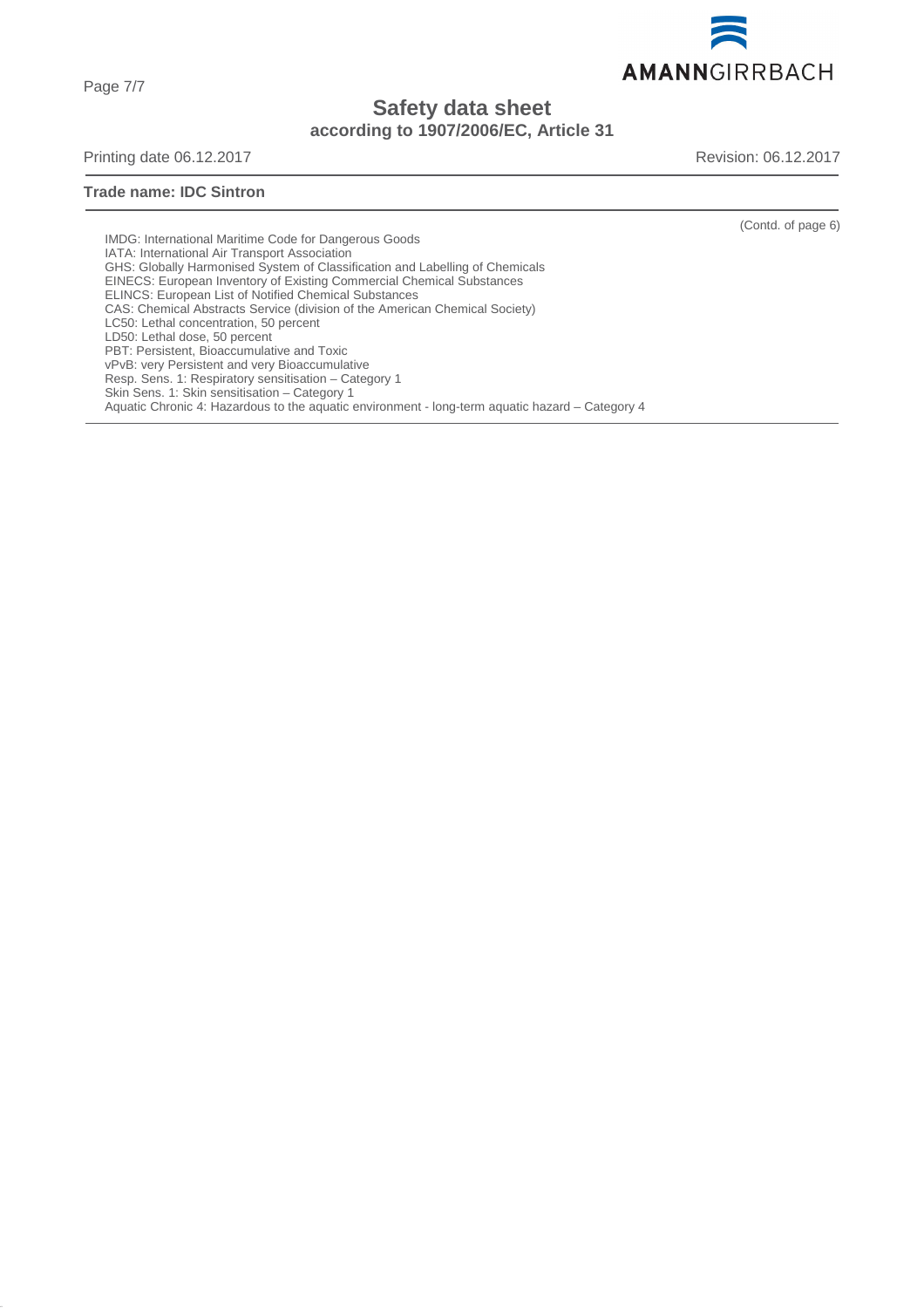# **Ficha de datos de seguridad**

**según 1907/2006/CE, Artículo 31**

#### fecha de impresión 06.12.2017 Revisión: 06.12.2017

AMANNGIRRBACH

#### **SECCIÓN 1: Identificación de la sustancia o la mezcla y de la sociedad o la empresa**

**1.1 Identificador del producto**

#### **Nombre comercial: IDC Sintron**

**1.2 Usos pertinentes identificados de la sustancia o de la mezcla y usos desaconsejados** No existen más datos relevantes disponibles.

**Utilización del producto / de la elaboración** Agente auxiliar para tecnología dental

**1.3 Datos del proveedor de la ficha de datos de seguridad Fabricante/distribuidor:**

Firmenbezeichnung Amann Girrbach AG Herrschaftswiesen 1 A-6842 Koblach Telefon: 0043 5523 623330 Fax: 0043 5523 55990 Email: austria@amanngirrbach.com Internet: www.amanngirrbach.com

Inverkehrbringer Amann Girrbach GmbH Duerrenweg 40 D-75177 Pforzheim Telefon: 0049 7231 957100 Fax: 0049 7231 957129 Email: germany@amanngirrbach.com Internet: www.amanngirrbach.com

**Área de información:** Amann Girrbach GmbH **1.4 Teléfono de emergencia:** Giftinformationszentrum-Nord / GIZ-Nord Poisons Centre Telefon / Phone +49 (0) 551/19240 24h / 7d

#### **SECCIÓN 2: Identificación de los peligros**

**2.1 Clasificación de la sustancia o de la mezcla Clasificación con arreglo al Reglamento (CE) n° 1272/2008**



GHS08 peligro para la salud

Resp. Sens. 1 H334 Puede provocar síntomas de alergia o asma o dificultades respiratorias en caso de inhalación.



Skin Sens. 1 H317 Puede provocar una reacción alérgica en la piel.

Aquatic Chronic 4 H413 Puede ser nocivo para los organismos acuáticos, con efectos nocivos duraderos.

**2.2 Elementos de la etiqueta Etiquetado con arreglo al Reglamento (CE) n° 1272/2008** suprimido **Pictogramas de peligro** suprimido **Palabra de advertencia** suprimido **Indicaciónes de peligro** suprimido **Consejos de prudencia** suprimido

( se continua en página 2 )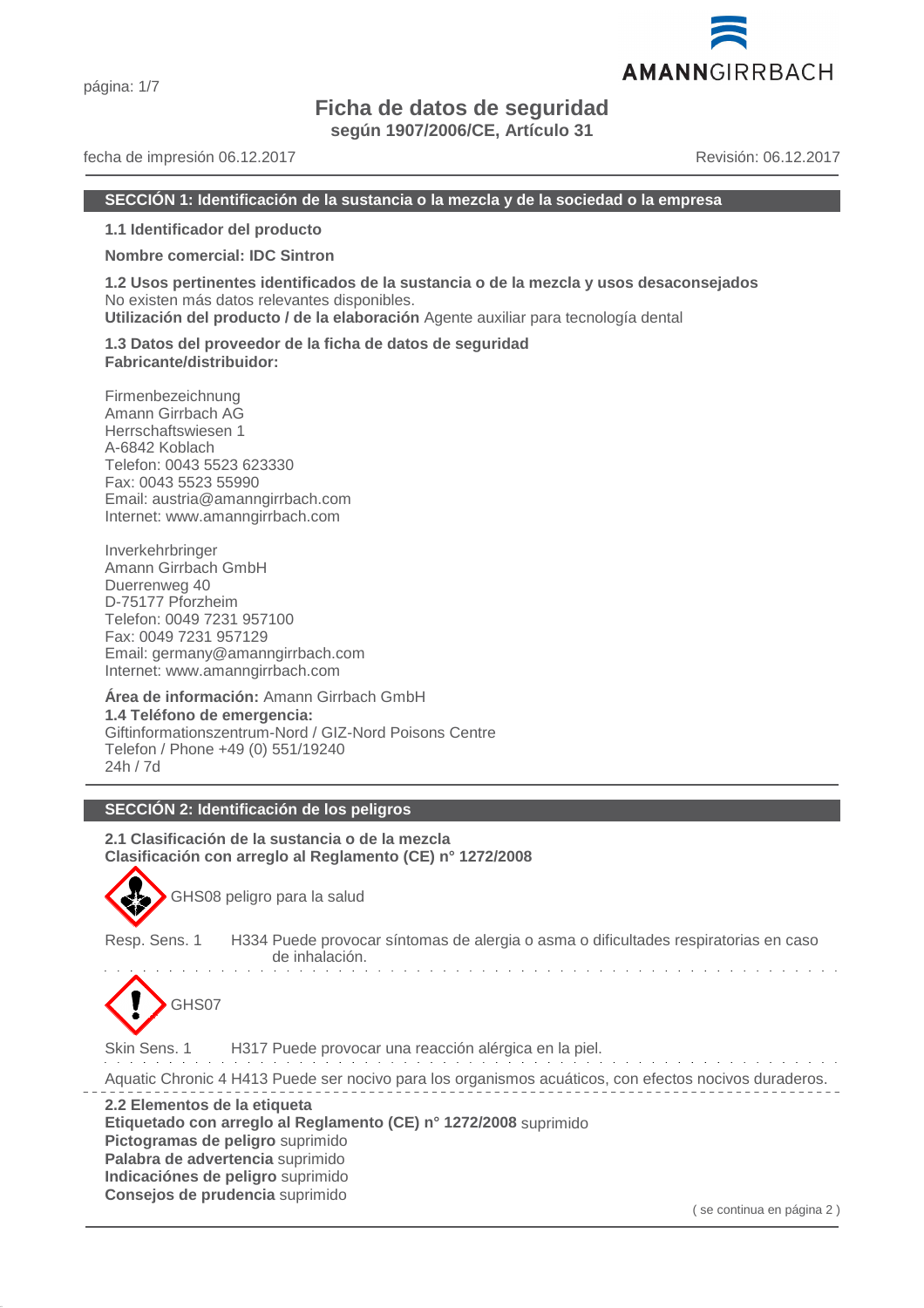# **Ficha de datos de seguridad según 1907/2006/CE, Artículo 31**

fecha de impresión 06.12.2017 Revisión: 06.12.2017

#### **Nombre comercial: IDC Sintron**

( se continua en página 1 )

De conformidad con el presente anexo, no es precisa una etiqueta para metales en forma masiva, aleaciones, mezclas que contienen polímeros y mezclas que contienen elastómeros si no presentan un peligro para la salud humana por inhalación, ingestión o contacto con la piel, ni para el medio ambiente acuático en la forma en que se comercializan, aunque estén clasificadas como peligrosas con arreglo a los criterios del presente anexo. (Reglamento (CE) no 1272/2008, ANEXO I, 1.3.4.1.) **2.3 Otros peligros Resultados de la valoración PBT y mPmB PBT:** No aplicable. **mPmB:** No aplicable.

#### **SECCIÓN 3: Composición/información sobre los componentes**

#### **3.2 Caracterización química: Mezclas Descripción:**

Mezcla formada por las substancias especificadas a continuación con adiciones no peligrosas.

|  | <b>Componentes peligrosos:</b> |  |
|--|--------------------------------|--|
|--|--------------------------------|--|

| CAS: 7440-48-4<br>cobalto                                                                                                   | 50-100%    |
|-----------------------------------------------------------------------------------------------------------------------------|------------|
| EINECS: 231-158-0 & Resp. Sens. 1, H334; $\Diamond$ Skin Sens. 1, H317; Aquatic Chronic 4, H413                             |            |
| CAS: 7440-47-3<br>cromo                                                                                                     | $25 - 50%$ |
| EINECS: 231-157-5 sustancia a la que se aplica un límite comunitario de exposición en el lugar<br>de trabajo                |            |
| CAS: 7439-98-7<br>molibdeno                                                                                                 | $1 - 10%$  |
| EINECS: 231-107-2 sustancia a la que se aplica un límite comunitario de exposición en el lugar<br>de trabajo                |            |
| Indicaciones adicionales:                                                                                                   |            |
| $\Box$ in the second second second second in the second second second second second second second second $\Lambda$ $\Delta$ |            |

El texto de los posibles riesgos aquí indicados se puede consultar en el capítulo 16.

#### **SECCIÓN 4: Primeros auxilios**

**4.1 Descripción de los primeros auxilios**

**Instrucciones generales:**

Llevar las personas afectadas al aire libre.

No dejar sin observación a las personas afectadas.

**En caso de inhalación del producto:** Suministrar aire fresco. En caso de trastornos, consultar al médico. **En caso de contacto con la piel:** Lavar inmediatamente con agua y jabón y enjuagar bien.

**En caso de con los ojos:**

Limpiar los ojos abiertos durante varios minutos con agua corriente.

Recurrir a un médico inmediatamente.

**En caso de ingestión:** Avisar inmediatamente al médico.

**4.2 Principales síntomas y efectos, agudos y retardados** No existen más datos relevantes disponibles. **4.3 Indicación de toda atención médica y de los tratamientos especiales que deban dispensarse inmediatamente**

No existen más datos relevantes disponibles.

#### **SECCIÓN 5: Medidas de lucha contra incendios**

**5.1 Medios de extinción**

**Sustancias extintoras apropiadas:** CO2, arena, polvo extintor. No utilizar agua.

**Sustancias extintoras inapropiadas por razones de seguridad:** Agua

**5.2 Peligros específicos derivados de la sustancia o la mezcla**

Posible formación de gases tóxicos en caso de calentamiento o incendio.

( se continua en página 3 )



**Datos adicionales:**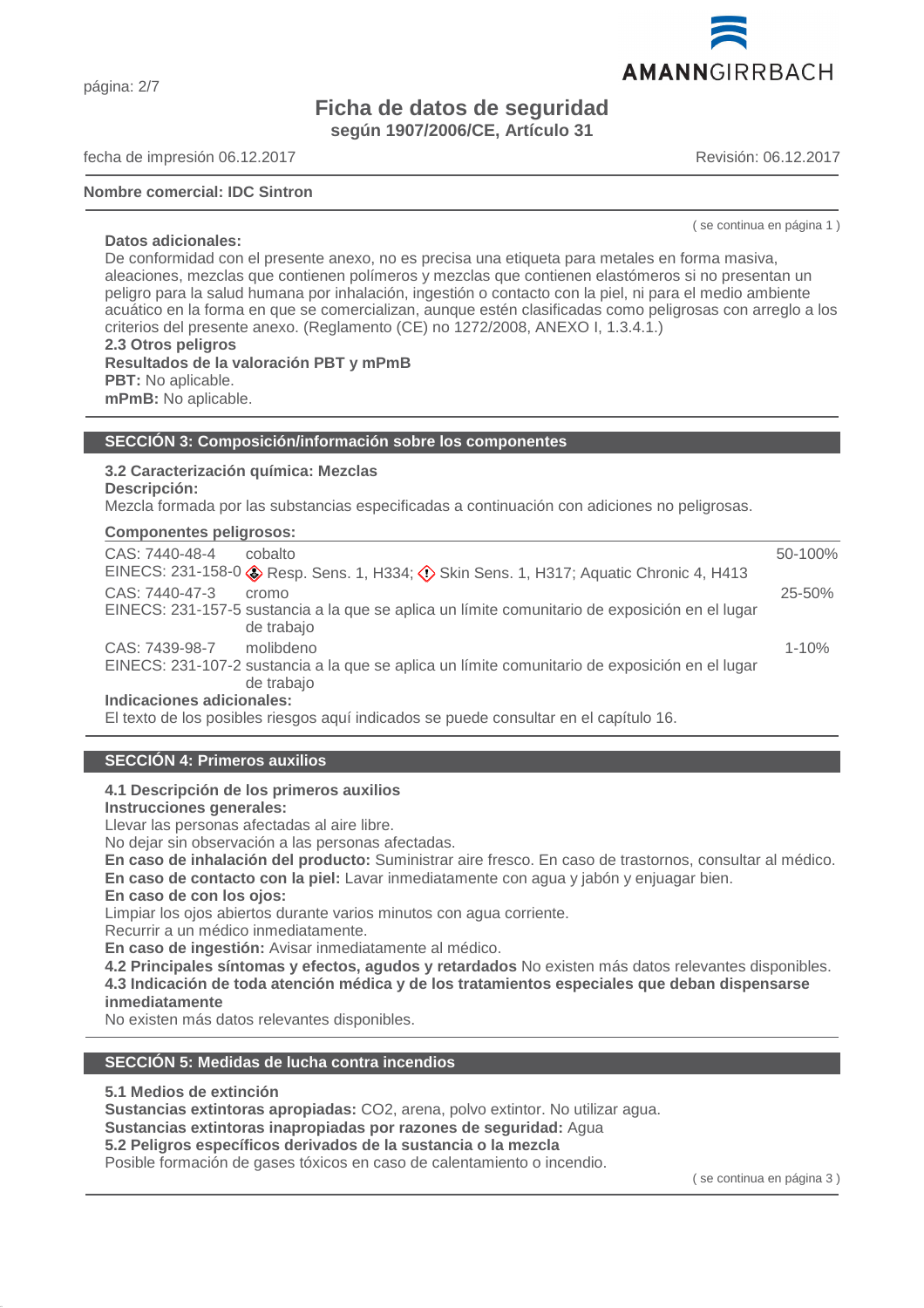página: 3/7

# **Ficha de datos de seguridad**

**según 1907/2006/CE, Artículo 31**

fecha de impresión 06.12.2017 Revisión: 06.12.2017

#### **Nombre comercial: IDC Sintron**

( se continua en página 2 )

## **5.3 Recomendaciones para el personal de lucha contra incendios**

# **Equipo especial de protección:**

Colocarse la protección respiratoria.

No aspirar los gases provocados por el incendio o explosión.

#### **Indicaciones adicionales**

El agua de extinción contaminada debe recogerse por separado y no debe ser vertida al alcantarillado.

#### **SECCIÓN 6: Medidas en caso de vertido accidental**

### **6.1 Precauciones personales, equipo de protección y procedimientos de emergencia**

Llevar puesto equipo de protección. Mantener alejadas las personas sin protección.

Asegurarse de que haya suficiente ventilación.

Evitar la formación de polvo.

Ante la presencia de vapores /polvo /aerosoles, utilizar protección respiratoria.

**6.2 Precauciones relativas al medio ambiente:**

No dejar que se introduzca en el alcantarillado ni que contamine las aguas.

**6.3 Métodos y material de contención y de limpieza:**

Recoger mecánicamente.

Asegurar suficiente ventilación.

**6.4 Referencia a otras secciones**

Ver capítulo 7 para mayor información sobre una manipulación segura.

Ver capítulo 8 para mayor información sobre el equipo personal de protección.

Para mayor información sobre cómo desechar el producto, ver capítulo 13.

#### **SECCIÓN 7: Manipulación y almacenamiento**

#### **7.1 Precauciones para una manipulación segura**

Abrir y manejar el recipiente con cuidado.

Asegurar suficiente ventilación /aspiración en el puesto de trabajo.

Evitar la formación de polvo.

En caso de formación de polvo, prever un sistema de aspiración.

**Prevención de incendios y explosiones:** Mantener alejadas las fuentes de encendido. No fumar.

# **7.2 Condiciones de almacenamiento seguro, incluidas posibles incompatibilidades**

**Almacenamiento:**

**Exigencias con respecto al almacén y los recipientes:** Conservar sólo en el envase original. **Normas en caso de un almacenamiento conjunto:**

No almacenar junto con alimentos.

No almacenar junto con ácidos.

**Indicaciones adicionales sobre las condiciones de almacenamiento:**

Mantener el recipiente cerrado herméticamente.

**7.3 Usos específicos finales** No existen más datos relevantes disponibles.

#### **SECCIÓN 8: Controles de exposición/protección individual**

**Instrucciones adicionales para el acondicionamiento de instalaciones técnicas:** Sin datos adicionales, ver punto 7.

#### **8.1 Parámetros de control**

**Componentes con valores límite admisibles que deben controlarse en el puesto de trabajo:** 

# **7440-48-4 cobalto**

LEP Valor de larga duración: 0,02 mg/m<sup>3</sup> VLB, Sen, Como Co

( se continua en página 4 )

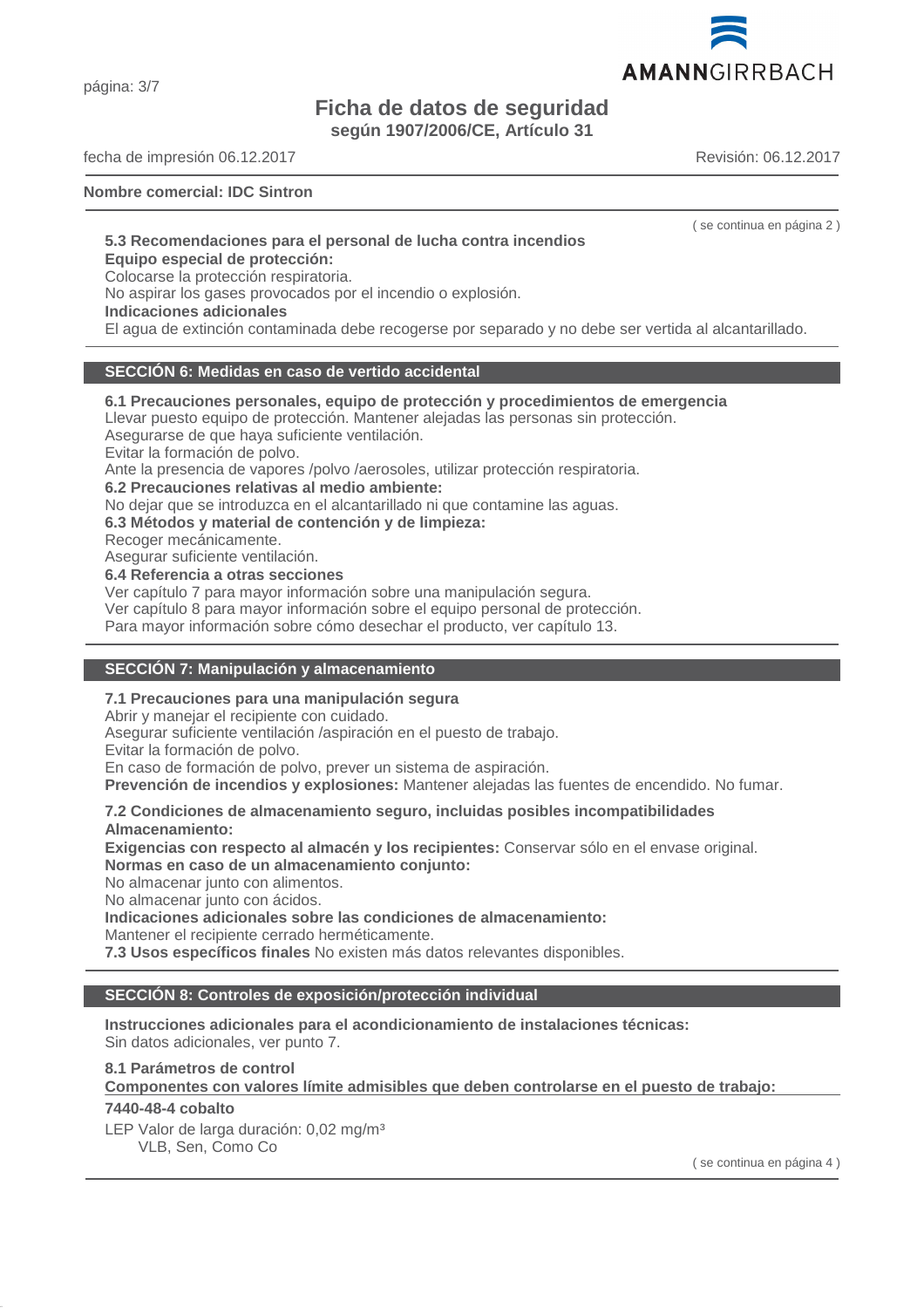página: 4/7

# **Ficha de datos de seguridad**

**según 1907/2006/CE, Artículo 31**

fecha de impresión 06.12.2017 Revisión: 06.12.2017

#### **Nombre comercial: IDC Sintron**

( se continua en página 3 )

**7440-47-3 cromo** LEP Valor de larga duración: 2\* mg/m<sup>3</sup> \*metal, comp. inorg. Cr(II) y Cr (III) insol.: VLI

#### **7439-98-7 molibdeno**

LEP Valor de larga duración: 10\* 3\*\* mg/m<sup>3</sup> elemental: fracción \*inh., \*\*resp; d **Componentes con valores límite biológicos:** 

#### **7440-48-4 cobalto**

#### VLB 15 µg/l

Muestra: en orina Momento de Muestero: Final de la semana laboral Indicador Biológico: Cobalto

 $1 \mu q/l$ Muestra: en sangre Momento de Muestero: Final de la semana laboral Indicador Biológico: Cobalto

#### **8.2 Controles de la exposición**

**Equipo de protección individual:**

#### **Medidas generales de protección e higiene:**

Se deben observar las medidas de seguridad para el manejo de productos químicos.

Lavarse las manos antes de las pausas y al final del trabajo.

Mantener alejado de alimentos, bebidas y alimentos para animales.

No respirar el polvo /humo /neblina.

Evitar el contacto con los ojos y la piel.

#### **Protección respiratoria:**

Si la exposición va a ser breve o de poca intensidad, colocarse una máscara respiratoria. Para una exposición más intensa o de mayor duración, usar un aparato de respiración autónomo. Aparato filtrador para uso breve:

#### Filtro P3

**Protección de manos:**

Guantes de protección

El material del guante deberá ser impermeable y resistente al producto / substancia / preparado. **Material de los guantes**

La elección del guante adecuado no depende únicamente del material, sino también de otras características de calidad, que pueden variar de un fabricante a otro.

#### **Tiempo de penetración del material de los guantes**

El tiempo de resistencia a la penetración exacto deberá ser pedido al fabricante de los guantes. Este tiempo debe ser respetado.

**Protección de ojos:** Gafas de protección herméticas

#### **SECCIÓN 9: Propiedades físicas y químicas**

**9.1 Información sobre propiedades físicas y químicas básicas Datos generales Aspecto: Forma:** Sólido **Color:** Gris plateado **Olor:** Inodoro **Umbral olfativo:** No determinado. **valor pH:** No aplicable.

( se continua en página 5 )

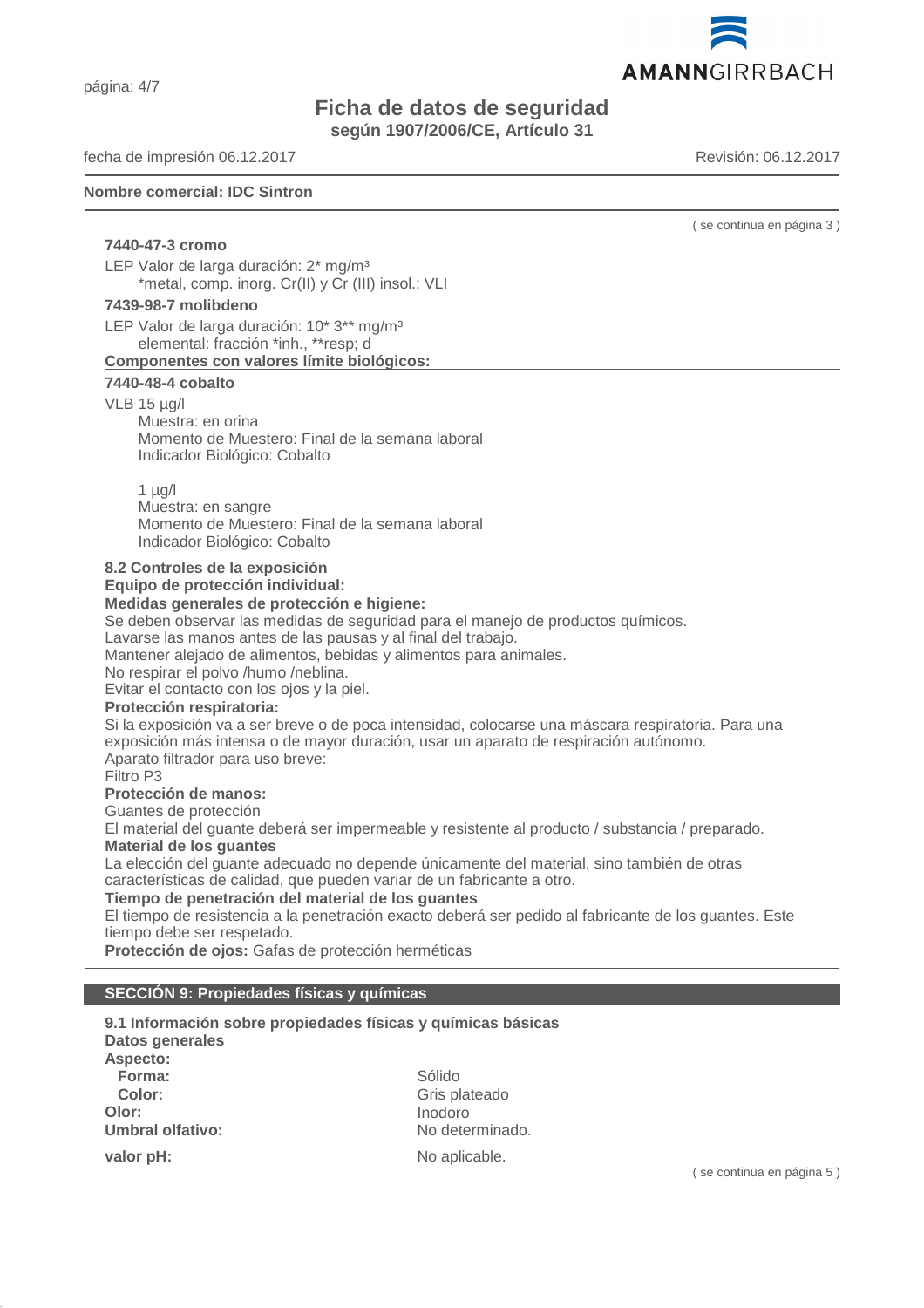# **Ficha de datos de seguridad**

**según 1907/2006/CE, Artículo 31**

fecha de impresión 06.12.2017 Revisión: 06.12.2017

#### **Nombre comercial: IDC Sintron**

| Cambio de estado<br>Punto de fusión/punto de congelación: Indeterminado.<br>Punto inicial de ebullición e intervalo de |                                                                                  |
|------------------------------------------------------------------------------------------------------------------------|----------------------------------------------------------------------------------|
| ebullición:                                                                                                            | Indeterminado.                                                                   |
| Punto de inflamación:                                                                                                  | No aplicable.                                                                    |
| Inflamabilidad (sólido, gas):                                                                                          | No aplicable.                                                                    |
| Temperatura de ignición:                                                                                               |                                                                                  |
| Temperatura de descomposición:                                                                                         | No determinado.                                                                  |
| Temperatura de auto-inflamación:                                                                                       | El producto no es autoinflamable.                                                |
| Propiedades explosivas:                                                                                                | El producto no es explosivo.                                                     |
| Límites de explosión:<br>Inferior:<br><b>Superior:</b>                                                                 | No determinado.<br>No determinado.                                               |
| Presión de vapor:                                                                                                      | No determinado.                                                                  |
| Densidad a 20 °C:<br>Densidad relativa<br>Densidad de vapor<br>Tasa de evaporación:                                    | 8 g/cm <sup>3</sup><br>No determinado.<br>No determinado.<br>No aplicable.       |
| Solubilidad en / miscibilidad con<br>agua:                                                                             | Insoluble.                                                                       |
| Coeficiente de reparto: n-octanol/agua:                                                                                | No determinado.                                                                  |
| Viscosidad:<br>Dinámica:<br>Cinemática:<br><b>9.2 Otros datos</b>                                                      | No aplicable.<br>No determinado.<br>No existen más datos relevantes disponibles. |

#### **SECCIÓN 10: Estabilidad y reactividad**

**10.1 Reactividad** No existen más datos relevantes disponibles.

**10.2 Estabilidad química**

#### **Descomposición térmica / condiciones que deben evitarse:**

No se descompone al emplearse adecuadamente.

**10.3 Posibilidad de reacciones peligrosas** Reacciona con ácidos fuertes.

**10.4 Condiciones que deben evitarse** No existen más datos relevantes disponibles.

**10.5 Materiales incompatibles:** No existen más datos relevantes disponibles.

**10.6 Productos de descomposición peligrosos:** Humo tóxico de óxido de metal

#### **SECCIÓN 11: Información toxicológica**

**11.1 Información sobre los efectos toxicológicos**

**Toxicidad aguda** A la vista de los datos disponibles, no se cumplen los criterios de clasificación. **Valores LD/LC50 (dosis letal /dosis letal = 50%) re levantes para la clasificación:** 

#### **7440-48-4 cobalto**

Oral LD50 6170 mg/kg (rat)

#### **Efecto estimulante primario:**

**Corrosión o irritación cutáneas**

A la vista de los datos disponibles, no se cumplen los criterios de clasificación.



AMANNGIRRBACH

( se continua en página 4 )

( se continua en página 6 )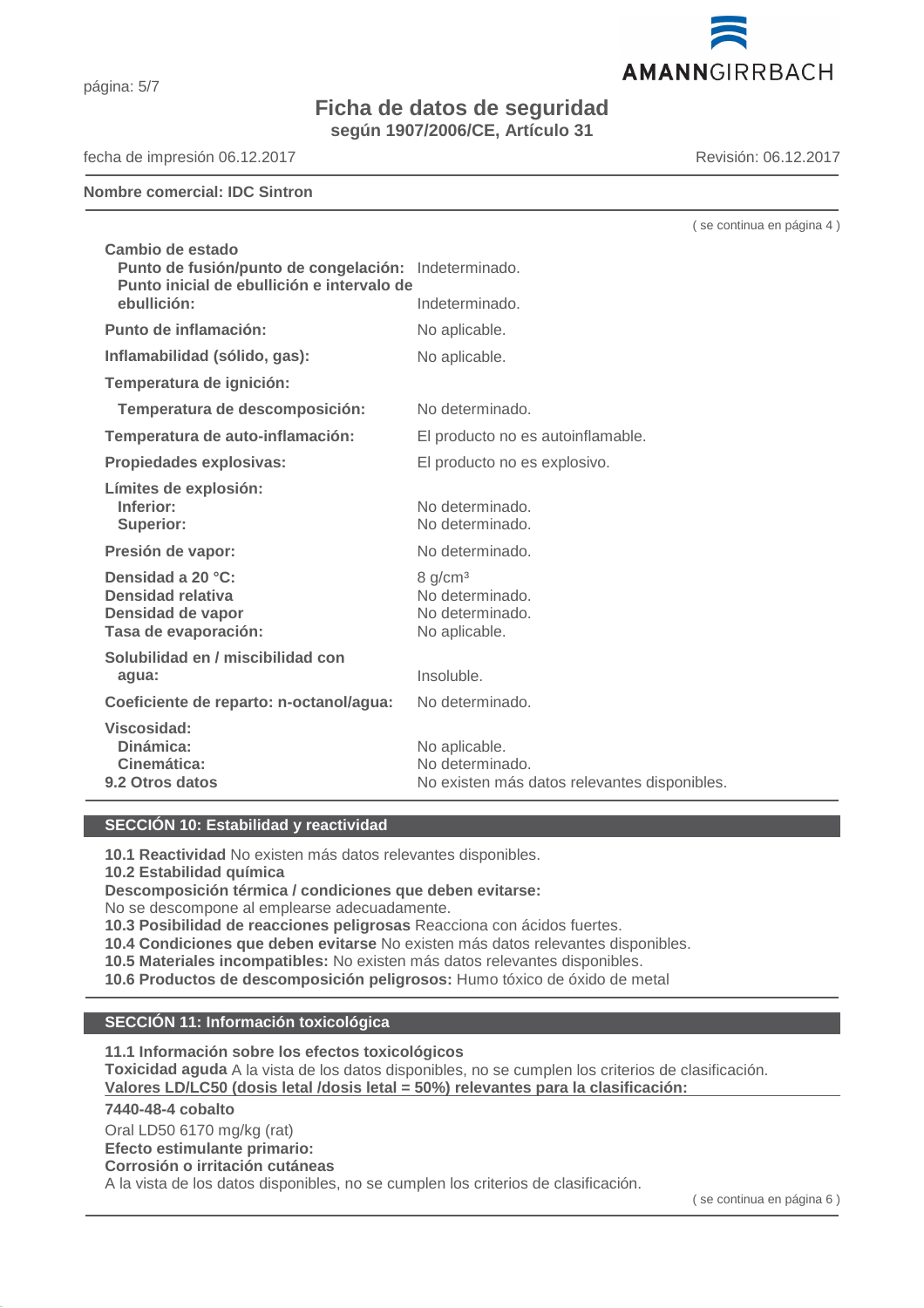página: 6/7

# **Ficha de datos de seguridad según 1907/2006/CE, Artículo 31**

fecha de impresión 06.12.2017 Revisión: 06.12.2017

#### **Nombre comercial: IDC Sintron**

( se continua en página 5 )

#### **Lesiones o irritación ocular graves**

A la vista de los datos disponibles, no se cumplen los criterios de clasificación.

#### **Sensibilización respiratoria o cutánea**

Puede provocar síntomas de alergia o asma o dificultades respiratorias en caso de inhalación. Puede provocar una reacción alérgica en la piel.

**Efectos CMR (carcinogenicidad, mutagenicidad y toxicidad para la reproducción) Mutagenicidad en células germinales**

A la vista de los datos disponibles, no se cumplen los criterios de clasificación.

**Carcinogenicidad** A la vista de los datos disponibles, no se cumplen los criterios de clasificación. **Toxicidad para la reproducción**

A la vista de los datos disponibles, no se cumplen los criterios de clasificación.

**Toxicidad específica en determinados órganos (STOT) – exposición única**

A la vista de los datos disponibles, no se cumplen los criterios de clasificación.

**Toxicidad específica en determinados órganos (STOT) – exposición repetida**

A la vista de los datos disponibles, no se cumplen los criterios de clasificación.

**Peligro de aspiración** A la vista de los datos disponibles, no se cumplen los criterios de clasificación.

# **SECCIÓN 12: Información ecológica**

#### **12.1 Toxicidad**

**Toxicidad acuática:** No existen más datos relevantes disponibles.

**12.2 Persistencia y degradabilidad** No existen más datos relevantes disponibles.

**12.3 Potencial de bioacumulación** No existen más datos relevantes disponibles.

**12.4 Movilidad en el suelo** No existen más datos relevantes disponibles.

#### **Indicaciones medioambientales adicionales:**

**Indicaciones generales:**

El producto contiene metales pesados. Es necesario evitar un contacto con el medio ambiente. Exige tratamientos previos especiales.

Nivel de riesgo para el agua 1 (autoclasificación): escasamente peligroso para el agua

En estado no diluido o no neutralizado, no dejar que se infiltre en aguas subterráneas, aguas superficiales o en alcantarillados.

#### **12.5 Resultados de la valoración PBT y mPmB**

**PBT:** No aplicable.

**mPmB:** No aplicable.

**12.6 Otros efectos adversos** No existen más datos relevantes disponibles.

#### **SECCIÓN 13: Consideraciones relativas a la eliminación**

#### **13.1 Métodos para el tratamiento de residuos**

**Catálogo europeo de residuos**

Eliminar el contenido o el recipiente conforme a la reglamentación local/regional/nacional/internacional.

#### **Embalajes sin limpiar:**

**Recomendación:** Eliminar conforme a las disposiciones oficiales.

#### **SECCIÓN 14: Información relativa al transporte**

**14.1 Número ONU ADR, ADN, IMDG, IATA** suprimido **14.2 Designación oficial de transporte de las Naciones Unidas ADR, ADN, IMDG, IATA** suprimido **14.3 Clase(s) de peligro para el transporte**

**ADR, ADN, IMDG, IATA Clase** suprimido

( se continua en página 7 )

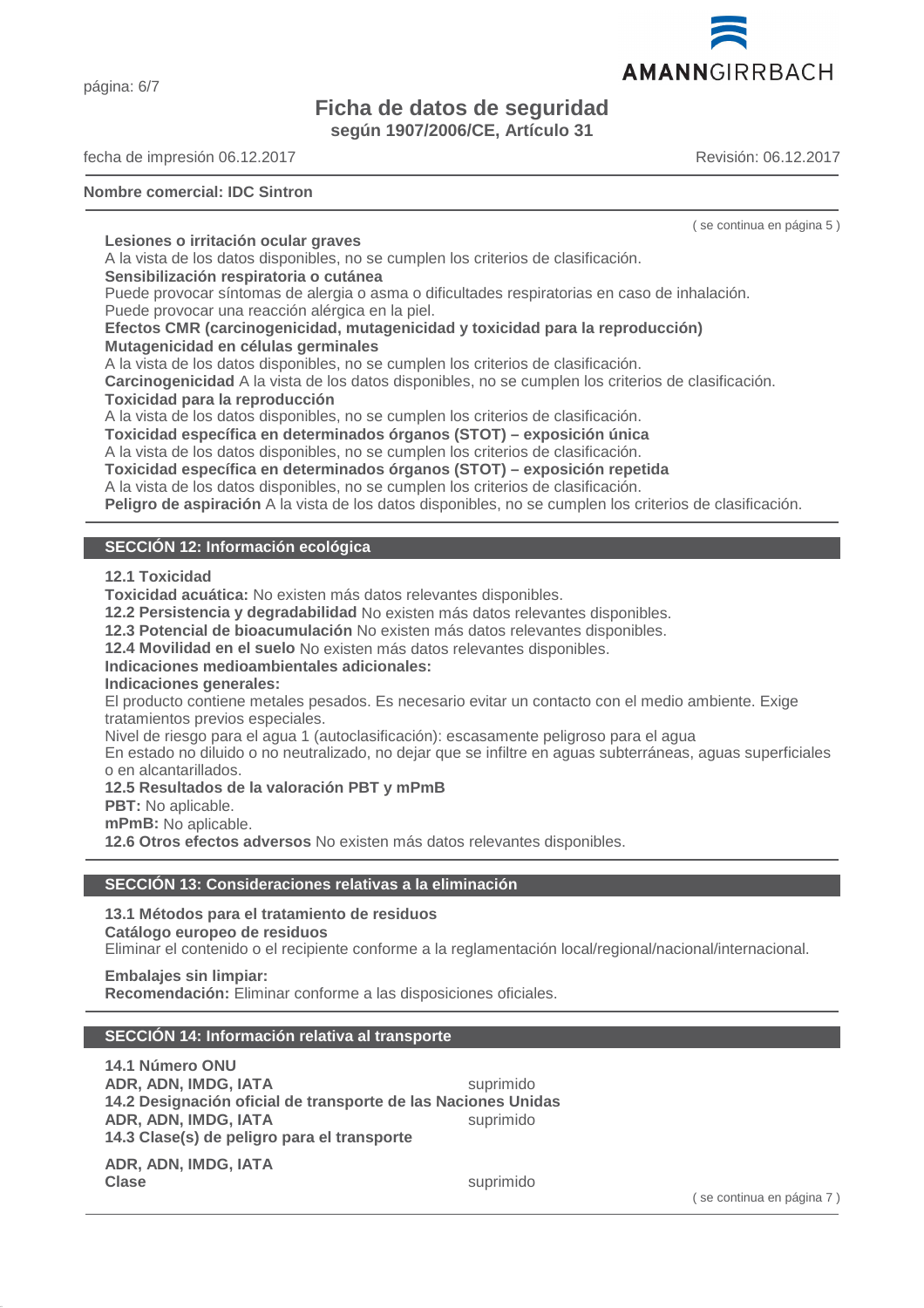página: 7/7

# **Ficha de datos de seguridad según 1907/2006/CE, Artículo 31**

fecha de impresión 06.12.2017 Revisión: 06.12.2017

**Nombre comercial: IDC Sintron**

| 14.4 Grupo de embalaje                                         |               |
|----------------------------------------------------------------|---------------|
| ADR, IMDG, IATA                                                | suprimido     |
| 14.5 Peligros para el medio ambiente:                          |               |
| <b>Contaminante marino:</b>                                    | No            |
| 14.6 Precauciones particulares para los usuarios No aplicable. |               |
| 14.7 Transporte a granel con arregio al anexo II               |               |
| del Convenio MARPOL y el Código IBC                            | No aplicable. |
| "Reglamentación Modelo" de la UNECE:                           | suprimido     |

#### **SECCIÓN 15: Información reglamentaria**

**15.1 Reglamentación y legislación en materia de seguridad, salud y medio ambiente específicas para la sustancia o la mezcla**

No existen más datos relevantes disponibles.

**15.2 Evaluación de la seguridad química:**

Una evaluación de la seguridad química no se ha llevado a cabo.

#### **SECCIÓN 16: Otra información**

Los datos se fundan en el estado actual de nuestros conocimientos, pero no constituyen garantía alguna de cualidades del producto y no generan ninguna relación jurídica contratual.

#### **Frases relevantes**

H317 Puede provocar una reacción alérgica en la piel. H334 Puede provocar síntomas de alergia o asma o dificultades respiratorias en caso de inhalación. H413 Puede ser nocivo para los organismos acuáticos, con efectos nocivos duraderos.

#### **Persona de contacto:**

ADEEGO GmbH Wildsteig 4A D-42113 Wuppertal Tel. +49 (0) 202 2575700 Fax. +49 (0) 202 2575701 Email: mail@adeego.de www.adeego.de **Interlocutor:** Dr. Axel Deeg **Abreviaturas y acrónimos:** ADR: Accord européen sur le transport des marchandises dangereuses par Route (European Agreement concerning the International Carriage of Dangerous Goods by Road) IMDG: International Maritime Code for Dangerous Goods IATA: International Air Transport Association GHS: Globally Harmonised System of Classification and Labelling of Chemicals EINECS: European Inventory of Existing Commercial Chemical Substances ELINCS: European List of Notified Chemical Substances CAS: Chemical Abstracts Service (division of the American Chemical Society) LC50: Lethal concentration, 50 percent LD50: Lethal dose, 50 percent PBT: Persistent, Bioaccumulative and Toxic vPvB: very Persistent and very Bioaccumulative Resp. Sens. 1: Sensibilización respiratoria – Categoría 1 Skin Sens. 1: Sensibilización cutánea – Categoría 1

Aquatic Chronic 4: Peligroso para el medio ambiente acuático - peligro acuático a largo plazo – Categoría 4

AMANNGIRRBACH

( se continua en página 6 )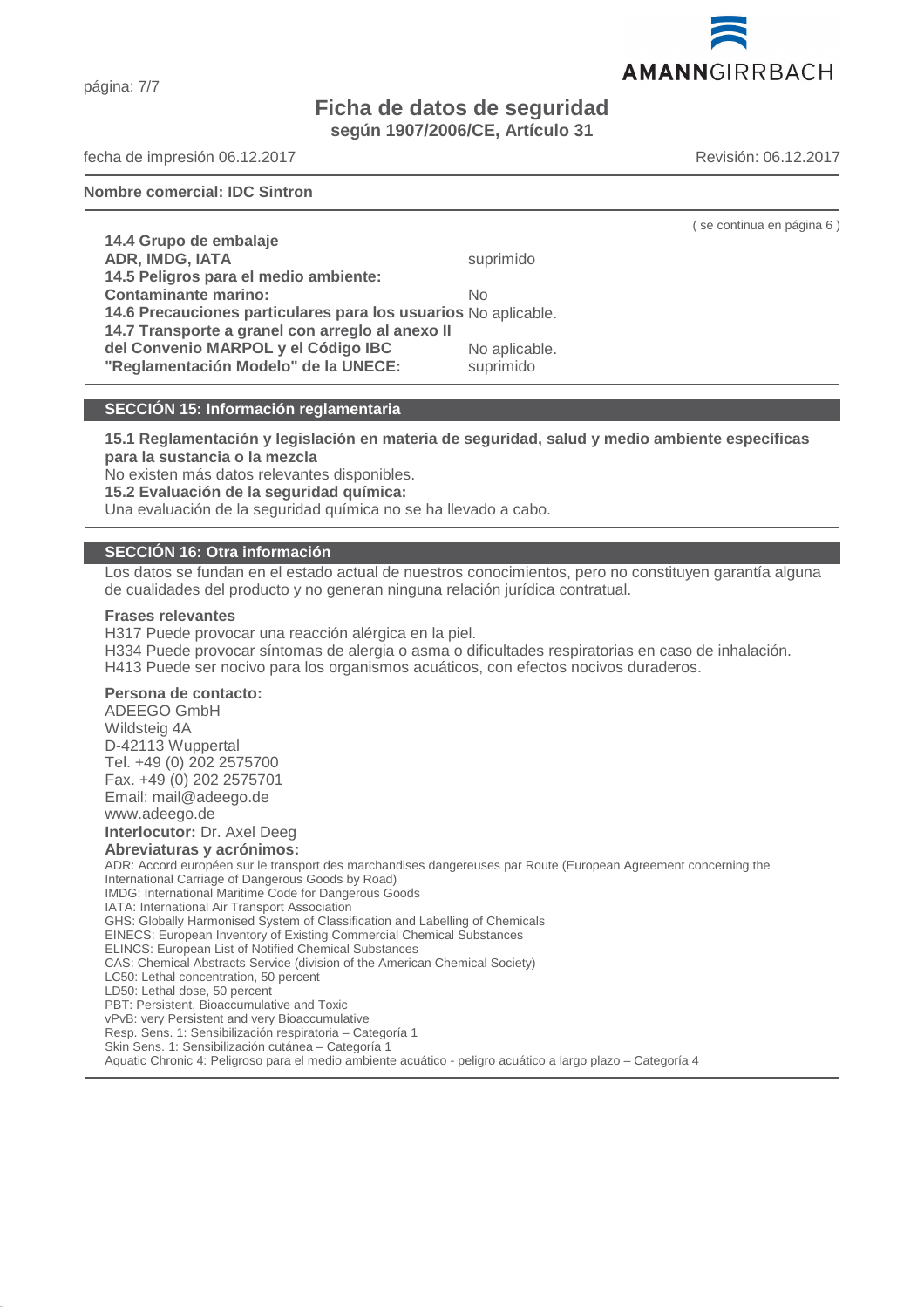# **Fiche de données de sécurité**

**selon 1907/2006/CE, Article 31**

Date d'impression : 06.12.2017 **Date de la compte de la compte de la compte de la compte de la compte de la compte de la compte de la compte de la compte de la compte de la compte de la compte de la compte de la compte de** 

#### **RUBRIQUE 1: Identification de la substance/du mélange et de la société/l'entreprise**

**1.1 Identificateur de produit**

**Nom du produit: IDC Sintron**

**1.2 Utilisations identifiées pertinentes de la substance ou du mélange et utilisations déconseillées** Pas d'autres informations importantes disponibles.

**Emploi de la substance / de la préparation** Matériel aide pour la technique dentaire

**1.3 Renseignements concernant le fournisseur de la fiche de données de sécurité Producteur/fournisseur:**

Firmenbezeichnung Amann Girrbach AG Herrschaftswiesen 1 A-6842 Koblach Telefon: 0043 5523 623330 Fax: 0043 5523 55990 Email: austria@amanngirrbach.com Internet: www.amanngirrbach.com

Inverkehrbringer Amann Girrbach GmbH Duerrenweg 40 D-75177 Pforzheim Telefon: 0049 7231 957100 Fax: 0049 7231 957129 Email: germany@amanngirrbach.com Internet: www.amanngirrbach.com

**Service chargé des renseignements:** Amann Girrbach GmbH **1.4 Numéro d'appel d'urgence:** Giftinformationszentrum-Nord / GIZ-Nord Poisons Centre Telefon / Phone +49 (0) 551/19240 24h / 7d

#### **RUBRIQUE 2: Identification des dangers**

**2.1 Classification de la substance ou du mélange Classification selon le règlement (CE) n° 1272/2008**



GHS08 danger pour la santé

Resp. Sens. 1 H334 Peut provoquer des symptômes allergiques ou d'asthme ou des difficultés respiratoires par inhalation.



Skin Sens. 1 H317 Peut provoquer une allergie cutanée.

Aquatic Chronic 4 H413 Peut être nocif à long terme pour les organismes aquatiques.

**2.2 Éléments d'étiquetage Etiquetage selon le règlement (CE) n° 1272/2008** néant **Pictogrammes de danger** néant **Mention d'avertissement** néant **Mentions de danger** néant **Conseils de prudence** néant

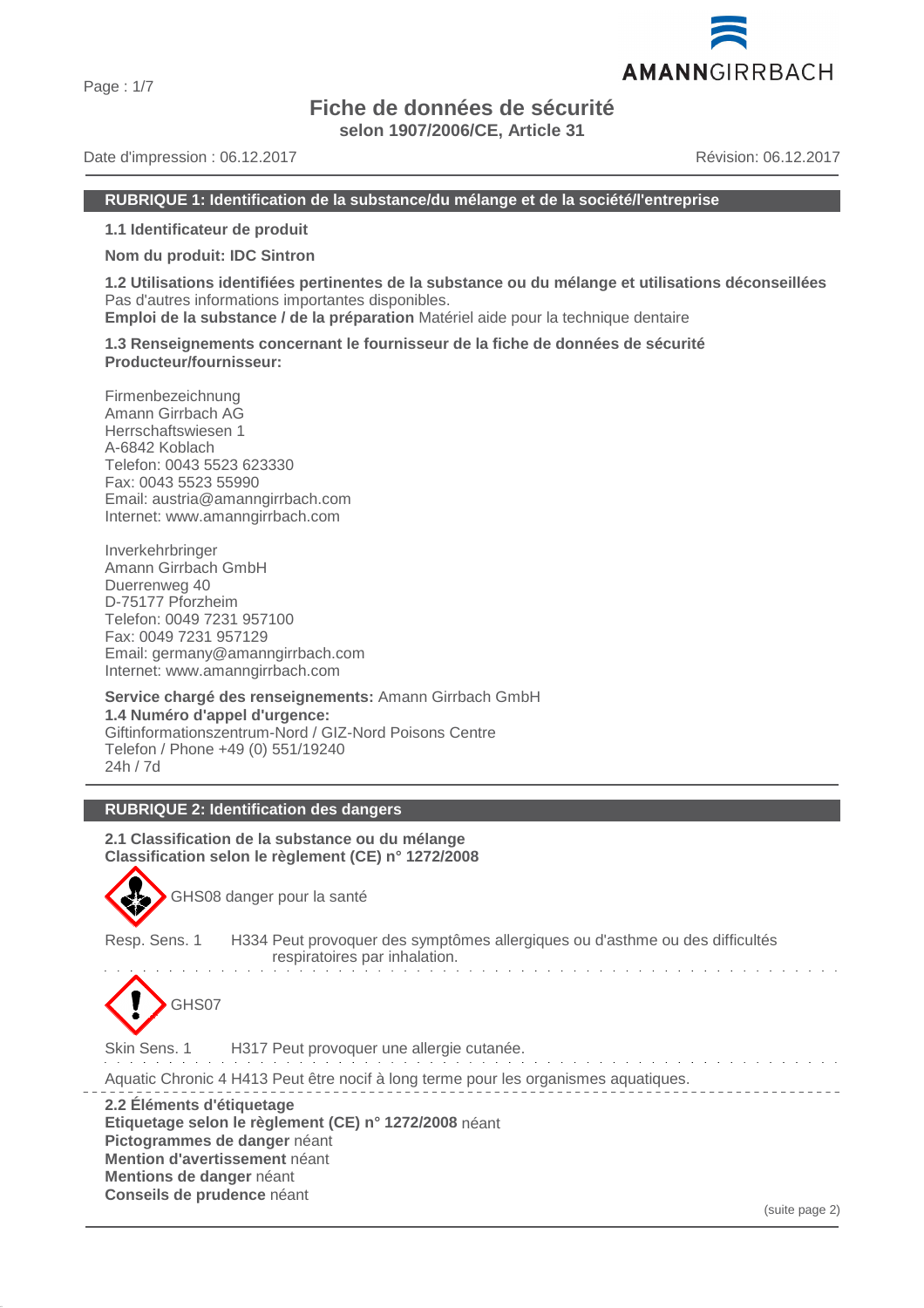Page : 2/7

# **Fiche de données de sécurité selon 1907/2006/CE, Article 31**

Date d'impression : 06.12.2017 **Date de la compte de la compte de la compte de la compte de la compte de la compte de la compte de la compte de la compte de la compte de la compte de la compte de la compte de la compte de** 

#### **Nom du produit: IDC Sintron**

**Indications complémentaires:**

Il n'est pas nécessaire d'étiqueter conformément aux dispositions de la présente annexe les métaux sous forme massive, les alliages, les mélanges contenant des polymères et les mélanges contenant des élastomères, qui, bien que classés comme dangereux conformément à la présente annexe, ne présentent pas de danger pour la santé humaine en cas d'inhalation, d'ingestion ou de contact avec la peau, ni de danger pour le milieu aquatique dans la forme sous laquelle ils sont mis sur le marché. (Règlement (CE) no 1272/2008, ANNEXE I, 1.3.4.1.)

**2.3 Autres dangers Résultats des évaluations PBT et vPvB PBT:** Non applicable. **vPvB:** Non applicable.

#### **RUBRIQUE 3: Composition/informations sur les composants**

**3.2 Caractérisation chimique: Mélanges Description:** Mélange des substances mentionnées à la suite avec des additifs non dangereux.

#### **Composants dangereux:**

| CAS: 7440-48-4 | cobalt                                                                                              | 50-100%    |
|----------------|-----------------------------------------------------------------------------------------------------|------------|
|                | EINECS: 231-158-0 CResp. Sens. 1, H334; C Skin Sens. 1, H317; Aquatic Chronic 4, H413               |            |
| CAS: 7440-47-3 | chrome                                                                                              | $25 - 50%$ |
|                | EINECS: 231-157-5 substance pour laquelle il existe, en vertu des dispositions communautaires,      |            |
|                | des limites d'exposition sur le lieu de travail                                                     |            |
|                | Indications complémentaires: Deur le libellé des phrases de rieque ejtése se référer au obenitre 16 |            |

**Indications complémentaires:** Pour le libellé des phrases de risque citées, se référer au chapitre 16.

#### **RUBRIQUE 4: Premiers secours**

**4.1 Description des premiers secours**

#### **Remarques générales:**

Amener les sujets à l'air frais.

Ne pas laisser les sujets sans surveillance.

**Après inhalation:** Donner de l'air frais, consulter un médecin en cas de troubles.

**Après contact avec la peau:** Laver immédiatement à l'eau et au savon et bien rincer.

**Après contact avec les yeux:**

Rincer les yeux, sous l'eau courante, pendant plusieurs minutes, en écartant bien les paupières. Envoyer immédiatement chercher un médecin.

**Après ingestion:** Envoyer immédiatement chercher un médecin.

**4.2 Principaux symptômes et effets, aigus et différés**

Pas d'autres informations importantes disponibles.

**4.3 Indication des éventuels soins médicaux immédiats et traitements particuliers nécessaires** Pas d'autres informations importantes disponibles.

#### **RUBRIQUE 5: Mesures de lutte contre l'incendie**

**5.1 Moyens d'extinction**

**Moyens d'extinction:** CO2, sable, poudre d'extinction. Ne pas utiliser d'eau.

**Produits extincteurs déconseillés pour des raisons de sécurité:** Eau

**5.2 Dangers particuliers résultant de la substance ou du mélange**

Possibilité de formation de gaz toxiques en cas d'échauffement ou d'incendie.

**5.3 Conseils aux pompiers**

**Equipement spécial de sécurité:**

Porter un appareil de protection respiratoire.

Ne pas inhaler les gaz d'explosion et les gaz d'incendie.

(suite page 3)



(suite de la page 1)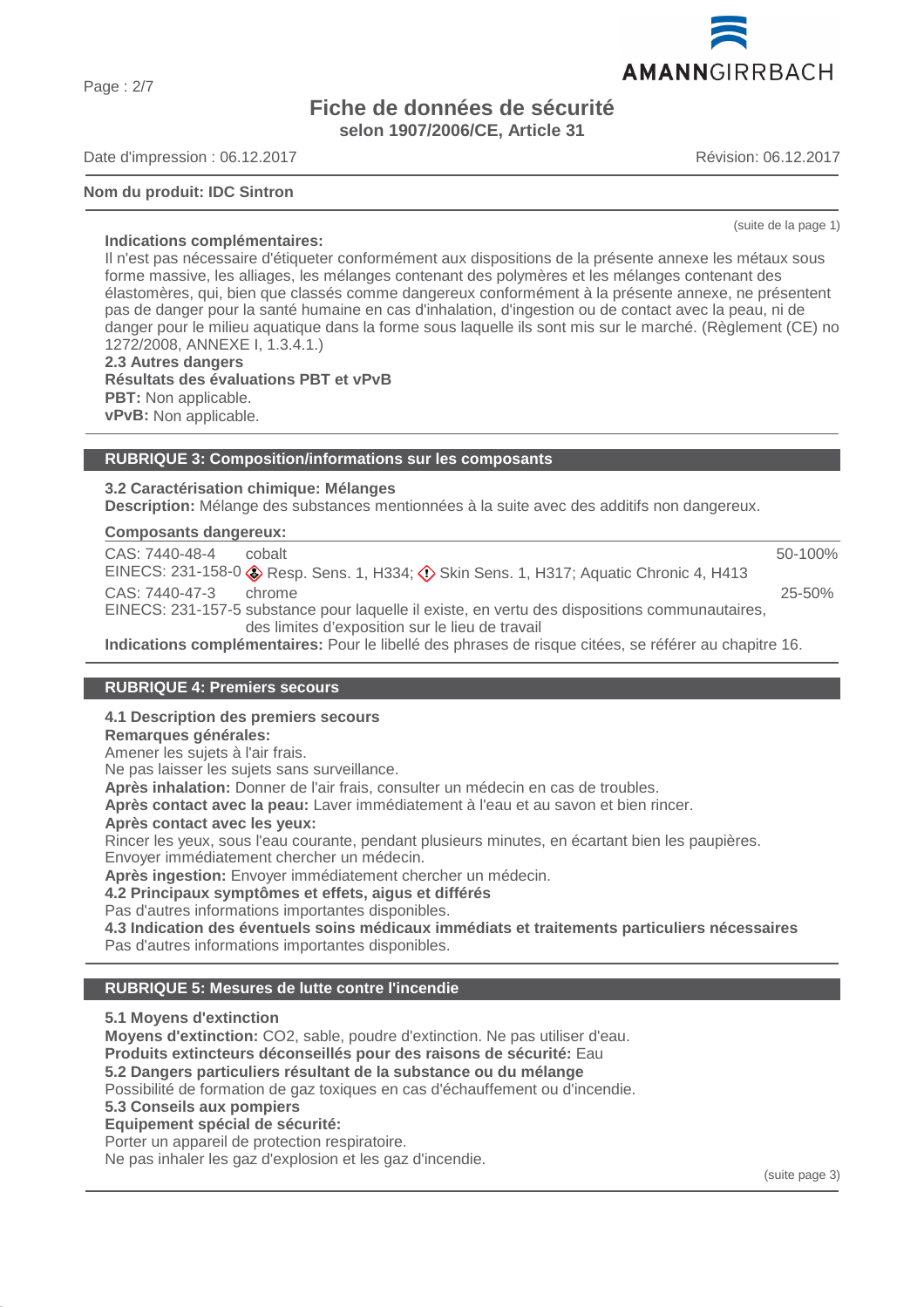Page : 3/7

# **Fiche de données de sécurité**

**selon 1907/2006/CE, Article 31**

Date d'impression : 06.12.2017 **Date de la compte de la compte de la compte de la compte de la compte de la compte de la compte de la compte de la compte de la compte de la compte de la compte de la compte de la compte de** 

#### **Nom du produit: IDC Sintron**

#### **Autres indications**

Récupérer à part l'eau d'extinction contaminée. Ne pas l'évacuer dans les canalisations.

#### **RUBRIQUE 6: Mesures à prendre en cas de dispersion accidentelle**

### **6.1 Précautions individuelles, équipement de protection et procédures d'urgence**

Porter un équipement de sécurité. Eloigner les personnes non protégées.

Veiller à une aération suffisante.

Eviter la formation de poussière.

Utiliser un appareil de protection respiratoire contre les effets de vapeurs/poussière/aérosol.

#### **6.2 Précautions pour la protection de l'environnement:**

Ne pas rejeter à l'égout, ni dans le milieu naturel.

#### **6.3 Méthodes et matériel de confinement et de nettoyage:**

Recueillir par moyen mécanique.

Assurer une aération suffisante.

#### **6.4 Référence à d'autres rubriques**

Afin d'obtenir des informations pour une manipulation sûre, consulter le chapitre 7.

Afin d'obtenir des informations sur les équipements de protection personnels, consulter le chapitre 8.

Afin d'obtenir des informations sur l'élimination, consulter le chapitre 13.

#### **RUBRIQUE 7: Manipulation et stockage**

#### **7.1 Précautions à prendre pour une manipulation sans danger**

Ouvrir et manipuler les récipients avec précaution.

Veiller à une bonne ventilation/aspiration du poste de travail.

Eviter la formation de poussière.

En cas de formation de poussière, prévoir une aspiration.

**Préventions des incendies et des explosions:** Tenir à l'abri des sources d'inflammation - ne pas fumer.

#### **7.2 Conditions d'un stockage sûr, y compris d'éventuelles incompatibilités**

**Stockage:**

**Exigences concernant les lieux et conteneurs de stockage:** Ne conserver que dans le fût d'origine. **Indications concernant le stockage commun:**

Ne pas stocker avec les aliments.

Ne pas stocker avec des acides.

**Autres indications sur les conditions de stockage:** Tenir les emballages hermétiquement fermés. **7.3 Utilisation(s) finale(s) particulière(s)** Pas d'autres informations importantes disponibles.

#### **RUBRIQUE 8: Contrôles de l'exposition/protection individuelle**

**Indications complémentaires pour l'agencement des installations techniques:** Sans autre indication, voir point 7.

#### **8.1 Paramètres de contrôle**

Composants présentant des valeurs-seuil à surveiller par poste de travail:

#### **7440-47-3 chrome**

VME Valeur à long terme: 2 mg/m<sup>3</sup> en Cr

**8.2 Contrôles de l'exposition**

#### **Equipement de protection individuel:**

# **Mesures générales de protection et d'hygiène:**

Respecter les mesures de sécurité usuelles pour l'utilisation de produits chimiques.

Se laver les mains avant les pauses et en fin de travail.

Tenir à l'écart des produits alimentaires, des boissons et de la nourriture pour animaux. Ne pas inhaler la poussière, la fumée, le nuage.

(suite page 4)

(suite de la page 2)

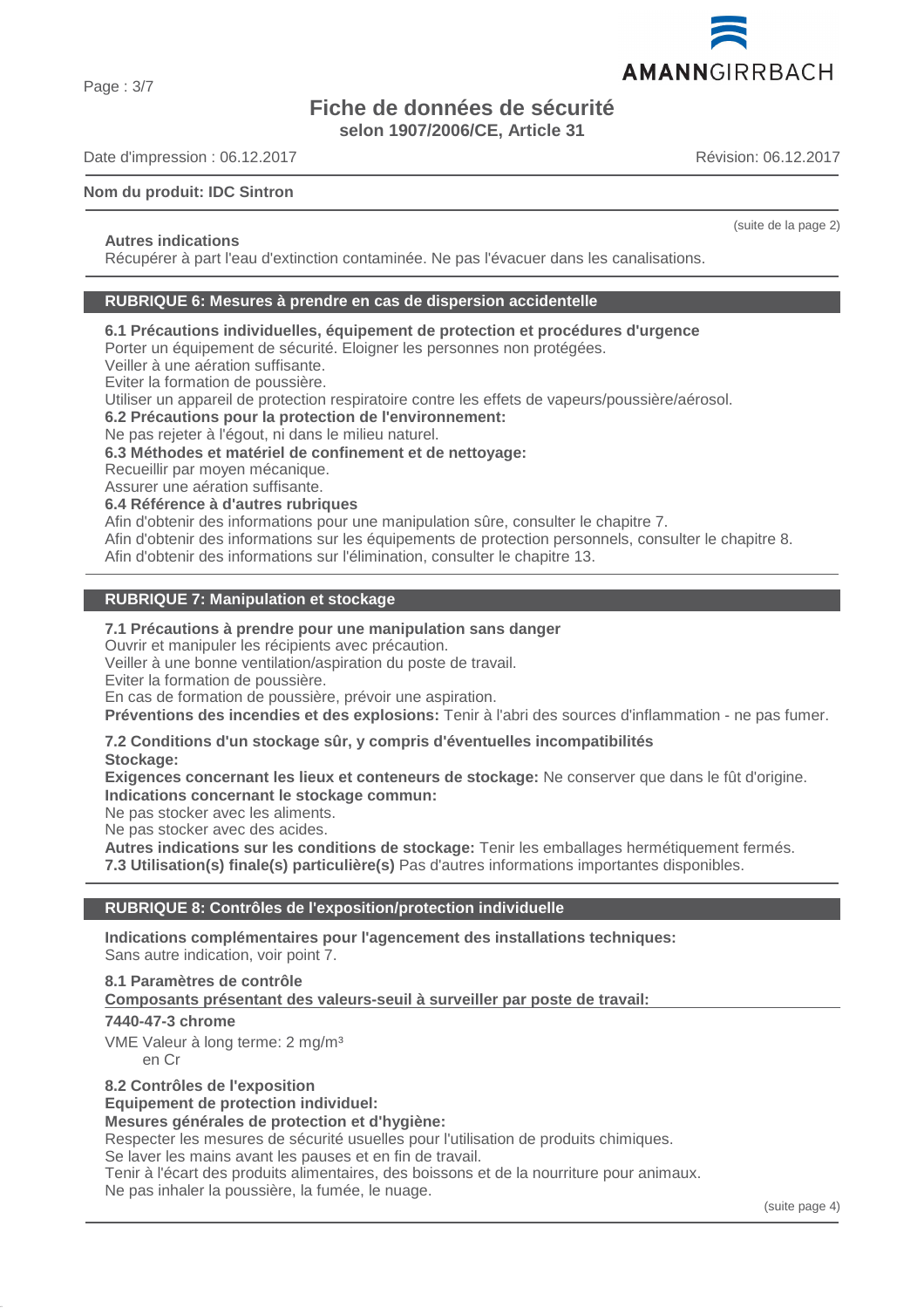Page : 4/7

# **Fiche de données de sécurité selon 1907/2006/CE, Article 31**

Date d'impression : 06.12.2017 <br>
Révision: 06.12.2017

#### **Nom du produit: IDC Sintron**

Eviter tout contact avec les yeux et avec la peau. **Protection respiratoire:** En cas d'exposition faible ou de courte durée, utiliser un filtre respiratoire; en cas d'exposition intense ou durable, utiliser un appareil de respiration indépendant de l'air ambiant. Filtre provisoire: Filtre P3 **Protection des mains:** Gants de protection Le matériau des gants doit être imperméable et résistant au produit / à la substance / à la préparation. **Matériau des gants** Le choix de gants appropriés ne dépend pas seulement du matériau, mais également d'autres critères de qualité qui peuvent varier d'un fabricant à l'autre. **Temps de pénétration du matériau des gants** Le temps de pénétration exact est à déterminer par le fabricant des gants de protection et à respecter. **Protection des yeux:** Lunettes de protection hermétiques

#### **RUBRIQUE 9: Propriétés physiques et chimiques**

| 9.1 Informations sur les propriétés physiques et chimiques essentielles<br>Indications générales<br>Aspect:                  |                                                                            |
|------------------------------------------------------------------------------------------------------------------------------|----------------------------------------------------------------------------|
| Forme:<br>Couleur:                                                                                                           | Solide                                                                     |
| Odeur:                                                                                                                       | Gris argent<br>Inodore                                                     |
| <b>Seuil olfactif:</b>                                                                                                       | Non déterminé.                                                             |
| valeur du pH:                                                                                                                | Non applicable.                                                            |
| <b>Changement d'état</b><br>Point de fusion/point de congélation: Non déterminé.<br>Point initial d'ébullition et intervalle |                                                                            |
| d'ébullition:                                                                                                                | Non déterminé.                                                             |
| Point d'éclair                                                                                                               | Non applicable.                                                            |
| Inflammabilité (solide, gaz):                                                                                                | Non applicable.                                                            |
| Température d'inflammation:                                                                                                  |                                                                            |
| Température de décomposition:                                                                                                | Non déterminé.                                                             |
| Température d'auto-inflammabilité:                                                                                           | Le produit ne s'enflamme pas spontanément.                                 |
| Propriétés explosives:                                                                                                       | Le produit n'est pas explosif.                                             |
| <b>Limites d'explosion:</b><br>Inférieure:<br>Supérieure:                                                                    | Non déterminé.<br>Non déterminé.                                           |
| <b>Pression de vapeur:</b>                                                                                                   | Non déterminé.                                                             |
| Densité à 20 °C:<br>Densité relative<br>Densité de vapeur:<br>Taux d'évaporation:                                            | 8 g/cm <sup>3</sup><br>Non déterminé.<br>Non déterminé.<br>Non applicable. |
| Solubilité dans/miscibilité avec<br>l'eau:                                                                                   | Insoluble                                                                  |
| Coefficient de partage: n-octanol/eau: Non déterminé.                                                                        |                                                                            |



(suite de la page 3)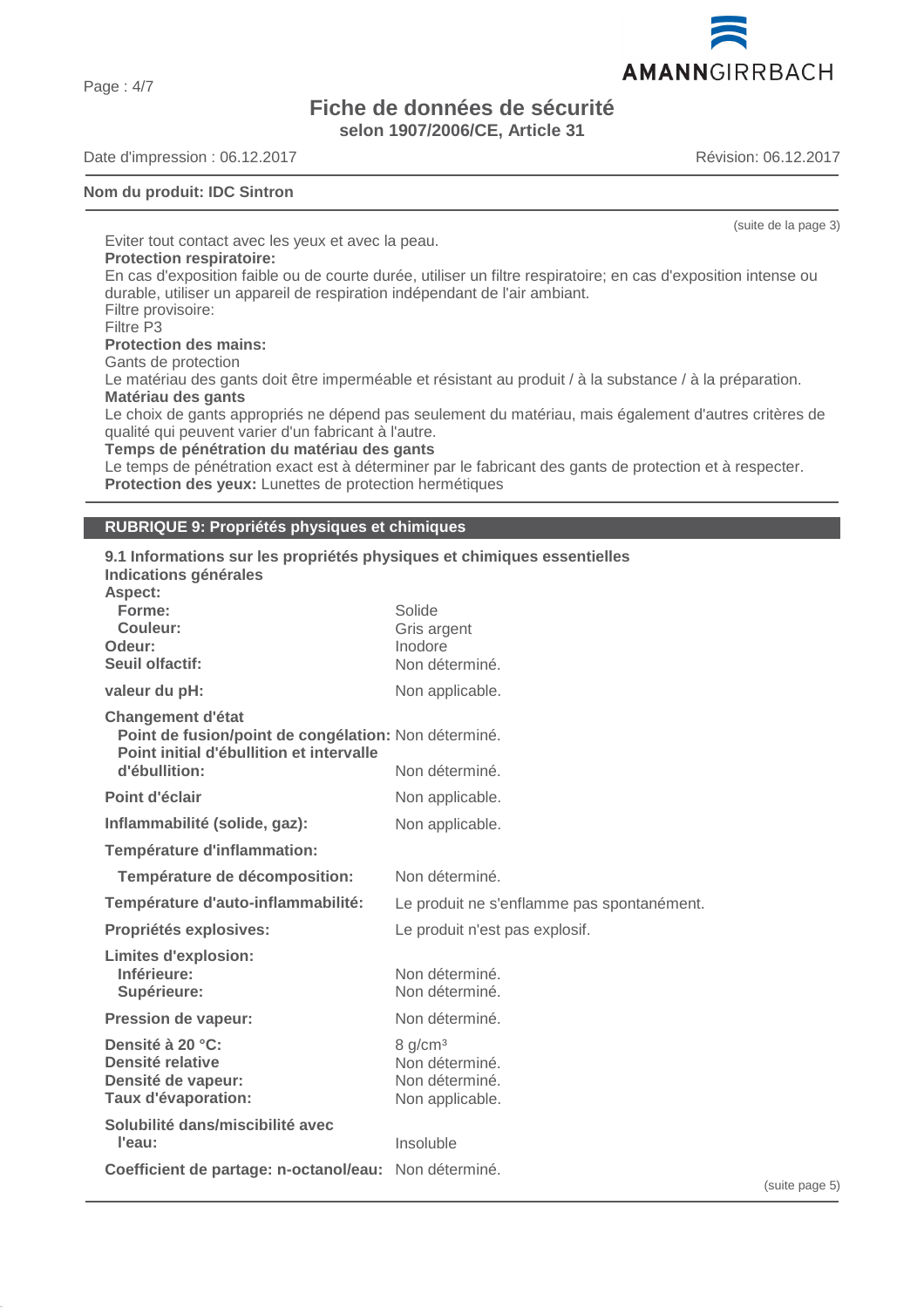# **Fiche de données de sécurité selon 1907/2006/CE, Article 31**

Date d'impression : 06.12.2017 **Date de la compte de la compte de la compte de la compte de la compte de la compte de la compte de la compte de la compte de la compte de la compte de la compte de la compte de la compte de** 

#### **Nom du produit: IDC Sintron**

(suite de la page 4)

**Viscosité: Dynamique:** Non applicable. **Cinématique:** Non déterminé.<br> **9.2 Autres informations**<br> **Pas d'autres informations** 

Pas d'autres informations importantes disponibles.

#### **RUBRIQUE 10: Stabilité et réactivité**

**10.1 Réactivité** Pas d'autres informations importantes disponibles.

**10.2 Stabilité chimique**

**Décomposition thermique/conditions à éviter:** Pas de décomposition en cas d'usage conforme.

**10.3 Possibilité de réactions dangereuses** Réactions aux acides puissants.

**10.4 Conditions à éviter** Pas d'autres informations importantes disponibles.

**10.5 Matières incompatibles:** Pas d'autres informations importantes disponibles.

**10.6 Produits de décomposition dangereux:** Fumée d'oxyde métallique toxique

#### **RUBRIQUE 11: Informations toxicologiques**

**11.1 Informations sur les effets toxicologiques**

**Toxicité aiguë** Compte tenu des données disponibles, les critères de classification ne sont pas remplis. Valeurs LD/LC50 déterminantes pour la classification:

#### **7440-48-4 cobalt**

Oral LD50 6170 mg/kg (rat)

**Effet primaire d'irritation:**

**Corrosion cutanée/irritation cutanée**

Compte tenu des données disponibles, les critères de classification ne sont pas remplis.

**Lésions oculaires graves/irritation oculaire**

Compte tenu des données disponibles, les critères de classification ne sont pas remplis.

**Sensibilisation respiratoire ou cutanée**

Peut provoquer des symptômes allergiques ou d'asthme ou des difficultés respiratoires par inhalation.

Peut provoquer une allergie cutanée.

**Effets CMR (cancérogène, mutagène et toxique pour la reproduction)**

**Mutagénicité sur les cellules germinales**

Compte tenu des données disponibles, les critères de classification ne sont pas remplis.

**Cancérogénicité** Compte tenu des données disponibles, les critères de classification ne sont pas remplis. **Toxicité pour la reproduction**

Compte tenu des données disponibles, les critères de classification ne sont pas remplis.

**Toxicité spécifique pour certains organes cibles - exposition unique**

Compte tenu des données disponibles, les critères de classification ne sont pas remplis.

**Toxicité spécifique pour certains organes cibles - exposition répétée**

Compte tenu des données disponibles, les critères de classification ne sont pas remplis. **Danger par aspiration**

Compte tenu des données disponibles, les critères de classification ne sont pas remplis.

#### **RUBRIQUE 12: Informations écologiques**

**12.1 Toxicité**

**Toxicité aquatique:** Pas d'autres informations importantes disponibles.

**12.2 Persistance et dégradabilité** Pas d'autres informations importantes disponibles.

**12.3 Potentiel de bioaccumulation** Pas d'autres informations importantes disponibles.

**12.4 Mobilité dans le sol** Pas d'autres informations importantes disponibles.

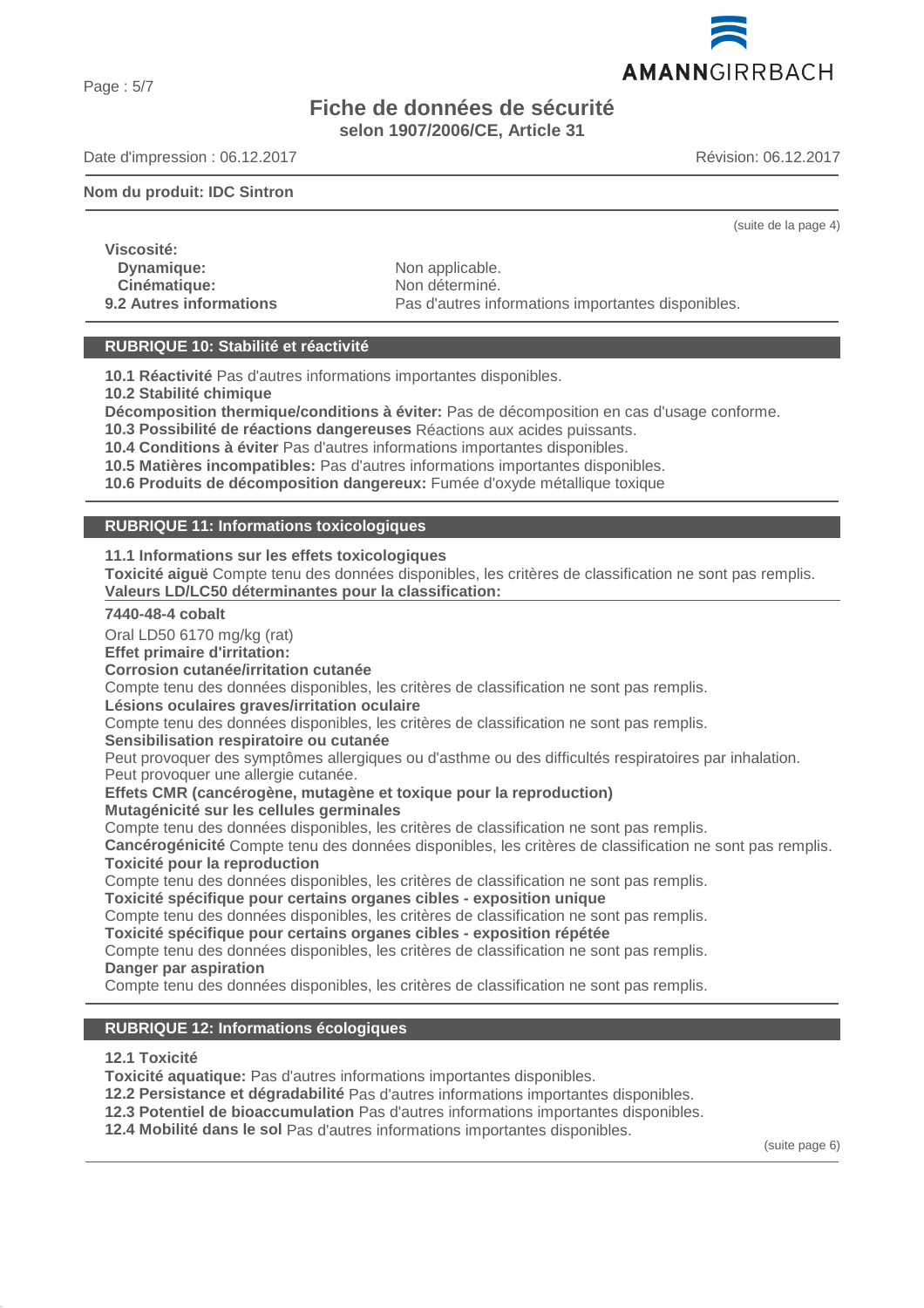Page : 6/7

# **Fiche de données de sécurité selon 1907/2006/CE, Article 31**

Date d'impression : 06.12.2017 **Date de la compte de la compte de la compte de la compte de la compte de la compte de la compte de la compte de la compte de la compte de la compte de la compte de la compte de la compte de** 

#### **Nom du produit: IDC Sintron**

(suite de la page 5)

**Autres indications écologiques: Indications générales:**

Le produit contient des métaux lourds. Une pénétration dans l'environnement est à éviter. Traitements préliminaires spécifiques nécessaires.

Catégorie de pollution des eaux 1 (D) (Classification propre): peu polluant

Ne pas laisser le produit, non dilué ou en grande quantité, pénétrer la nappe phréatique, les eaux ou les canalisations.

#### **12.5 Résultats des évaluations PBT et VPVB**

**PBT:** Non applicable.

**vPvB:** Non applicable.

**12.6 Autres effets néfastes** Pas d'autres informations importantes disponibles.

#### **RUBRIQUE 13: Considérations relatives à l'élimination**

#### **13.1 Méthodes de traitement des déchets**

**Catalogue européen des déchets**

Éliminer le contenu/récipient conformément à la réglementation locale/régionale/nationale/internationale.

#### **Emballages non nettoyés:**

**Recommandation:** Evacuation conformément aux prescriptions légales.

#### **RUBRIQUE 14: Informations relatives au transport**

| 14.1 Numéro ONU<br>ADR, ADN, IMDG, IATA<br>14.2 Désignation officielle de transport de l'ONU<br>ADR, ADN, IMDG, IATA<br>14.3 Classe(s) de danger pour le transport | néant<br>néant           |
|--------------------------------------------------------------------------------------------------------------------------------------------------------------------|--------------------------|
| ADR, ADN, IMDG, IATA<br><b>Classe</b><br>14.4 Groupe d'emballage                                                                                                   | néant                    |
| <b>ADR, IMDG, IATA</b><br>14.5 Dangers pour l'environnement:                                                                                                       | néant                    |
| <b>Marine Pollutant:</b>                                                                                                                                           | Non                      |
| 14.6 Précautions particulières à prendre par<br><b>l'utilisateur</b>                                                                                               | Non applicable.          |
| 14.7 Transport en vrac conformément à l'annexe<br>Il de la convention Marpol et au recueil IBC<br>"Règlement type" de l'ONU:                                       | Non applicable.<br>néant |

# **RUBRIQUE 15: Informations relatives à la réglementation**

**15.1 Réglementations/législation particulières à la substance ou au mélange en matière de sécurité, de santé et d'environnement**

Pas d'autres informations importantes disponibles.

**15.2 Évaluation de la sécurité chimique:** Une évaluation de la sécurité chimique n'a pas été réalisée.

#### **RUBRIQUE 16: Autres informations**

Ces indications sont fondées sur l'état actuel de nos connaissances, mais ne constituent pas une garantie quant aux propriétés du produit et ne donnent pas lieu à un rapport juridique contractuel.

#### **Phrases importantes**

H317 Peut provoquer une allergie cutanée.

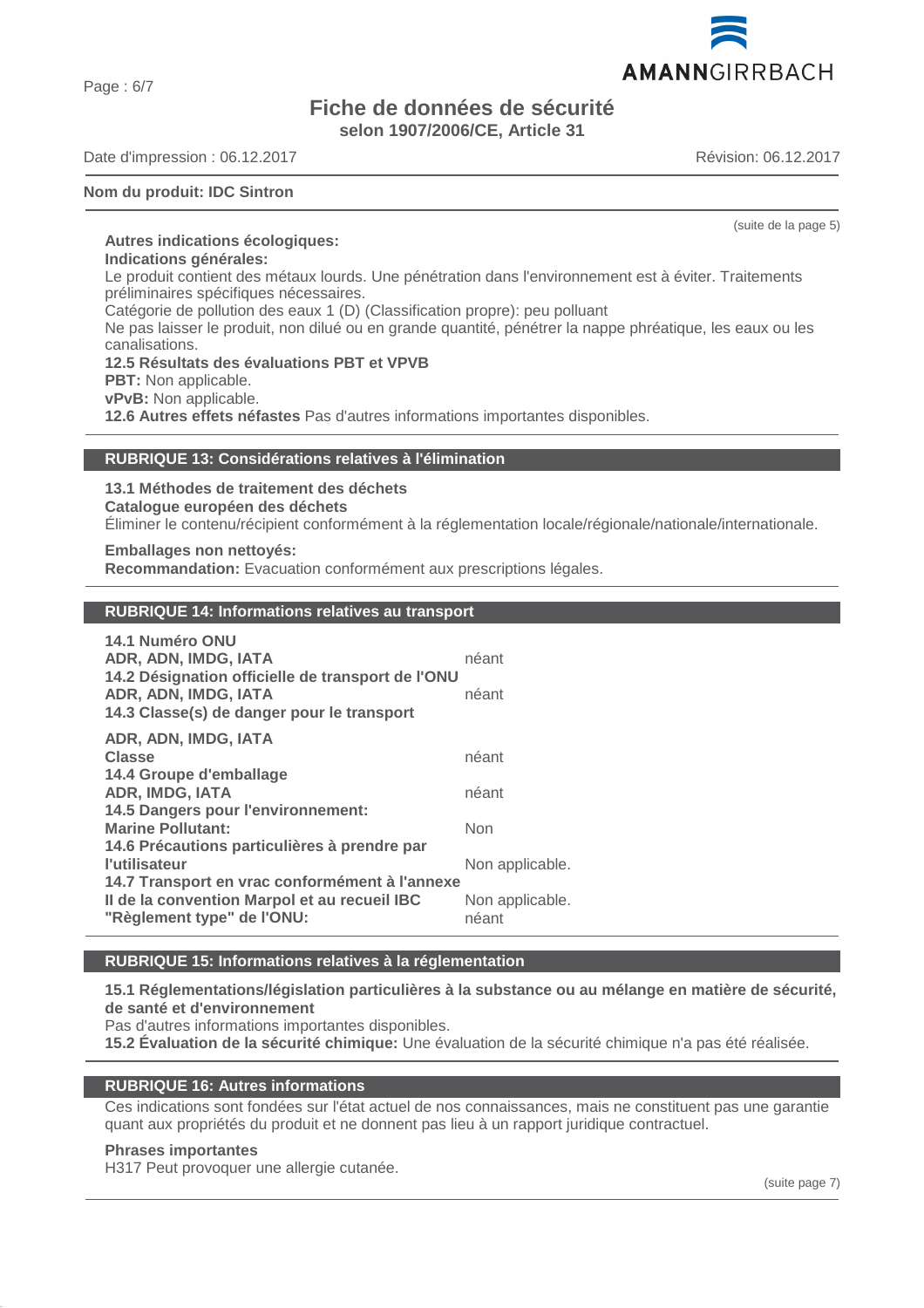Page : 7/7

# **Fiche de données de sécurité selon 1907/2006/CE, Article 31**

Date d'impression : 06.12.2017 <br>
Révision: 06.12.2017

#### **Nom du produit: IDC Sintron**

(suite de la page 6)

H334 Peut provoquer des symptômes allergiques ou d'asthme ou des difficultés respiratoires par inhalation.

H413 Peut être nocif à long terme pour les organismes aquatiques.

#### **Service établissant la fiche technique:**

ADEEGO GmbH Wildsteig 4A D-42113 Wuppertal Tel. +49 (0) 202 2575700 Fax. +49 (0) 202 2575701 Email: mail@adeego.de www.adeego.de **Contact:** Dr. Axel Deeg **Acronymes et abréviations:** ADR: Accord européen sur le transport des marchandises dangereuses par Route IMDG: International Maritime Code for Dangerous Goods IATA: International Air Transport Association GHS: Globally Harmonised System of Classification and Labelling of Chemicals EINECS: European Inventory of Existing Commercial Chemical Substances ELINCS: European List of Notified Chemical Substances CAS: Chemical Abstracts Service (division of the American Chemical Society) LC50: Lethal concentration, 50 percent LD50: Lethal dose, 50 percent PBT: Persistent, Bioaccumulative and Toxic vPvB: very Persistent and very Bioaccumulative Resp. Sens. 1: Sensibilisation respiratoire – Catégorie 1 Skin Sens. 1: Sensibilisation cutanée – Catégorie 1 Aquatic Chronic 4: Dangers pour le milieu aquatique- toxicité à long terme pour le milieu aquatique – Catégorie 4

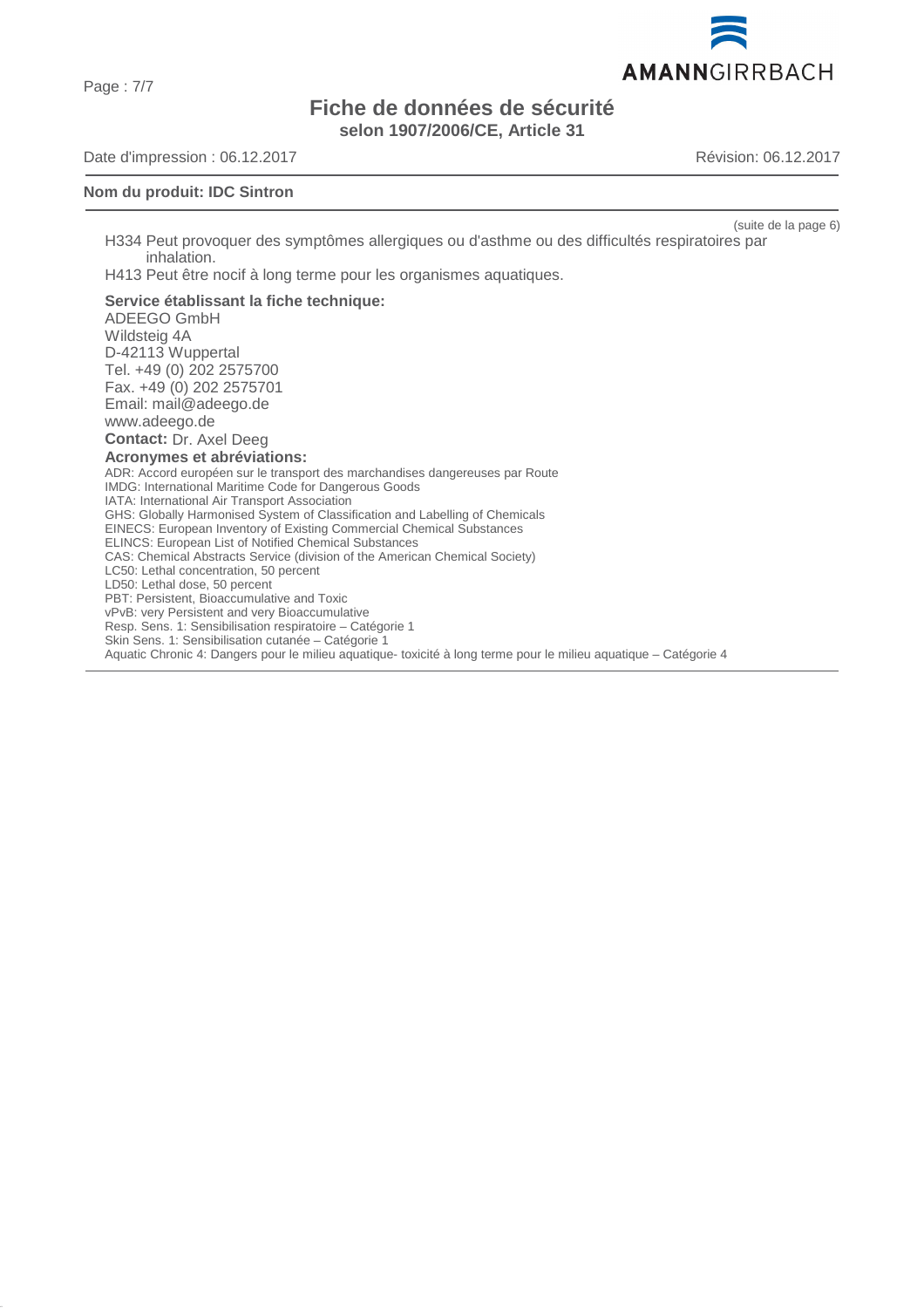

Pagina: 1/7

# **Scheda di dati di sicurezza**

**ai sensi del regolamento 1907/2006/CE, Articolo 31**

Stampato il: 06.12.2017 Revisione: 06.12.2017

#### **SEZIONE 1: Identificazione della sostanza o della miscela e della società/impresa**

**1.1 Identificatore del prodotto**

**Denominazione commerciale: IDC Sintron**

**1.2 Usi identificati pertinenti della sostanza o della miscela e usi sconsigliati** Non sono disponibili altre informazioni. **Utilizzazione della Sostanza / del Preparato** Ausiliario per tecnica dentale

**1.3 Informazioni sul fornitore della scheda di dati di sicurezza Produttore/fornitore:**

Firmenbezeichnung Amann Girrbach AG Herrschaftswiesen 1 A-6842 Koblach Telefon: 0043 5523 623330 Fax: 0043 5523 55990 Email: austria@amanngirrbach.com Internet: www.amanngirrbach.com

Inverkehrbringer Amann Girrbach GmbH Duerrenweg 40 D-75177 Pforzheim Telefon: 0049 7231 957100 Fax: 0049 7231 957129 Email: germany@amanngirrbach.com Internet: www.amanngirrbach.com

**Informazioni fornite da:** Amann Girrbach GmbH **1.4 Numero telefonico di emergenza:** Giftinformationszentrum-Nord / GIZ-Nord Poisons Centre Telefon / Phone +49 (0) 551/19240 24h / 7d

#### **SEZIONE 2: Identificazione dei pericoli**

**2.1 Classificazione della sostanza o della miscela Classificazione secondo il regolamento (CE) n. 1272/2008**



GHS08 pericolo per la salute

Resp. Sens. 1 H334 Può provocare sintomi allergici o asmatici o difficoltà respiratorie se inalato.



Skin Sens. 1 H317 Può provocare una reazione allergica cutanea.

and a resource of the second control. Aquatic Chronic 4 H413 Può essere nocivo per gli organismi acquatici con effetti di lunga durata.

**2.2 Elementi dell'etichetta**

**Etichettatura secondo il regolamento (CE) n. 1272/2008** non applicabile

**Pittogrammi di pericolo** non applicabile

**Avvertenza** non applicabile

**Indicazioni di pericolo** non applicabile

**Consigli di prudenza** non applicabile

(continua a pagina 2)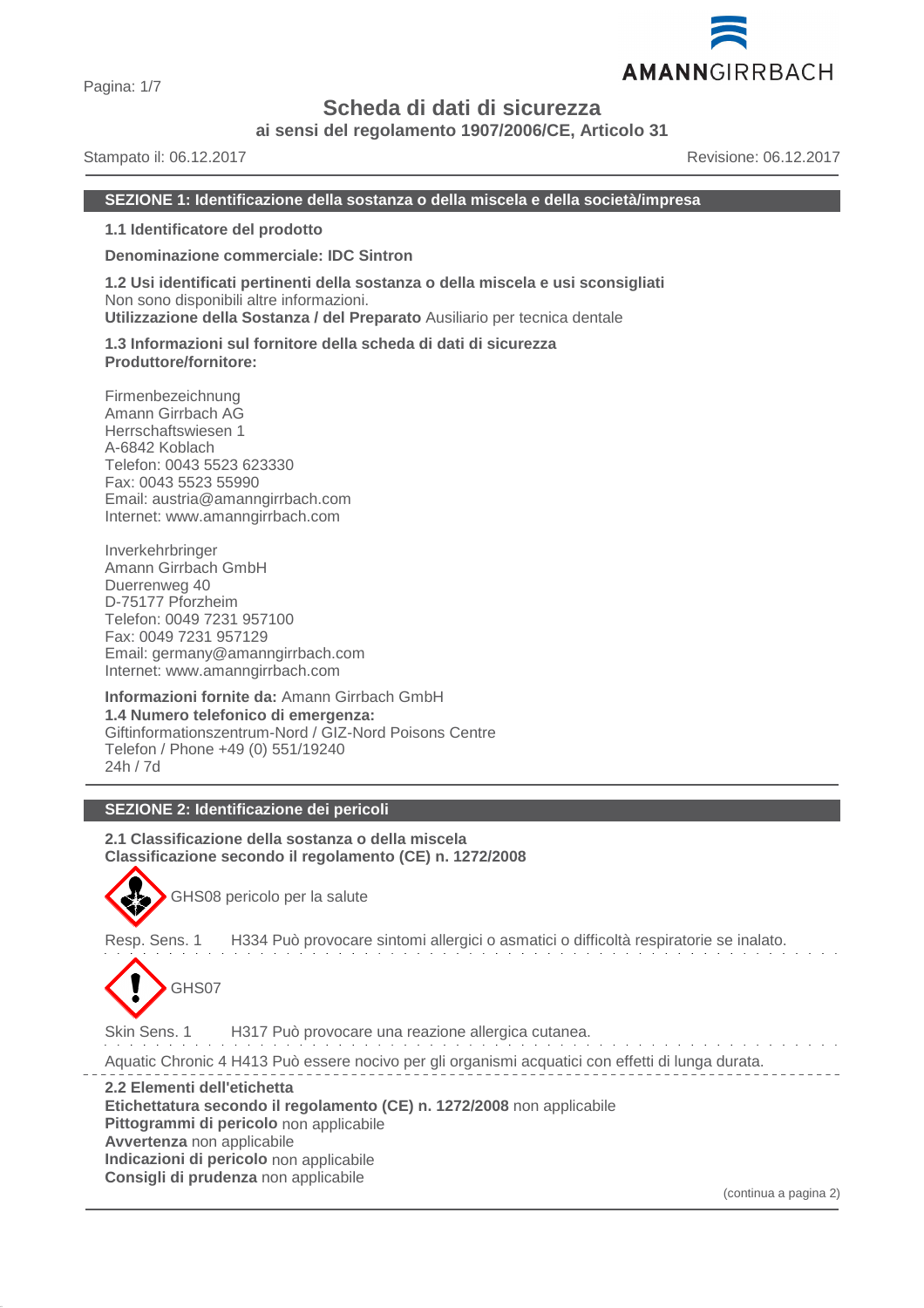**Scheda di dati di sicurezza**

**ai sensi del regolamento 1907/2006/CE, Articolo 31**

Stampato il: 06.12.2017 Revisione: 06.12.2017

**Ulteriori dati:**

#### **Denominazione commerciale: IDC Sintron**

I metalli in forma massiva, le leghe, le miscele contenenti polimeri e quelle contenenti elastomeri, anche se classificati come pericolosi secondo i criteri del presente allegato, non richiedono un'etichetta conforme al presente allegato se non presentano un pericolo né per la salute umana a seguito di inalazione, ingestione o contatto con la pelle né per l'ambiente acquatico nella forma in cui sono immessi sul mercato. (Regolamento (CE) n. 1272/2008, ALLEGATO I, 1.3.4.1.) **2.3 Altri pericoli Risultati della valutazione PBT e vPvB PBT:** Non applicabile.

**vPvB:** Non applicabile.

#### **SEZIONE 3: Composizione/informazioni sugli ingredienti**

#### **3.2 Caratteristiche chimiche: Miscele**

**Descrizione:** Miscela delle seguenti sostanze con additivi non pericolosi.

#### **Sostanze pericolose:**

| CAS: 7440-48-4<br>cobalto                                                                              | 50-100%     |
|--------------------------------------------------------------------------------------------------------|-------------|
| EINECS: 231-158-0 & Resp. Sens. 1, H334; $\Diamond$ Skin Sens. 1, H317; Aquatic Chronic 4, H413        |             |
| CAS: 7440-47-3<br>cromo                                                                                | $25 - 50\%$ |
| EINECS: 231-157-5 sostanza con un limite comunitario di esposizione sul posto di lavoro                |             |
| CAS: 7439-98-7 molibdeno                                                                               | $1 - 10%$   |
| EINECS: 231-107-2 sostanza con un limite comunitario di esposizione sul posto di lavoro                |             |
| Ulteriori indicazioni: Il testo dell'avvertenza dei pericoli citati può essere appreso dal capitolo 16 |             |

#### **SEZIONE 4: Misure di primo soccorso**

# **4.1 Descrizione delle misure di primo soccorso**

# **Indicazioni generali:**

Portare le persone da soccorrere all'aria aperta.

Tenere sotto sorveglianza le persone da soccorrere.

**Inalazione:** Portare in zona ben areata, in caso di disturbi consultare il medico.

**Contatto con la pelle:** Lavare immediatamente con acqua e sapone sciacquando accuratamente.

#### **Contatto con gli occhi:**

Lavare con acqua corrente per alcuni minuti tenendo le palpebre ben aperte.

Chiamare immediatamente il medico.

**Ingestione:** Chiamare immediatamente il medico.

**4.2 Principali sintomi ed effetti, sia acuti che ritardati** Non sono disponibili altre informazioni.

**4.3 Indicazione dell'eventuale necessità di consultare immediatamente un medico e di trattamenti speciali**

Non sono disponibili altre informazioni.

## **SEZIONE 5: Misure antincendio**

**5.1 Mezzi di estinzione Mezzi di estinzione idonei:** CO2, sabbia, polvere. Non usare acqua. **Mezzi di estinzione inadatti per motivi di sicurezza:** Acqua **5.2 Pericoli speciali derivanti dalla sostanza o dalla miscela** Se riscaldato o in caso di incendio il prodotto può sviluppare fumi tossici. **5.3 Raccomandazioni per gli addetti all'estinzione degli incendi Mezzi protettivi specifici:** Indossare il respiratore. Non inalare i gas derivanti da esplosioni e incendi.

(continua a pagina 3)



(Segue da pagina 1)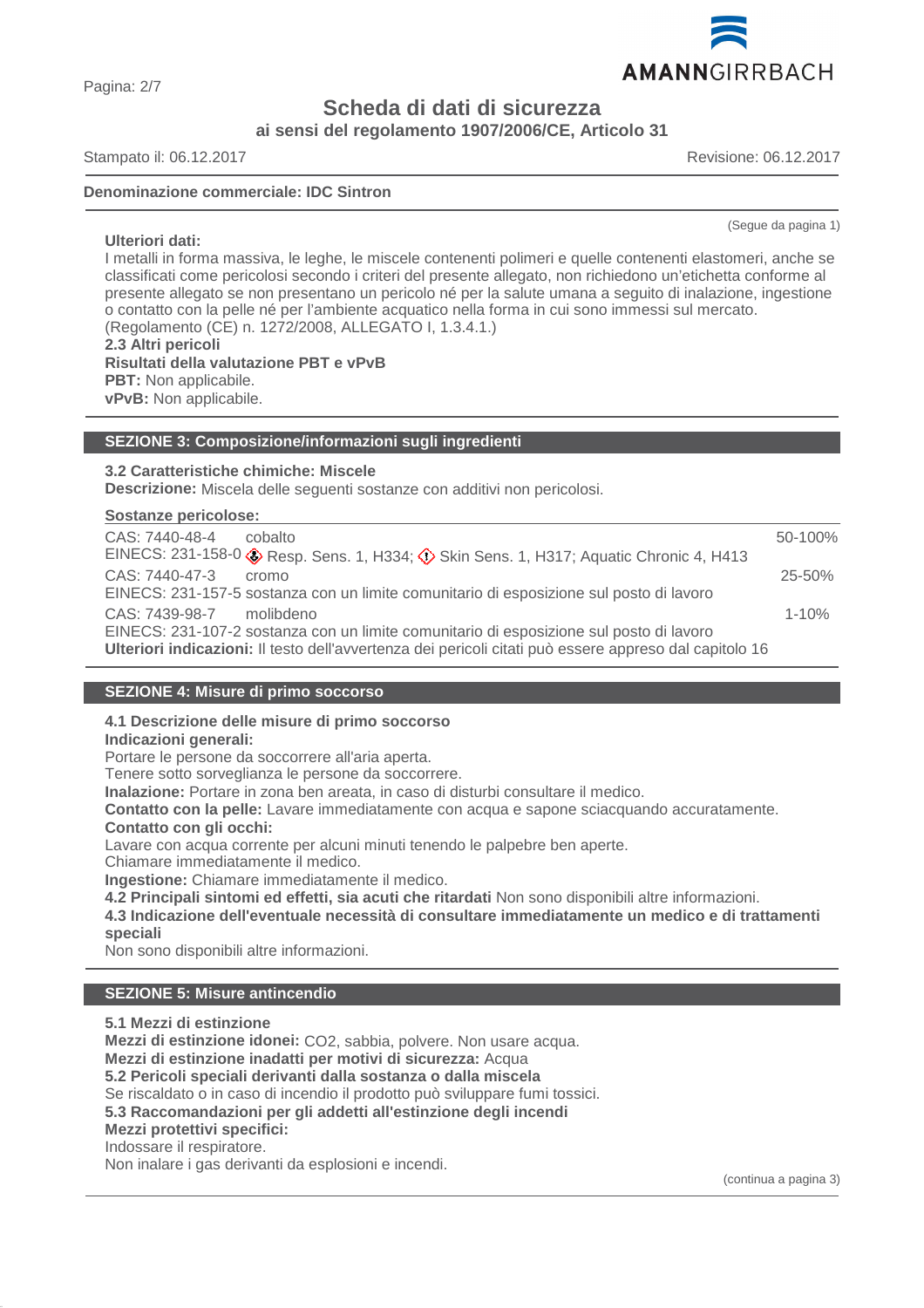

Pagina: 3/7

**Scheda di dati di sicurezza**

**ai sensi del regolamento 1907/2006/CE, Articolo 31**

Stampato il: 06.12.2017 Revisione: 06.12.2017

#### **Denominazione commerciale: IDC Sintron**

#### **Altre indicazioni**

Raccogliere l'acqua contaminata usata per lo spegnimento, non convogliarla assolutamente nel sistema fognario.

#### **SEZIONE 6: Misure in caso di rilascio accidentale**

**6.1 Precauzioni personali, dispositivi di protezione e procedure in caso di emergenza**

Indossare equipaggiamento protettivo. Allontanare le persone non equipaggiate.

Garantire una ventilazione sufficiente.

Evitare la formazione di polvere.

In caso di vapori/polvere/aerosol adottare protezioni respiratorie.

**6.2 Precauzioni ambientali:** Impedire l'entrata del prodotto nelle fognature o nei corpi d'acqua.

#### **6.3 Metodi e materiali per il contenimento e per la bonifica:**

Raccogliere con mezzi meccanici.

Provvedere ad una sufficiente areazione.

**6.4 Riferimento ad altre sezioni**

Per informazioni relative ad un manipolazione sicura, vedere capitolo 7.

Per informazioni relative all'equipaggiamento protettivo ad uso personale vedere Capitolo 8.

Per informazioni relative allo smaltimento vedere Capitolo 13.

#### **SEZIONE 7: Manipolazione e immagazzinamento**

#### **7.1 Precauzioni per la manipolazione sicura**

Aprire e manipolare i recipienti con cautela.

Accurata ventilazione/aspirazione nei luoghi di lavoro.

Evitare la formazione di polvere.

In caso di formazione di polvere procedere all'aspirazione.

**Indicazioni in caso di incendio ed esplosione:** Tenere lontano da fonti di calore, non fumare.

#### **7.2 Condizioni per lo stoccaggio sicuro, comprese eventuali incompatibilità**

**Stoccaggio:**

**Requisiti dei magazzini e dei recipienti:** Conservare solo nei fusti originali.

**Indicazioni sullo stoccaggio misto:**

Non conservare a contatto con alimenti.

Immagazzinare separatamente da acidi. **Ulteriori indicazioni relative alle condizioni di immagazzinamento:**

Mantenere i recipienti ermeticamente chiusi.

**7.3 Usi finali particolari** Non sono disponibili altre informazioni.

### **SEZIONE 8: Controllo dell'esposizione/protezione individuale**

**Ulteriori indicazioni sulla struttura di impianti tecnici:** Nessun dato ulteriore, vedere punto 7.

**8.1 Parametri di controllo**

**Componenti i cui valori limite devono essere tenuti sotto controllo negli ambienti di lavoro:** 

#### **7440-48-4 cobalto**

TWA Valore a lungo termine: 0,02 mg/m<sup>3</sup> A3, IBE (come Co)

# **7440-47-3 cromo**

TWA Valore a lungo termine: 0,5 mg/m<sup>3</sup> metallo e Cromo III, A4

VL Valore a lungo termine: 0,5 mg/m<sup>3</sup>

(continua a pagina 4)

(Segue da pagina 2)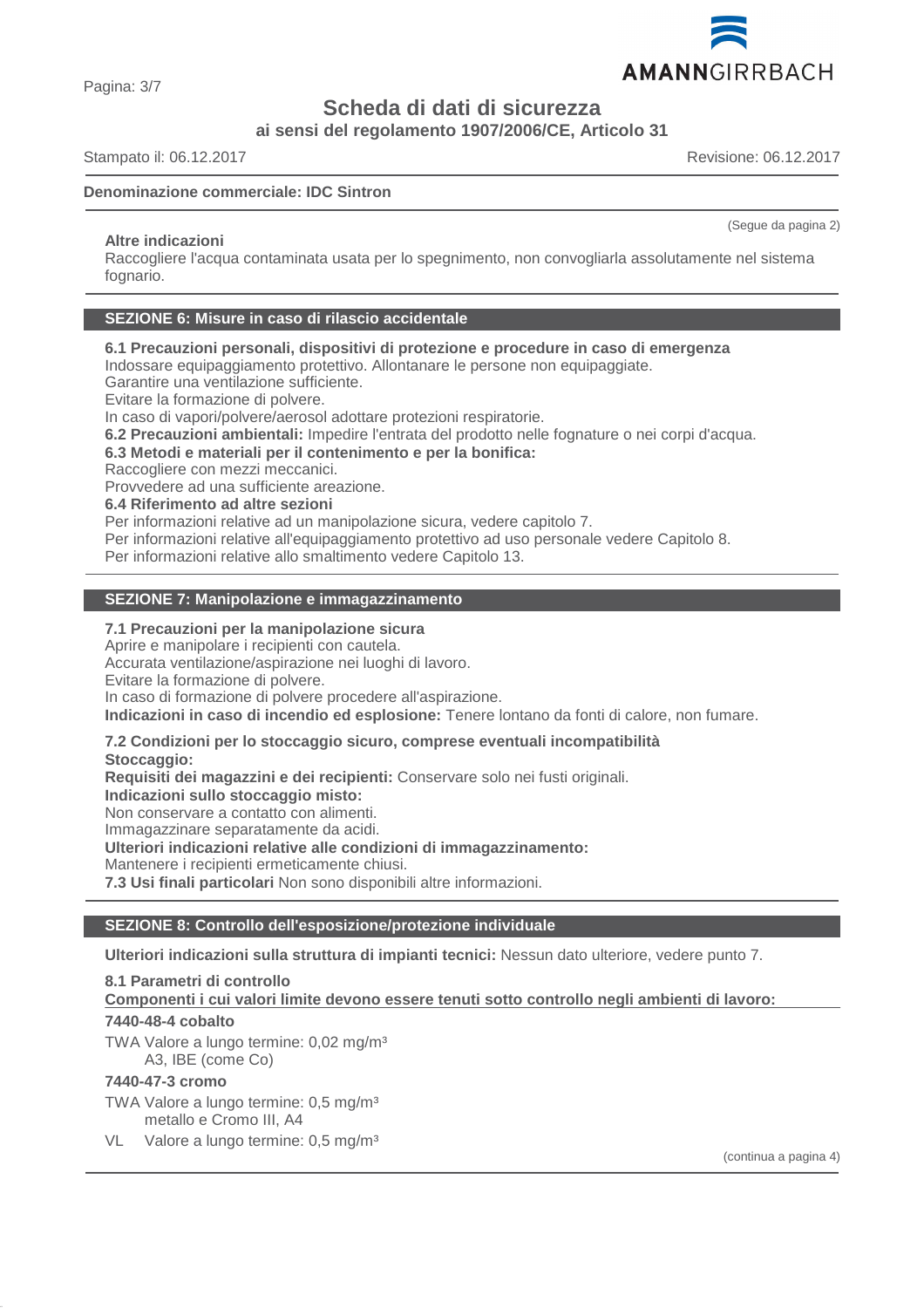

Pagina: 4/7

# **Scheda di dati di sicurezza**

**ai sensi del regolamento 1907/2006/CE, Articolo 31**

Stampato il: 06.12.2017 Revisione: 06.12.2017

#### **Denominazione commerciale: IDC Sintron**

|                                                                                                                                        |                                                                                                                | (Segue da pagina 3)   |
|----------------------------------------------------------------------------------------------------------------------------------------|----------------------------------------------------------------------------------------------------------------|-----------------------|
| 7439-98-7 molibdeno                                                                                                                    |                                                                                                                |                       |
| TWA Valore a lungo termine: 10 mg/m <sup>3</sup><br>(j), metallo e composti insolubili                                                 |                                                                                                                |                       |
| Componenti con valori limite biologici:                                                                                                |                                                                                                                |                       |
| 7440-48-4 cobalto                                                                                                                      |                                                                                                                |                       |
| IBE $15 \mu g/l$                                                                                                                       |                                                                                                                |                       |
| Campioni: urine<br>Momento del prelievo: a fine turno a fine settimana lavorativa                                                      |                                                                                                                |                       |
| Indicatore biologico: cobalto                                                                                                          |                                                                                                                |                       |
|                                                                                                                                        |                                                                                                                |                       |
| $1$ µg/l<br>Campioni: sangue                                                                                                           |                                                                                                                |                       |
| Momento del prelievo: a fine turno a fine settimana lavorativa                                                                         |                                                                                                                |                       |
| Indicatore biologico: cobalto                                                                                                          |                                                                                                                |                       |
| 8.2 Controlli dell'esposizione                                                                                                         |                                                                                                                |                       |
| Mezzi protettivi individuali:                                                                                                          |                                                                                                                |                       |
| Norme generali protettive e di igiene del lavoro:<br>Osservare le misure di sicurezza usuali nella manipolazione di sostanze chimiche. |                                                                                                                |                       |
| Lavarsi le mani prima dell'intervallo o a lavoro terminato.                                                                            |                                                                                                                |                       |
| Tenere lontano da cibo, bevande e foraggi.<br>Non inalare polvere/fumo/nebbia.                                                         |                                                                                                                |                       |
| Evitare il contatto con gli occhi e la pelle.                                                                                          |                                                                                                                |                       |
| <b>Maschera protettiva:</b>                                                                                                            |                                                                                                                |                       |
| l'autorespiratore.                                                                                                                     | Nelle esposizioni brevi e minime utilizzare la maschera; nelle esposizioni più intense e durature indossare    |                       |
| Apparecchio di filtraggio temporaneo:                                                                                                  |                                                                                                                |                       |
| Filtro P <sub>3</sub>                                                                                                                  |                                                                                                                |                       |
| Guanti protettivi:<br>Guanti protettivi                                                                                                |                                                                                                                |                       |
|                                                                                                                                        | Il materiale dei guanti deve essere impermeabile e stabile contro il prodotto/ la sostanza/ la formulazione.   |                       |
| Materiale dei guanti                                                                                                                   |                                                                                                                |                       |
| variabili da un produttore a un altro.                                                                                                 | La scelta dei guanti adatti non dipende soltanto dal materiale bensí anche da altre caratteristiche di qualità |                       |
| Tempo di permeazione del materiale dei guanti                                                                                          |                                                                                                                |                       |
| Richiedere dal fornitore dei guanti il tempo di passaggio preciso il quale deve essere rispettato.                                     |                                                                                                                |                       |
| Occhiali protettivi: Occhiali protettivi a tenuta                                                                                      |                                                                                                                |                       |
| SEZIONE 9: Proprietà fisiche e chimiche                                                                                                |                                                                                                                |                       |
|                                                                                                                                        |                                                                                                                |                       |
| 9.1 Informazioni sulle proprietà fisiche e chimiche fondamentali<br>Indicazioni generali                                               |                                                                                                                |                       |
| Aspetto:                                                                                                                               |                                                                                                                |                       |
| Forma:                                                                                                                                 | Solido                                                                                                         |                       |
| Colore:<br>Odore:                                                                                                                      | Grigio argento<br>Inodore                                                                                      |                       |
| Soglia olfattiva:                                                                                                                      | Non definito.                                                                                                  |                       |
| valori di pH:                                                                                                                          | Non applicabile.                                                                                               |                       |
| Cambiamento di stato                                                                                                                   |                                                                                                                |                       |
| Punto di fusione/punto di congelamento:                                                                                                | Non definito.                                                                                                  |                       |
| Punto di ebollizione iniziale e intervallo di                                                                                          |                                                                                                                |                       |
| ebollizione:                                                                                                                           | Non definito.                                                                                                  |                       |
| Punto di infiammabilità:                                                                                                               | Non applicabile.                                                                                               |                       |
|                                                                                                                                        |                                                                                                                | (continua a pagina 5) |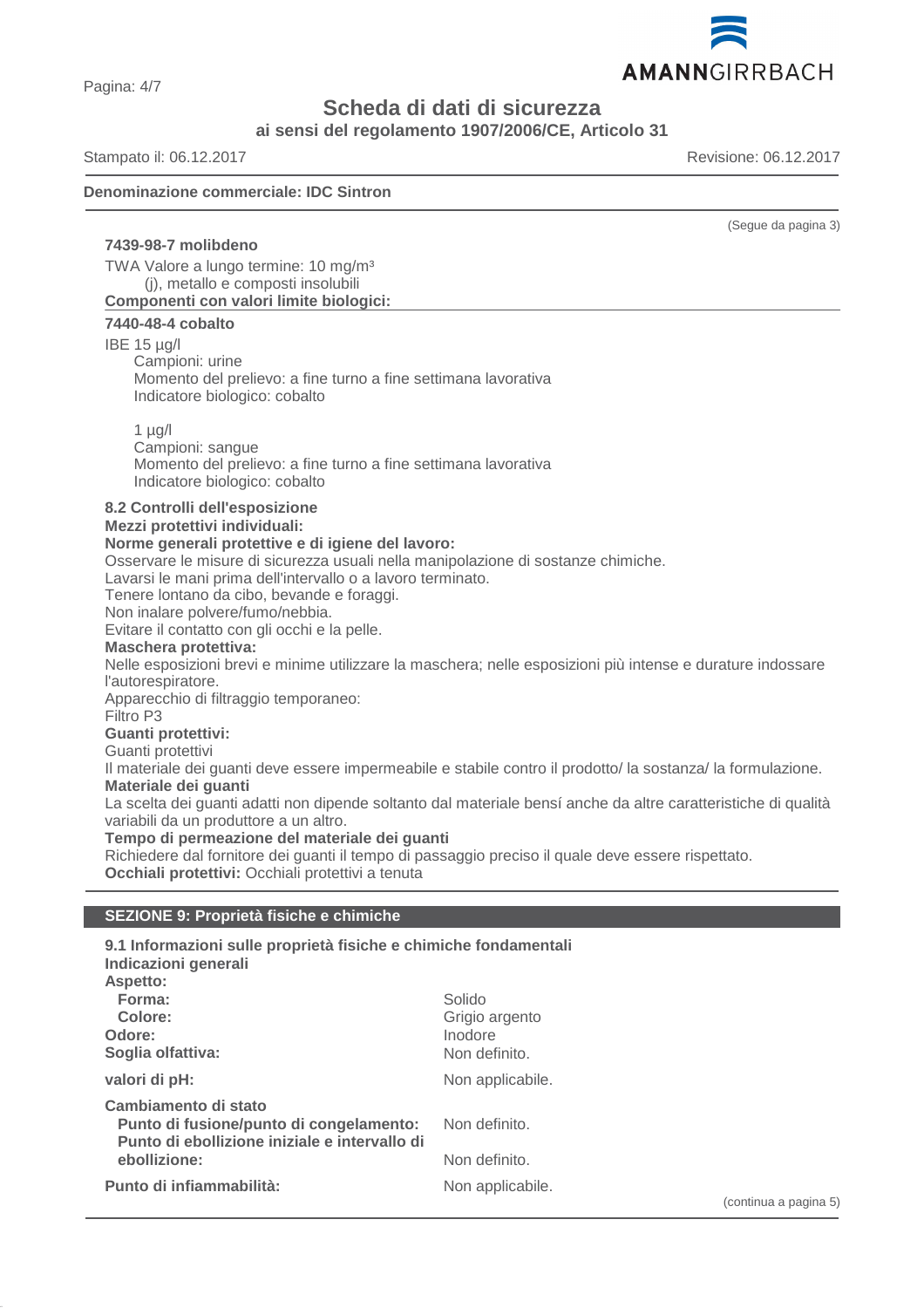

Pagina: 5/7

# **Scheda di dati di sicurezza**

**ai sensi del regolamento 1907/2006/CE, Articolo 31**

Stampato il: 06.12.2017 Revisione: 06.12.2017

| <b>Denominazione commerciale: IDC Sintron</b>                                          |                                                                               |                     |
|----------------------------------------------------------------------------------------|-------------------------------------------------------------------------------|---------------------|
|                                                                                        |                                                                               | (Segue da pagina 4) |
| Infiammabilità (solidi, gas):                                                          | Non applicabile.                                                              |                     |
| Temperatura di accensione:                                                             |                                                                               |                     |
| Temperatura di decomposizione:                                                         | Non definito.                                                                 |                     |
| Temperatura di autoaccensione:                                                         | Prodotto non autoinfiammabile.                                                |                     |
| Proprietà esplosive:                                                                   | Prodotto non esplosivo.                                                       |                     |
| Limiti di infiammabilità:<br>Inferiore:<br><b>Superiore:</b>                           | Non definito.<br>Non definito.                                                |                     |
| Tensione di vapore:                                                                    | Non definito.                                                                 |                     |
| Densità a 20 °C:<br>Densità relativa<br>Densità di vapore:<br>Velocità di evaporazione | 8 g/cm <sup>3</sup><br>Non definito.<br>Non definito.<br>Non applicabile.     |                     |
| Solubilità in/Miscibilità con<br>acqua:                                                | Insolubile.                                                                   |                     |
| Coefficiente di ripartizione: n-ottanolo/acqua: Non definito.                          |                                                                               |                     |
| Viscosità:<br>Dinamica:<br>Cinematica:<br>9.2 Altre informazioni                       | Non applicabile.<br>Non definito.<br>Non sono disponibili altre informazioni. |                     |

# **SEZIONE 10: Stabilità e reattività**

**10.1 Reattività** Non sono disponibili altre informazioni.

**10.2 Stabilità chimica**

**Decomposizione termica/ condizioni da evitare:**

Il prodotto non si decompone se utilizzato secondo le norme.

**10.3 Possibilità di reazioni pericolose** Reazioni con acidi forti.

**10.4 Condizioni da evitare** Non sono disponibili altre informazioni.

**10.5 Materiali incompatibili:** Non sono disponibili altre informazioni.

**10.6 Prodotti di decomposizione pericolosi:** Fumo di ossidi di metallo

## **SEZIONE 11: Informazioni tossicologiche**

**11.1 Informazioni sugli effetti tossicologici Tossicità acuta** Basandosi sui dati disponibili i criteri di classificazione non sono soddisfatti. **Valori LD/LC50 rilevanti per la classificazione:** 

#### **7440-48-4 cobalto**

Orale LD50 6170 mg/kg (rat) **Irritabilità primaria: Corrosione/irritazione cutanea** Basandosi sui dati disponibili i criteri di classificazione non sono soddisfatti. **Lesioni oculari gravi/irritazioni oculari gravi** Basandosi sui dati disponibili i criteri di classificazione non sono soddisfatti. **Sensibilizzazione respiratoria o cutanea** Può provocare sintomi allergici o asmatici o difficoltà respiratorie se inalato. Può provocare una reazione allergica cutanea.

(continua a pagina 6)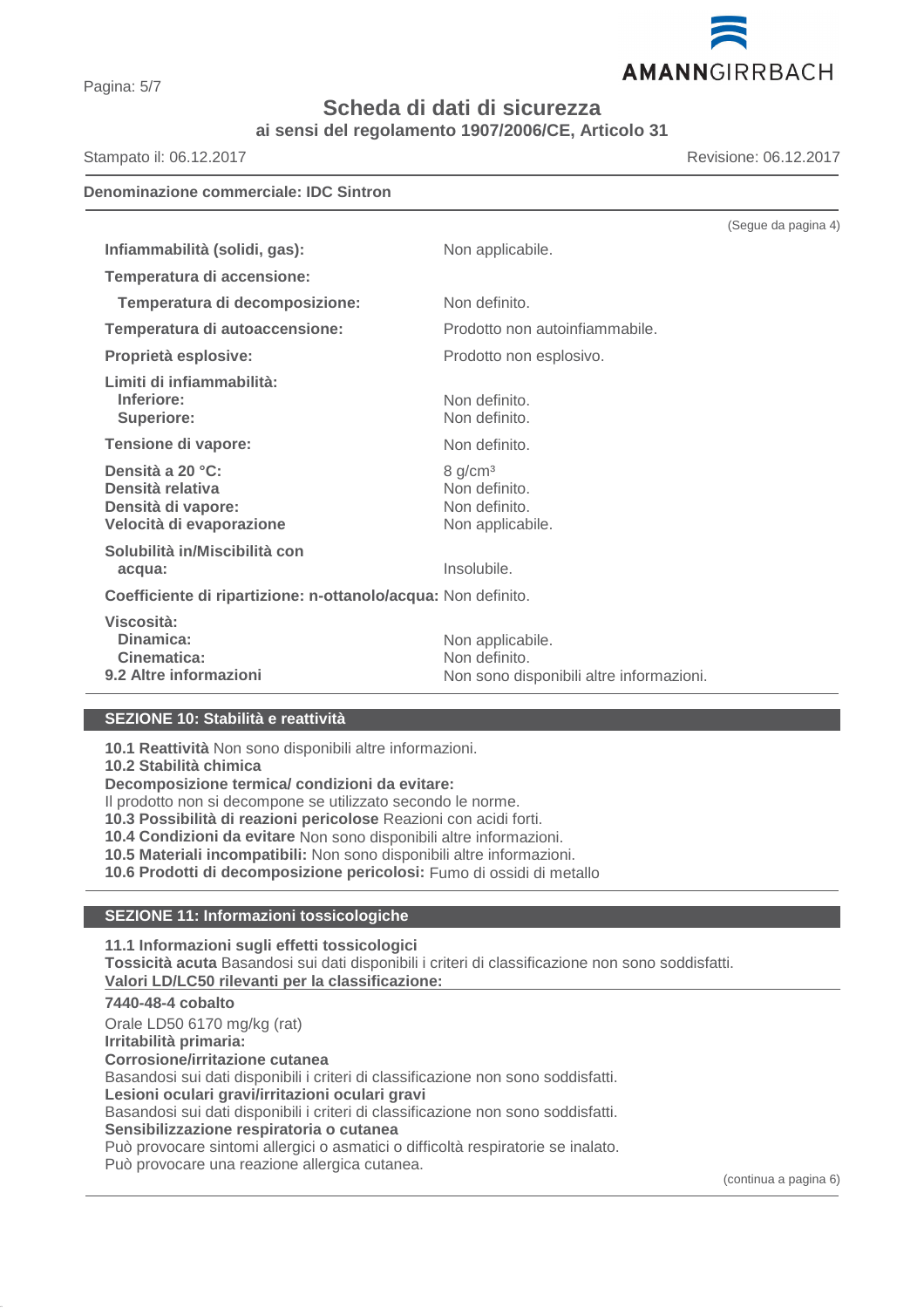

Pagina: 6/7

**Scheda di dati di sicurezza**

**ai sensi del regolamento 1907/2006/CE, Articolo 31**

Stampato il: 06.12.2017 Revisione: 06.12.2017

#### **Denominazione commerciale: IDC Sintron**

(Segue da pagina 5)

#### **Effetti CMR (cancerogenicità, mutagenicità e tossicità per la riproduzione) Mutagenicità delle cellule germinali**

Basandosi sui dati disponibili i criteri di classificazione non sono soddisfatti.

**Cancerogenicità** Basandosi sui dati disponibili i criteri di classificazione non sono soddisfatti.

**Tossicità per la riproduzione** Basandosi sui dati disponibili i criteri di classificazione non sono soddisfatti.

**Tossicità specifica per organi bersaglio (STOT) - esposizione singola**

Basandosi sui dati disponibili i criteri di classificazione non sono soddisfatti.

**Tossicità specifica per organi bersaglio (STOT) - esposizione ripetuta**

Basandosi sui dati disponibili i criteri di classificazione non sono soddisfatti.

**Pericolo in caso di aspirazione**

Basandosi sui dati disponibili i criteri di classificazione non sono soddisfatti.

## **SEZIONE 12: Informazioni ecologiche**

#### **12.1 Tossicità**

**Tossicità acquatica:** Non sono disponibili altre informazioni.

**12.2 Persistenza e degradabilità** Non sono disponibili altre informazioni.

**12.3 Potenziale di bioaccumulo** Non sono disponibili altre informazioni.

**12.4 Mobilità nel suolo** Non sono disponibili altre informazioni.

**Ulteriori indicazioni in materia ambientale:**

**Ulteriori indicazioni:**

Il prodotto contiene metalli pesanti. Evitare di far arrivare nell'ambiente. Sono necessari degli speciali trattamenti preliminari.

Pericolosità per le acque classe 1 (D) (Autoclassificazione): poco pericoloso

Non immettere nelle acque freatiche, nei corsi d'acqua o nelle fognature non diluito o in grandi quantità.

## **12.5 Risultati della valutazione PBT e vPvB**

**PBT:** Non applicabile.

**vPvB:** Non applicabile.

**12.6 Altri effetti avversi** Non sono disponibili altre informazioni.

## **SEZIONE 13: Considerazioni sullo smaltimento**

#### **13.1 Metodi di trattamento dei rifiuti**

#### **Catalogo europeo dei rifiuti**

Smaltire il prodotto/recipiente in conformità con le disposizioni locali / regionali / nazionali / internazionali.

#### **Imballaggi non puliti:**

**Consigli:** Smaltimento in conformità con le disposizioni amministrative.

#### **SEZIONE 14: Informazioni sul trasporto**

| <b>14.1 Numero ONU</b>                         |                  |                       |
|------------------------------------------------|------------------|-----------------------|
| ADR, ADN, IMDG, IATA                           | non applicabile  |                       |
| 14.2 Nome di spedizione dell'ONU               |                  |                       |
| ADR, ADN, IMDG, IATA                           | non applicabile  |                       |
| 14.3 Classi di pericolo connesso al trasporto  |                  |                       |
| ADR, ADN, IMDG, IATA                           |                  |                       |
| <b>Classe</b>                                  | non applicabile  |                       |
| 14.4 Gruppo di imballaggio                     |                  |                       |
| ADR, IMDG, IATA                                | non applicabile  |                       |
| 14.5 Pericoli per l'ambiente:                  |                  |                       |
| <b>Marine pollutant:</b>                       | No.              |                       |
| 14.6 Precauzioni speciali per gli utilizzatori | Non applicabile. |                       |
|                                                |                  | (continua a pagina 7) |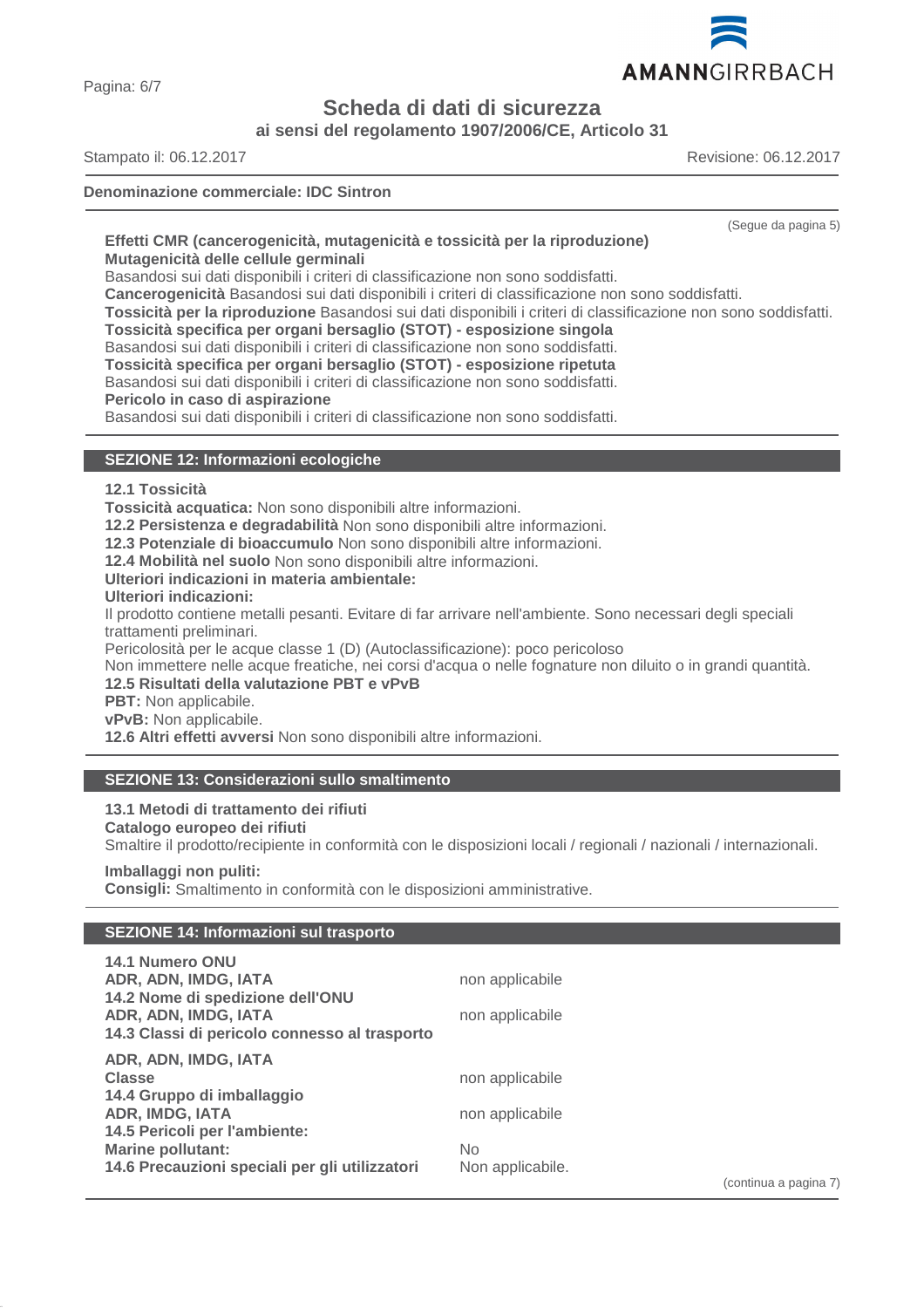

Pagina: 7/7

**Scheda di dati di sicurezza**

**ai sensi del regolamento 1907/2006/CE, Articolo 31**

Stampato il: 06.12.2017 Revisione: 06.12.2017

#### **Denominazione commerciale: IDC Sintron**

(Segue da pagina 6)

**14.7 Trasporto di rinfuse secondo l'allegato II di MARPOL ed il codice IBC** Non applicabile. **UN "Model Regulation":** non applicabile

#### **SEZIONE 15: Informazioni sulla regolamentazione**

**15.1 Disposizioni legislative e regolamentari su salute, sicurezza e ambiente specifiche per la sostanza o la miscela**

Non sono disponibili altre informazioni.

**15.2 Valutazione della sicurezza chimica:** Una valutazione della sicurezza chimica non è stata effettuata.

#### **SEZIONE 16: Altre informazioni**

I dati sono riportati sulla base delle nostre conoscenze attuali, non rappresentano tuttavia alcuna garanzia delle caratteristiche del prodotto e non motivano alcun rapporto giuridico contrattuale.

#### **Frasi rilevanti**

H317 Può provocare una reazione allergica cutanea. H334 Può provocare sintomi allergici o asmatici o difficoltà respiratorie se inalato. H413 Può essere nocivo per gli organismi acquatici con effetti di lunga durata.

#### **Scheda rilasciata da:**

ADEEGO GmbH Wildsteig 4A D-42113 Wuppertal Tel. +49 (0) 202 2575700 Fax. +49 (0) 202 2575701 Email: mail@adeego.de www.adeego.de **Interlocutore:** Dr. Axel Deeg **Abbreviazioni e acronimi:** ADR: Accord européen sur le transport des marchandises dangereuses par Route (European Agreement concerning the International Carriage of Dangerous Goods by Road) IMDG: International Maritime Code for Dangerous Goods IATA: International Air Transport Association GHS: Globally Harmonised System of Classification and Labelling of Chemicals EINECS: European Inventory of Existing Commercial Chemical Substances ELINCS: European List of Notified Chemical Substances CAS: Chemical Abstracts Service (division of the American Chemical Society) LC50: Lethal concentration, 50 percent LD50: Lethal dose, 50 percent PBT: Persistent, Bioaccumulative and Toxic vPvB: very Persistent and very Bioaccumulative Resp. Sens. 1: Sensibilizzazione delle vie respiratorie – Categoria 1 Skin Sens. 1: Sensibilizzazione della pelle – Categoria 1 Aquatic Chronic 4: Pericoloso per l'ambiente acquatico - pericolo a lungo termine per l'ambiente acquatico – Categoria 4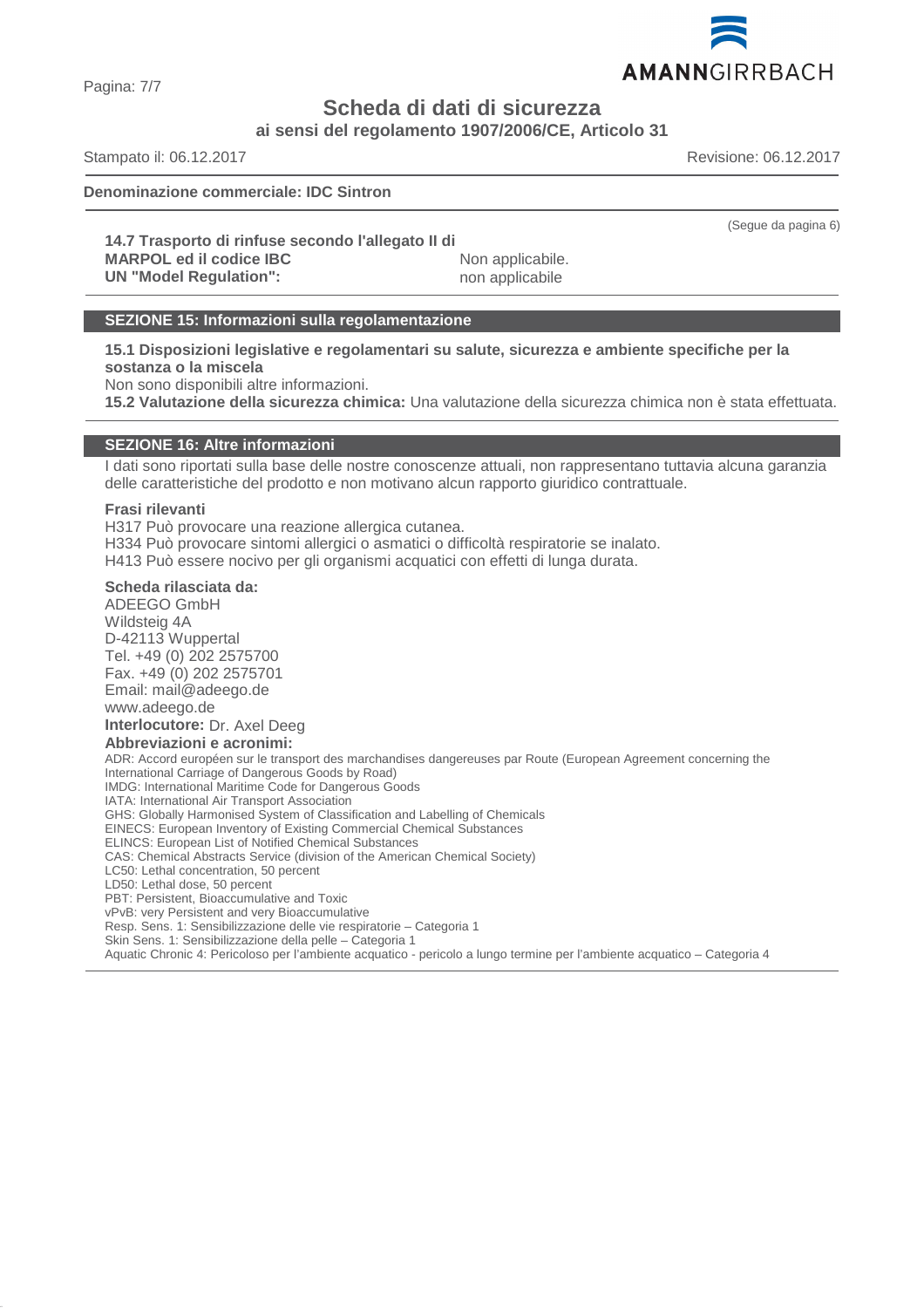

**Karta charakterystyki**

**Zgodnie z 1907/2006/WE, Artykuł 31**

Data druku: 06.12.2017 Aktualizacja: 06.12.2017

#### **SEKCJA 1: Identyfikacja substancji/mieszaniny i identyfikacja przedsiębiorstwa**

#### **1.1 Identyfikator produktu**

#### **Nazwa handlowa: IDC Sintron**

**1.2 Istotne zidentyfikowane zastosowania substancji lub mieszaniny oraz zastosowania odradzane** Brak dostępnych dalszych istotnych danych

**Zastosowanie substancji / preparatu** Środek pomocniczy do techniki dentystycznej

#### **1.3 Dane dotyczące dostawcy karty charakterystyki Producent/Dostawca:**

Firmenbezeichnung Amann Girrbach AG Herrschaftswiesen 1 A-6842 Koblach Telefon: 0043 5523 623330 Fax: 0043 5523 55990 Email: austria@amanngirrbach.com Internet: www.amanngirrbach.com

Inverkehrbringer Amann Girrbach GmbH Duerrenweg 40 D-75177 Pforzheim Telefon: 0049 7231 957100 Fax: 0049 7231 957129 Email: germany@amanngirrbach.com Internet: www.amanngirrbach.com

**Komórka udzielająca informacji:** Amann Girrbach GmbH **1.4 Numer telefonu alarmowego:** Giftinformationszentrum-Nord / GIZ-Nord Poisons Centre Telefon / Phone +49 (0) 551/19240 24h / 7d

# **SEKCJA 2: Identyfikacja zagrożeń**

#### **2.1 Klasyfikacja substancji lub mieszaniny Klasyfikacja zgodnie z rozporządzeniem (WE) nr 1272/2008**



GHS08 zagrożenie dla zdrowia

Resp. Sens. 1 H334 Może powodować objawy alergii lub astmy lub trudności w oddychaniu w następstwie wdychania.



Skin Sens. 1 H317 Może powodować reakcję alergiczną skóry.

Aquatic Chronic 4 H413 Może powodować długotrwałe szkodliwe skutki dla organizmów wodnych.

**2.2 Elementy oznakowania**

**Oznakowanie zgodnie z rozporządzeniem (WE) nr 1272/2008** brak **Piktogramy określające rodzaj zagrożenia** brak **Hasło ostrzegawcze** brak **Zwroty wskazujące rodzaj zagrożenia** brak **Zwroty wskazujące środki ostrożności** brak

(ciąg dalszy na stronie 2)

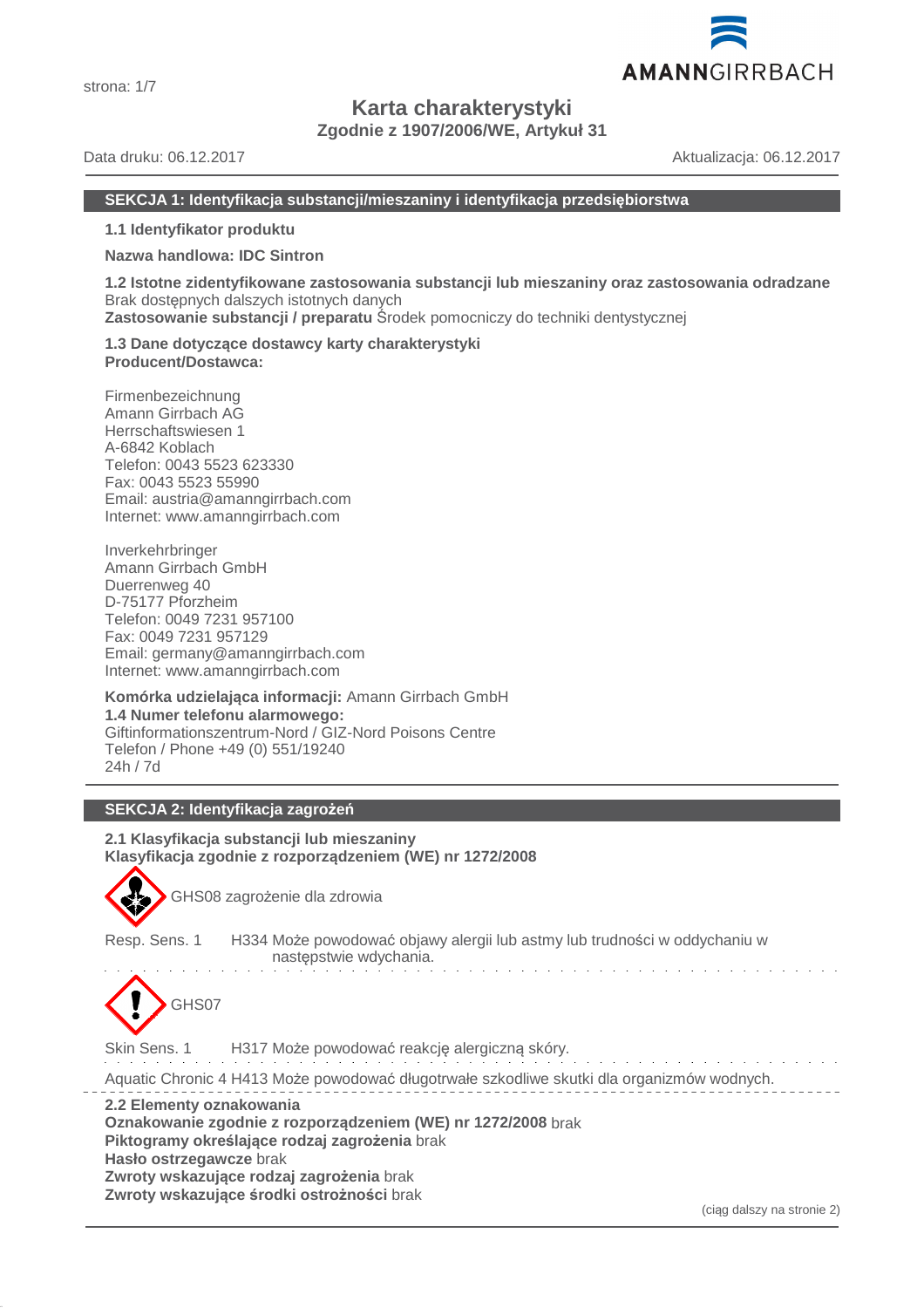strona: 2/7

# **Karta charakterystyki Zgodnie z 1907/2006/WE, Artykuł 31**

Data druku: 06.12.2017 Aktualizacja: 06.12.2017

**Dane dodatkowe:**

#### **Nazwa handlowa: IDC Sintron**

(ciąg dalszy od strony 1)

Metale w postaci bryły, stopy, mieszaniny zawierające polimery oraz mieszaniny zawierające elastomery nie wymagają oznakowania zgodnie z przepisami niniejszego załącznika, jeżeli nie stanowią zagrożenia dla zdrowia ludzi w wyniku narażenia drogą oddechową, poprzez spożycie lub kontakt ze skórą ani dla środowiska wodnego w postaci, w jakiej są wprowadza do obrotu, choć klasyfikuje się je jako stwarzające zagrożenie zgodnie z niniejszym załącznikiem. (Rozporządzenie Parlamentu Europejskiego i Rady (WE) nr 1272/2008, ZAŁĄCZNIK I, 1.3.4.1.)

#### **2.3 Inne zagrożenia**

**Wyniki oceny właściwości PBT i vPvB**

**PBT:** Nie nadający się do zastosowania.

**vPvB:** Nie nadający się do zastosowania.

# **SEKCJA 3: Skład/informacja o składnikach**

#### **3.2 Charakterystyka chemiczna: Mieszaniny**

**Opis:** Mieszanka z niżej wymienionych składników z bezpiecznymi domieszkami.

#### **Składniki niebezpieczne:**

| CAS: 7440-48-4<br>kobalt                                                                                                           | 50-100%    |
|------------------------------------------------------------------------------------------------------------------------------------|------------|
| EINECS: 231-158-0 & Resp. Sens. 1, H334; $\Diamond$ Skin Sens. 1, H317; Aquatic Chronic 4, H413                                    |            |
| CAS: 7440-47-3<br>chromium                                                                                                         | $25 - 50%$ |
| EINECS: 231-157-5 substancja z określoną na poziomie Wspólnoty wartością najwyższego<br>dopuszczalnego stężenia w środowisku pracy |            |
| CAS: 7439-98-7<br>molybdenum                                                                                                       | $1 - 10%$  |
| EINECS: 231-107-2 substancja z określoną na poziomie Wspólnoty wartością najwyższego<br>dopuszczalnego stężenia w środowisku pracy |            |
| Wskazówki dodatkowe:                                                                                                               |            |

Pełna treść przytoczonych wskazówek dotyczących zagrożeń znajduje się w rozdziale 16.

# **SEKCJA 4: Środki pierwszej pomocy**

#### **4.1 Opis środków pierwszej pomocy**

#### **Wskazówki ogólne:**

Osoby porażone należy wynieść na świeże powietrze.

Nie pozostawiać osób porażonych bez nadzoru.

**Po wdychaniu:** Dostarczyć świeże powietrze, w razie dolegliwości wezwać lekarza.

**Po styczności ze skórą:** Natychmiast zmyć wodą i mydłem i dobrze spłukać.

#### **Po styczności z okiem:**

Płukać oczy z otwartą powieką przez kilka minut pod bieżącą wodą.

Natychmiast wezwać lekarza.

**Po przełknięciu:** Natychmiast sprowadzić lekarza.

**4.2 Najważniejsze ostre i opóźnione objawy oraz skutki narażenia**

Brak dostępnych dalszych istotnych danych

**4.3 Wskazania dotyczące wszelkiej natychmiastowej pomocy lekarskiej i szczególnego**

#### **postępowania z poszkodowanym**

Brak dostępnych dalszych istotnych danych

### **SEKCJA 5: Postępowanie w przypadku pożaru**

#### **5.1 Środki gaśnicze**

**Przydatne środki gaśnicze:** CO2, piasek, proszek gaśniczy. Nie stosować wody.

# **Środki gaśnicze nieprzydatne ze względów bezpieczeństwa:** Woda

### **5.2 Szczególne zagrożenia związane z substancją lub mieszaniną**

Przy ogrzewaniu lub w wypadku pożaru możliwe jest tworzenie się trujących gazów.

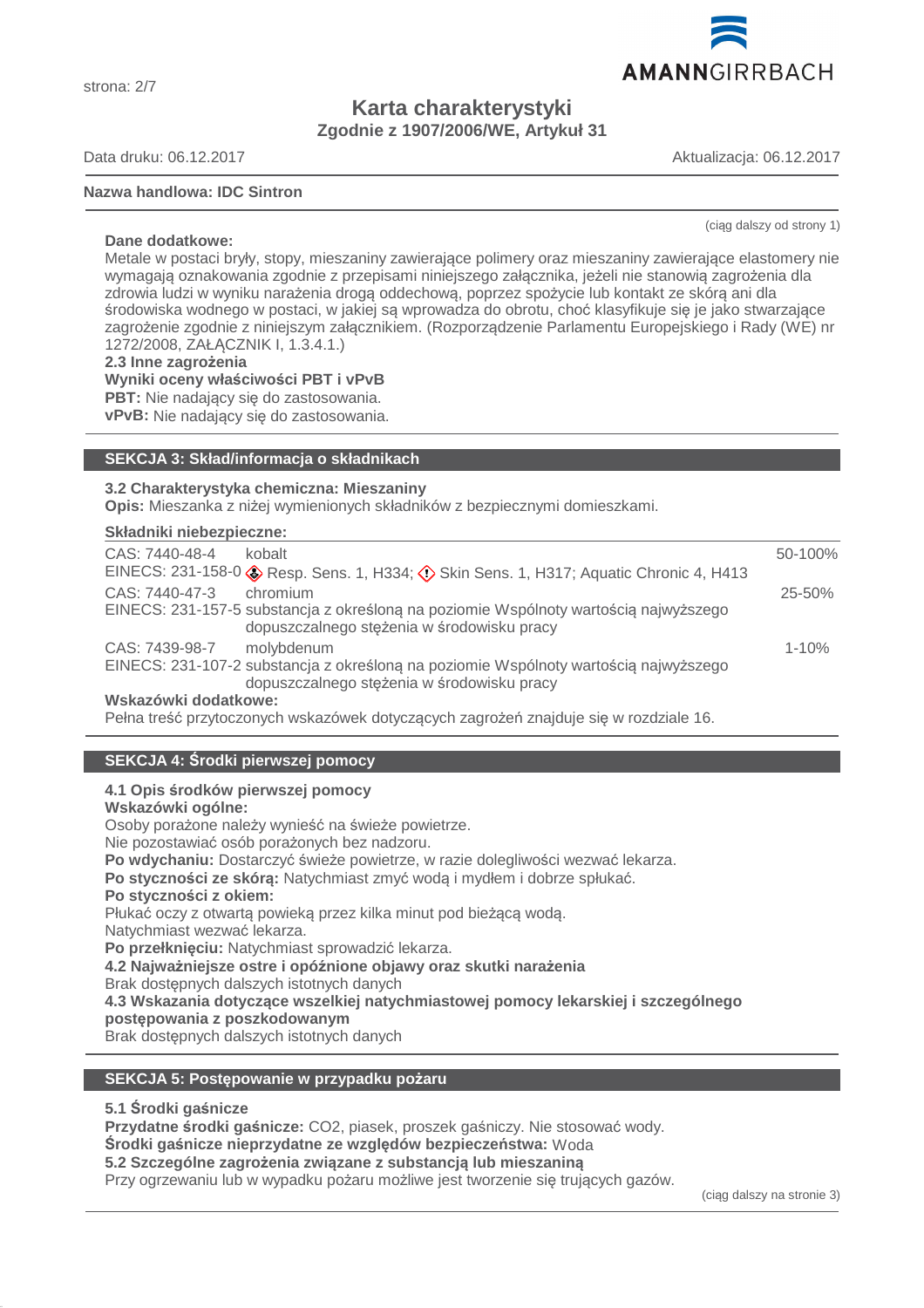strona: 3/7

**Karta charakterystyki**

**Zgodnie z 1907/2006/WE, Artykuł 31**

Data druku: 06.12.2017 Aktualizacja: 06.12.2017

#### **Nazwa handlowa: IDC Sintron**

(ciąg dalszy od strony 2)

# **5.3 Informacje dla straży pożarnej**

**Specjalne wyposażenie ochronne:**

Założyć urządzenie ochrony dróg oddechowych.

Nie wdychać gazów powstających podczas eksplozji i pożarów.

**Inne dane** Wodę skażoną należy zbierać oddzielnie, nie może ona dostać się do kanalizacji.

#### **SEKCJA 6: Postępowanie w przypadku niezamierzonego uwolnienia do środowiska**

**6.1 Indywidualne środki ostrożności, wyposażenie ochronne i procedury w sytuacjach awaryjnych** Nosić ubranie ochronne. Osoby nie zabezpieczone przenieść w bezpieczne miejsce.

Zadbać o wystarczające wietrzenie.

Unikać kurzu.

W przypadku działania pary (pyłu) aerozolu zastosować ochronę dróg oddechowych.

**6.2 Środki ostrożności w zakresie ochrony środowiska:**

Nie dopuścić do przedostania się do kanalizacji lub zbiorników wodnych.

**6.3 Metody i materiały zapobiegające rozprzestrzenianiu się skażenia i służące do usuwania skażenia:**

Zdjąć mechanicznie.

Zadbać o wystarczające przewietrzenie.

**6.4 Odniesienia do innych sekcji**

Informacje na temat bezpiecznej obsługi patrz rozdział 7.

Informacje na temat osobistego wyposażenia ochronnego patrz rozdział 8.

Informacje na temat utylizacji patrz rozdział 13.

# **SEKCJA 7: Postępowanie z substancjami i mieszaninami oraz ich magazynowanie**

#### **7.1 Środki ostrożności dotyczące bezpiecznego postępowania**

Zbiorniki otwierać i obchodzić się z nimi ostrożnie.

Zadbać o dobry nawiew /odsysanie w miejscu pracy.

Unikać zapylania

W przypadku zapylenia przewidzieć odsysanie.

**Wskazówki dla ochrony przeciwpożarowej i przeciwwybuchowej:**

Źródła zapłonu trzymać z daleka - nie palić tytoniu.

**7.2 Warunki bezpiecznego magazynowania, w tym informacje dotyczące wszelkich wzajemnych niezgodności**

**Składowanie:**

**Wymagania w stosunku do pomieszczeń składowych i zbiorników:**

Przechowywać tylko w oryginalnych beczkach.

**Wskazówki odnośnie wspólnego składowania:**

Nie składować w styczności ze środkami spożywczymi.

Nie składować wspólnie z kwasami.

**Dalsze wskazówki odnośnie warunków składowania:** Zbiornik trzymać szczelnie zamknięty.

**7.3 Szczególne zastosowanie(-a) końcowe** Brak dostępnych dalszych istotnych danych

## **SEKCJA 8: Kontrola narażenia/środki ochrony indywidualnej**

**Dodatkowe wskazówki dla wykonania urządzeń technicznych:** Brak dalszych danych, patrz punkt 7.

**8.1 Parametry dotyczące kontroli Składniki wraz z kontrolowanymi warto ściami granicznymi zale żnymi od miejsca pracy: 7440-48-4 kobalt** NDS NDS: 0,02 mg/m<sup>3</sup> **7440-47-3 chromium** NDS NDS: 0,5 mg/m<sup>3</sup>

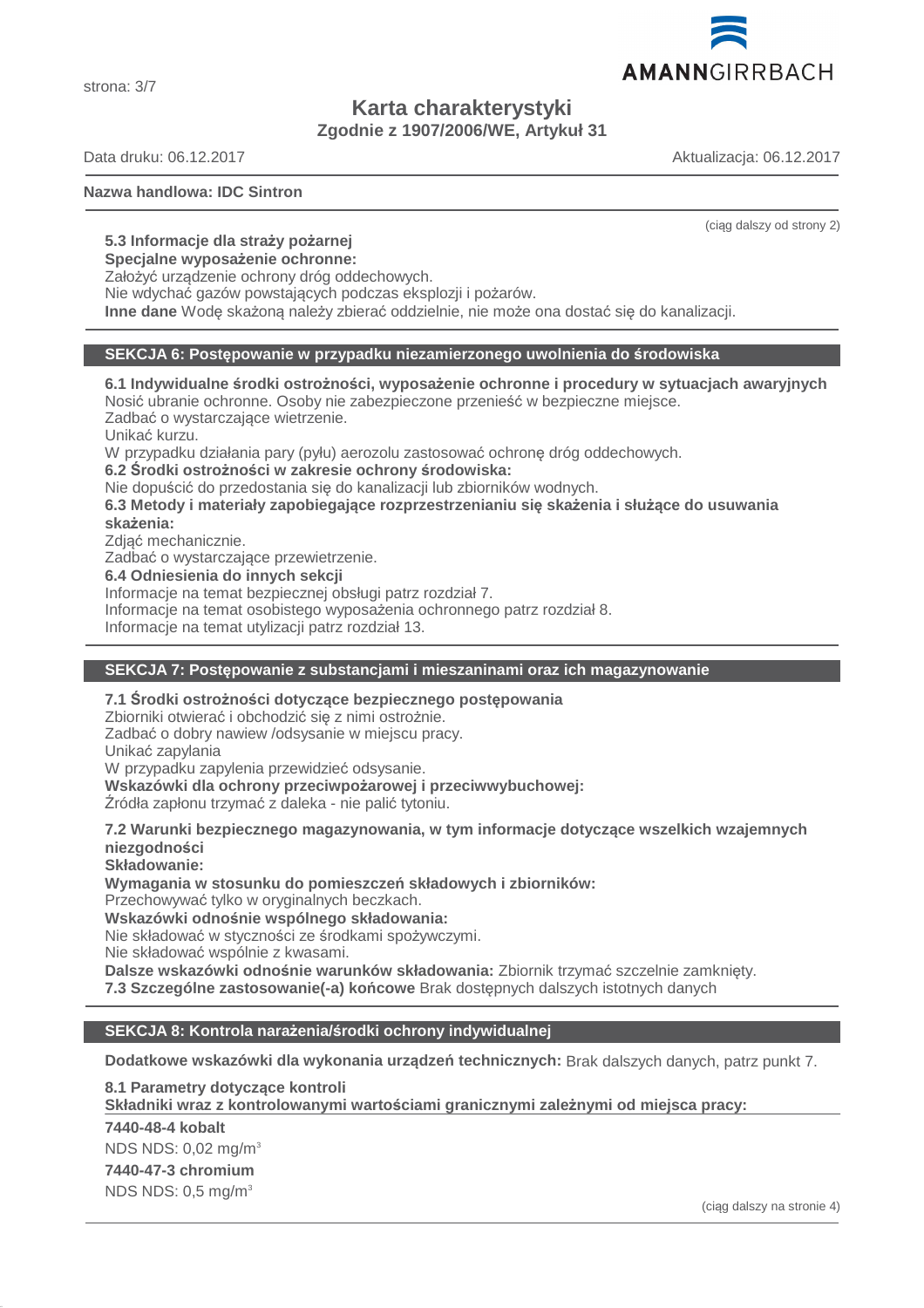strona: 4/7

# **Karta charakterystyki Zgodnie z 1907/2006/WE, Artykuł 31**

Data druku: 06.12.2017 Aktualizacja: 06.12.2017

#### **Nazwa handlowa: IDC Sintron**

(ciąg dalszy od strony 3)

## **7439-98-7 molybdenum**

NDS NDSCh: 10 mg/m<sup>3</sup> NDS:  $4 \text{ ma/m}^3$ 

#### **8.2 Kontrola narażenia Osobiste wyposażenie ochronne:**

**Ogólne środki ochrony i higieny:**

Należy przestrzegać zwyczajne środki ostrożności przy obchodzeniu się z chemikaliami.

Myć ręce przed przerwą i przed końcem pracy.

Trzymać z dala od środków spożywczych napojów i pasz.

Nie wdychać pyłu/ dymu/ mgły.

Unikać styczności z oczami i skórą.

#### **Ochrona dróg oddechowych:**

W przypadku krótkotrwałego lub nieznacznego obciążenia urządzenie filtrujące do oddychania; w przypadku intensywnej lub dłuższej ekspozycji zastosować urządzenie do ochrony dróg oddechowych niezależne od powietrza otoczenia.

Urządzenie filtrujące na krótki czas:

#### Filtr P3

#### **Ochrona rąk:**

Rękawice ochronne

Materiał, z którego wykonane są rękawice musi być nieprzepuszczalny i odporny na działanie produktu / substancji / preparatu.

#### **Materiał, z którego wykonane są rękawice**

Wybór odpowiednich rękawic nie zależy tylko od materiału, lecz także od innych cech jakościowych i zmienia się od producenta do producenta.

**Czas penetracji dla materiału, z którego wykonane są rękawice**

Od producenta rękawic należy uzyskać informację na temat dokładnego czasu przebicia i go przestrzegać. **Ochrona oczu:** Okulary ochronne szczelnie zamknięte

#### **SEKCJA 9: Właściwości fizyczne i chemiczne**

| 9.1 Informacje na temat podstawowych właściwości fizycznych i chemicznych<br>Ogólne dane                             |                                                       |                            |
|----------------------------------------------------------------------------------------------------------------------|-------------------------------------------------------|----------------------------|
| Wygląd:<br>Forma:<br>Kolor:<br>Zapach:<br>Próg zapachu:                                                              | Stały<br>Srebrnoszary<br>Bez zapachu<br>Nieokreślone. |                            |
| Wartość pH:                                                                                                          | Nie nadający się do zastosowania.                     |                            |
| Zmiana stanu<br>Temperatura topnienia/krzepnięcia:<br>Początkowa temperatura wrzenia i zakres<br>temperatur wrzenia: | Nie jest określony.<br>Nie jest określony.            |                            |
| Temperatura zapłonu:                                                                                                 | Nie nadający się do zastosowania.                     |                            |
| Palność (ciała stałego, gazu):                                                                                       | Nie nadający się do zastosowania.                     |                            |
| Temperatura palenia się:                                                                                             |                                                       |                            |
| Temperatura rozkładu:                                                                                                | Nieokreślone.                                         |                            |
| Temperatura samozapłonu:                                                                                             | Produkt nie jest samozapalny.                         |                            |
| Właściwości wybuchowe:                                                                                               | Produkt nie jest grozi wybuchem.                      | (ciag dalszy na stronie 5) |

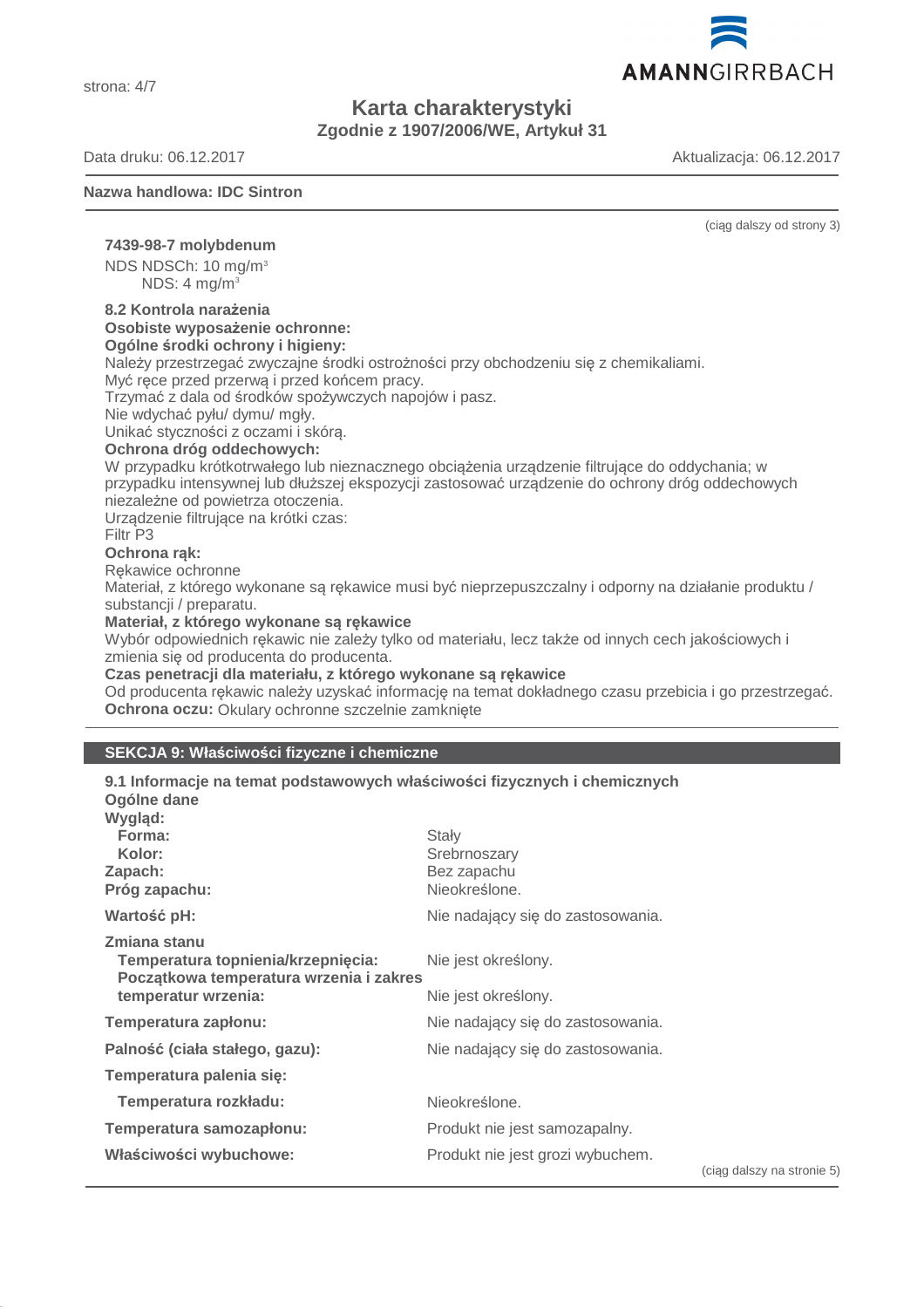strona: 5/7

# **Karta charakterystyki Zgodnie z 1907/2006/WE, Artykuł 31**

Data druku: 06.12.2017 Aktualizacja: 06.12.2017

#### **Nazwa handlowa: IDC Sintron**

|                                                                           |                                                                                                 | (ciąg dalszy od strony 4) |
|---------------------------------------------------------------------------|-------------------------------------------------------------------------------------------------|---------------------------|
| Granice niebezpieczeństwa wybuchu:<br>Dolna:<br>Górna:                    | Nieokreślone.<br>Nieokreślone.                                                                  |                           |
| Prężność par:                                                             | Nieokreślone.                                                                                   |                           |
| Gęstość w 20 °C:<br>Gęstość względna<br>Gęstość par<br>Szybkość parowania | 8 g/cm <sup>3</sup><br>Nieokreślone.<br>Nieokreślone.<br>Nie nadający się do zastosowania.      |                           |
| Rozpuszczalność w/mieszalność z<br>Woda:                                  | Nierozpuszczalny.                                                                               |                           |
| Współczynnik podziału: n-oktanol/woda:                                    | Nieokreślone.                                                                                   |                           |
| Lepkość:<br>Dynamiczna:<br>Kinetyczna:<br>9.2 Inne informacje             | Nie nadający się do zastosowania.<br>Nieokreślone.<br>Brak dostępnych dalszych istotnych danych |                           |

#### **SEKCJA 10: Stabilność i reaktywność**

**10.1 Reaktywność** Brak dostępnych dalszych istotnych danych

**10.2 Stabilność chemiczna**

**Rozkład termiczny/ warunki których należy unikać:**

Brak rozkładu przy użyciu zgodnym z przeznaczeniem.

**10.3 Możliwość występowania niebezpiecznych reakcji** Reakcje z mocnymi kwasami.

- **10.4 Warunki, których należy unikać** Brak dostępnych dalszych istotnych danych
- **10.5 Materiały niezgodne:** Brak dostępnych dalszych istotnych danych

**10.6 Niebezpieczne produkty rozkładu:** Trujący dym tlenku metalu

# **SEKCJA 11: Informacje toksykologiczne**

**11.1 Informacje dotyczące skutków toksykologicznych**

**Toksyczność ostra** W oparciu o dostępne dane, kryteria klasyfikacji nie są spełnione.

**Istotne sklasyfikowane warto ś ci LD/LC50:** 

#### **7440-48-4 kobalt**

Ustne LD50 6170 mg/kg (rat)

**Pierwotne działanie drażniące: Działanie Gatunek Metoda:**

**Działanie żrące/drażniące na skórę** W oparciu o dostępne dane, kryteria klasyfikacji nie są spełnione. **Poważne uszkodzenie oczu/działanie drażniące na oczy**

W oparciu o dostępne dane, kryteria klasyfikacji nie są spełnione.

**Działanie uczulające na drogi oddechowe lub skórę**

Może powodować objawy alergii lub astmy lub trudności w oddychaniu w następstwie wdychania. Może powodować reakcję alergiczną skóry.

**Działanie rakotwórcze, działanie mutagenne i szkodliwe działanie na rozrodczość (CMR)**

**Działanie mutagenne na komórki rozrodcze**

W oparciu o dostępne dane, kryteria klasyfikacji nie są spełnione.

**Rakotwórczość** W oparciu o dostępne dane, kryteria klasyfikacji nie są spełnione.

**Szkodliwe działanie na rozrodczość** W oparciu o dostępne dane, kryteria klasyfikacji nie są spełnione.

**Działanie toksyczne na narządy docelowe – narażenie jednorazowe**

W oparciu o dostępne dane, kryteria klasyfikacji nie są spełnione.

**Działanie toksyczne na narządy docelowe – narażenie powtarzane**

W oparciu o dostępne dane, kryteria klasyfikacji nie są spełnione.

(ciąg dalszy na stronie 6)

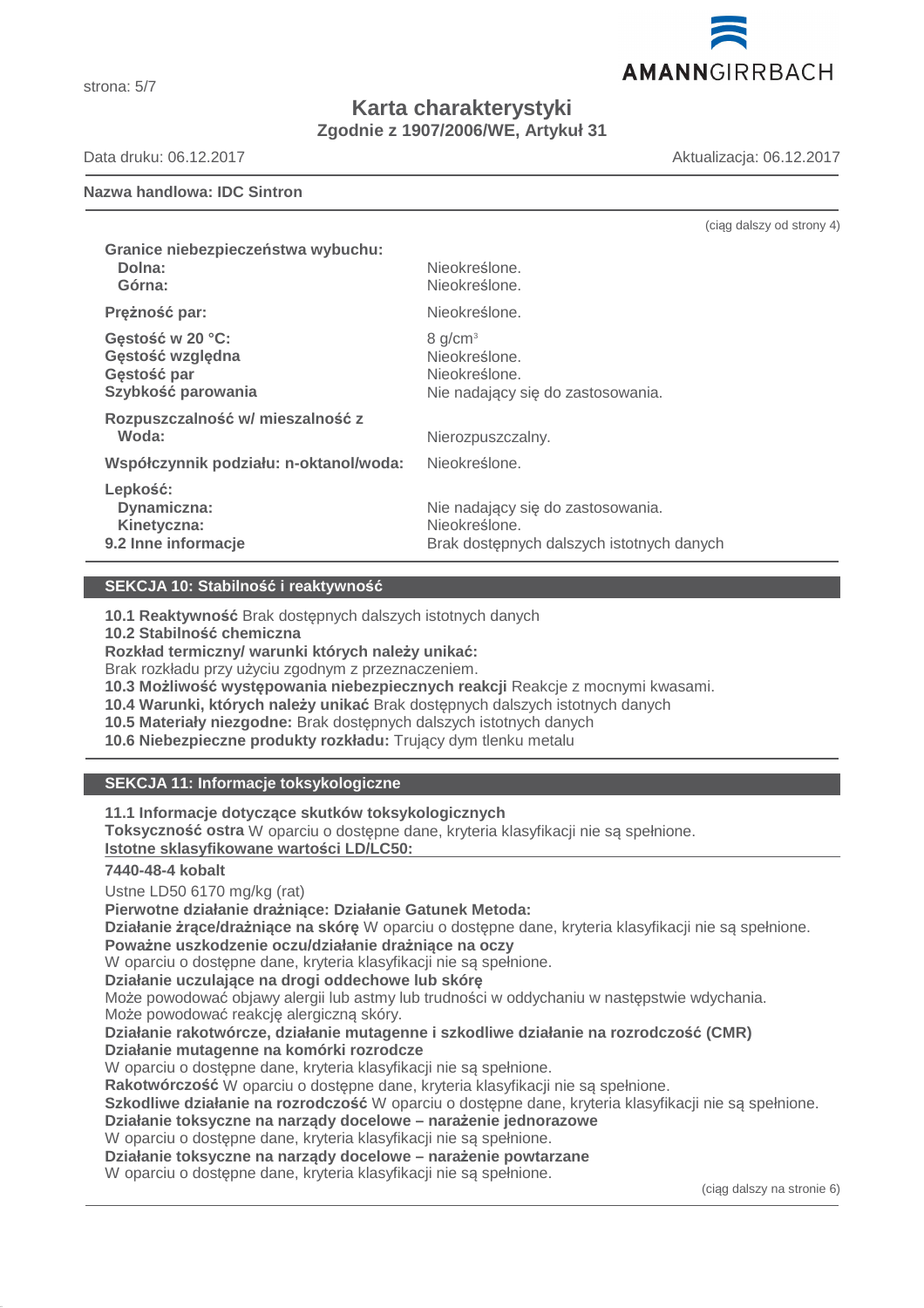# **Karta charakterystyki Zgodnie z 1907/2006/WE, Artykuł 31**

Data druku: 06.12.2017 Aktualizacja: 06.12.2017

strona: 6/7

**Nazwa handlowa: IDC Sintron**

AMANNGIRRBACH

(ciąg dalszy od strony 5)

**Zagrożenie spowodowane aspiracją** W oparciu o dostępne dane, kryteria klasyfikacji nie są spełnione.

#### **SEKCJA 12: Informacje ekologiczne**

**12.1 Toksyczność**

**Toksyczność wodna:** Brak dostępnych dalszych istotnych danych

**12.2 Trwałość i zdolność do rozkładu** Brak dostępnych dalszych istotnych danych

**12.3 Zdolność do bioakumulacji** Brak dostępnych dalszych istotnych danych

**12.4 Mobilność w glebie** Brak dostępnych dalszych istotnych danych

**Dalsze wskazówki ekologiczne:**

#### **Wskazówki ogólne:**

Produkt zawiera metale ciężkie. Należy unikać wprowadzenia do środowiska. Konieczna jest specjalna obróbka wstępna.

Klasa szkodliwości dla wody 1 (samookreślenie): w ograniczonym stopniu szkodliwy dla wody Nie dopuścić do przedostania się w stanie nierozcieńczonym lub w dużych ilościach do wód gruntowych, wód powierzchniowych bądź do kanalizacji.

**12.5 Wyniki oceny właściwości PBT i vPvB**

**PBT:** Nie nadający się do zastosowania.

**vPvB:** Nie nadający się do zastosowania.

**12.6 Inne szkodliwe skutki działania** Brak dostępnych dalszych istotnych danych

## **SEKCJA 13: Postępowanie z odpadami**

#### **13.1 Metody unieszkodliwiania odpadów**

**Europejski Katalog Odpadów**

Zawartość / pojemnik usuwać zgodnie z przepisami miejscowymi / regionalnymi / narodowymi / międzynarodowymi.

#### **Opakowania nieoczyszczone:**

**Zalecenie:** Usuwanie zgodnie z obowiązującymi przepisami.

#### **SEKCJA 14: Informacje dotyczące transportu**

| 14.1 Numer UN                                                                                          |                                   |                            |
|--------------------------------------------------------------------------------------------------------|-----------------------------------|----------------------------|
| ADR, ADN, IMDG, IATA                                                                                   | brak                              |                            |
| 14.2 Prawidłowa nazwa przewozowa UN<br>ADR, ADN, IMDG, IATA<br>14.3 Klasa(-y) zagrożenia w transporcie | brak                              |                            |
| ADR, ADN, IMDG, IATA                                                                                   |                                   |                            |
| Klasa                                                                                                  | brak                              |                            |
| 14.4 Grupa pakowania                                                                                   |                                   |                            |
| <b>ADR, IMDG, IATA</b>                                                                                 | brak                              |                            |
| 14.5 Zagrożenia dla środowiska:                                                                        |                                   |                            |
| Zanieczyszczenia morskie:                                                                              | <b>Nie</b>                        |                            |
| 14.6 Szczególne środki ostrożności dla                                                                 |                                   |                            |
| użytkowników                                                                                           | Nie nadający się do zastosowania. |                            |
| 14.7 Transport luzem zgodnie z załącznikiem II                                                         |                                   |                            |
| do konwencji MARPOL i kodeksem IBC                                                                     | Nie nadający się do zastosowania. |                            |
| <b>UN "Model Regulation":</b>                                                                          | brak                              |                            |
|                                                                                                        |                                   | (ciąg dalszy na stronie 7) |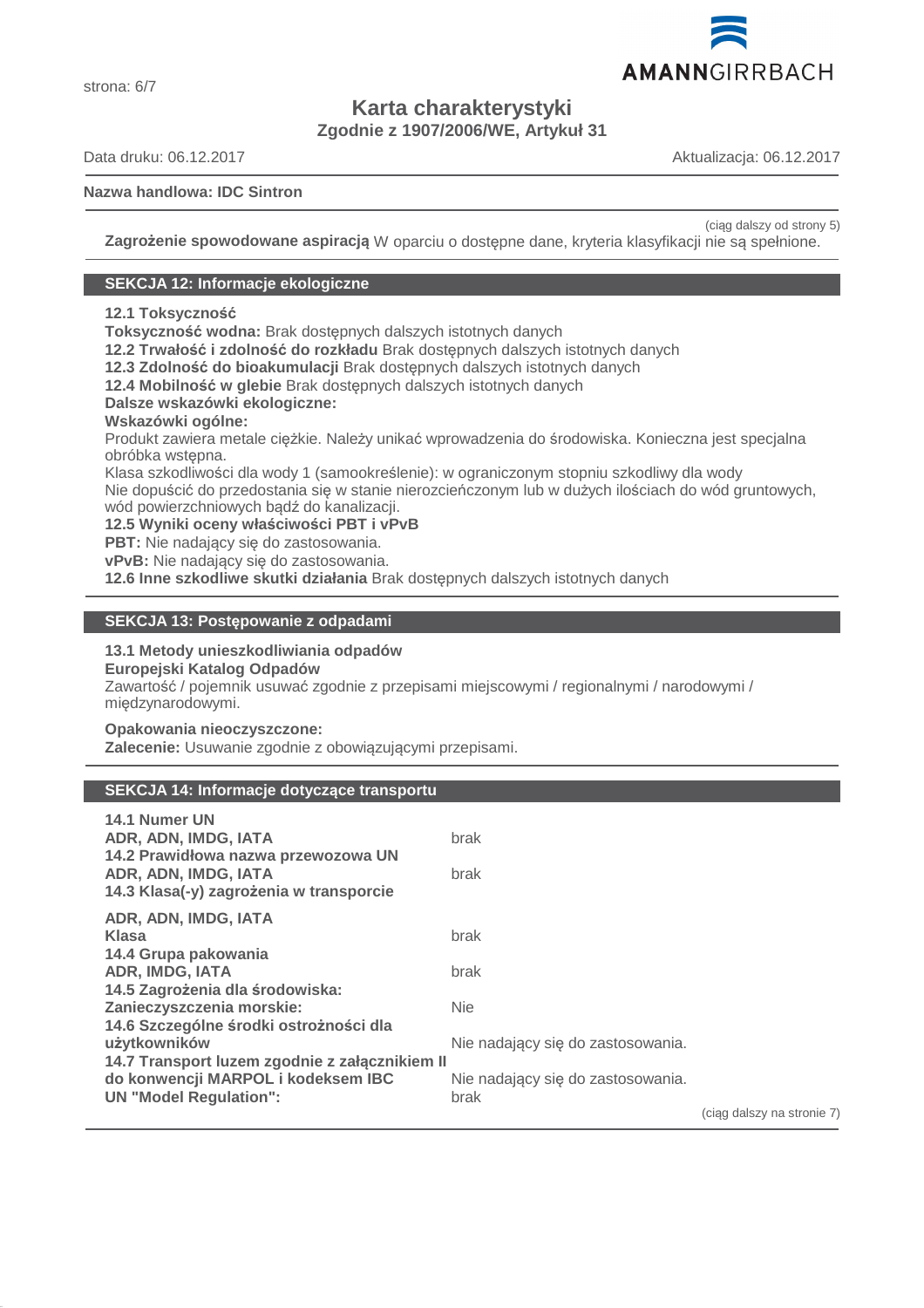

# **Karta charakterystyki Zgodnie z 1907/2006/WE, Artykuł 31**

Data druku: 06.12.2017 Aktualizacja: 06.12.2017

#### **Nazwa handlowa: IDC Sintron**

(ciąg dalszy od strony 6)

#### **SEKCJA 15: Informacje dotyczące przepisów prawnych**

**15.1 Przepisy prawne dotyczące bezpieczeństwa, zdrowia i ochrony środowiska specyficzne dla substancji i mieszaniny**

Brak dostępnych dalszych istotnych danych

**15.2 Ocena bezpieczeństwa chemicznego:**

Ocena Bezpieczeństwa Chemicznego nie została przeprowadzona.

#### **SEKCJA 16: Inne informacje**

Dane opierają się na dzisiejszym stanie naszej wiedzy, nie określają jednak w sposób ostateczny właściwości produkcyjnych i nie mogą być uzasadnieniem prawomocnych umów.

#### **Odnośne zwroty**

H317 Może powodować reakcję alergiczną skóry.

H334 Może powodować objawy alergii lub astmy lub trudności w oddychaniu w następstwie wdychania. H413 Może powodować długotrwałe szkodliwe skutki dla organizmów wodnych.

#### **Wydział sporządzający wykaz danych:**

ADEEGO GmbH Wildsteig 4A D-42113 Wuppertal Tel. +49 (0) 202 2575700 Fax. +49 (0) 202 2575701 Email: mail@adeego.de www.adeego.de **Partner dla kontaktów:** Dr. Axel Deeg **Skróty i akronimy:** ADR: Accord européen sur le transport des marchandises dangereuses par Route (European Agreement concerning the International Carriage of Dangerous Goods by Road) IMDG: International Maritime Code for Dangerous Goods IATA: International Air Transport Association GHS: Globally Harmonised System of Classification and Labelling of Chemicals EINECS: European Inventory of Existing Commercial Chemical Substances ELINCS: European List of Notified Chemical Substances CAS: Chemical Abstracts Service (division of the American Chemical Society) LC50: Lethal concentration, 50 percent LD50: Lethal dose, 50 percent PBT: Persistent, Bioaccumulative and Toxic vPvB: very Persistent and very Bioaccumulative Resp. Sens. 1: Działanie uczulające na drogi oddechowe – Kategoria 1 Skin Sens. 1: Działanie uczulające na skórę – Kategoria 1 Aquatic Chronic 4: Stwarzające zagrożenie dla środowiska wodnego - długotrwałe zagrożenie dla środowiska wodnego – Kategoria 4

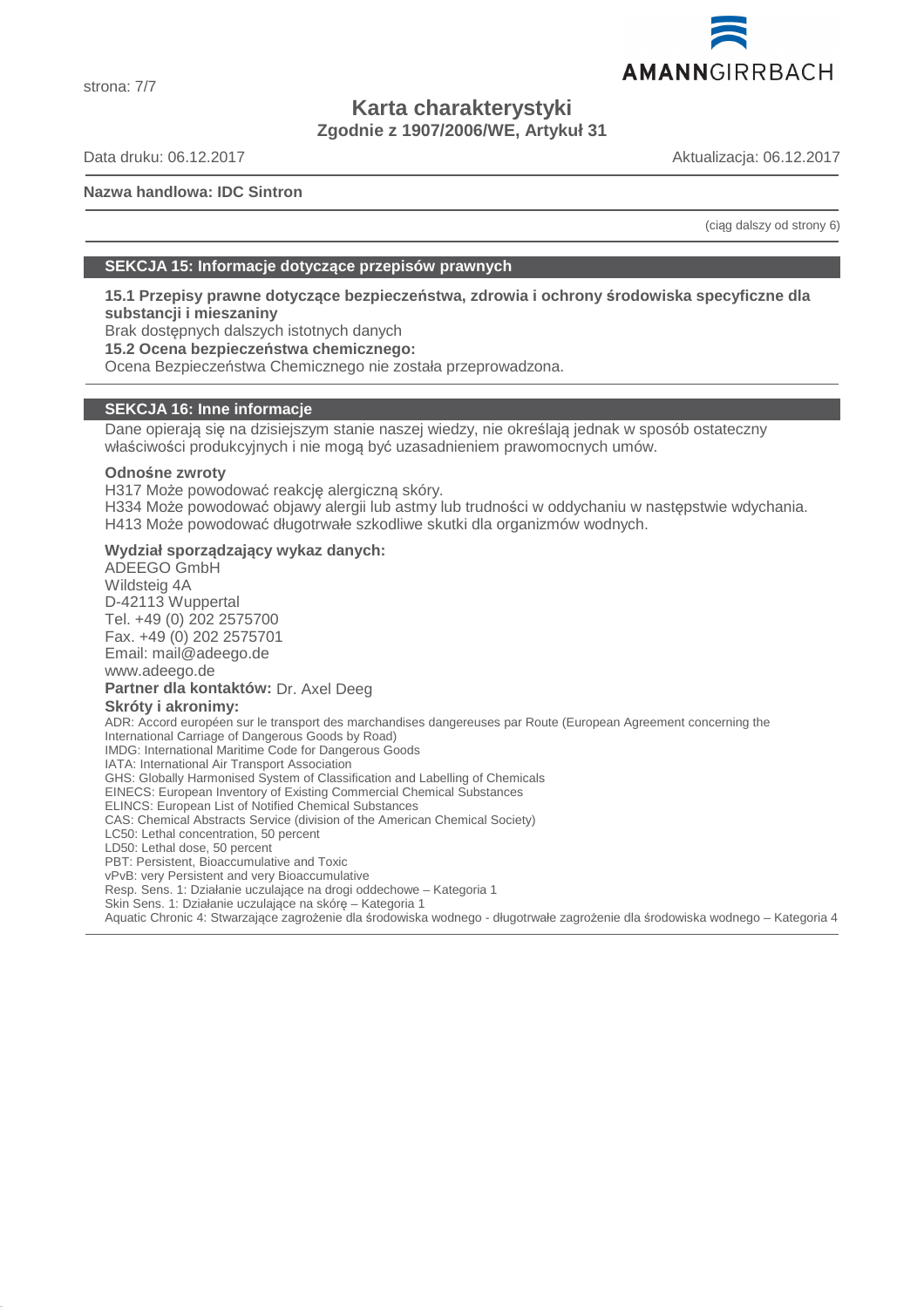

Страница: 1/7

# **Паспорт безопасности.**

**в соответствии с 1907/2006/EC, Статья 31**

Дата печати: 06.12.2017 Дата редактирования: 06.12.2017

#### **1 Наименование вещества / препарата и фирмы / предприятия**

**Идентификатор продукта**

**Торговое наименование: 761101R-IDC – 761106R-IDC IDC Sintron**

**Соответствующие установленные применения вещества или смеси и не рекомендуемые области использования** Отсутствует какая-либо соответствующая информация.

**Применение вещества / препарата** Вспомогательное средство для стомотологической техники

**Подробная информация поставщика паспорта безопасности Производитель / Поставщик:**

Firmenbezeichnung Amann Girrbach AG Herrschaftswiesen 1 A-6842 Koblach Telefon: 0043 5523 623330 Fax: 0043 5523 55990 Email: austria@amanngirrbach.com Internet: www.amanngirrbach.com

Inverkehrbringer Amann Girrbach GmbH Duerrenweg 40 D-75177 Pforzheim Telefon: 0049 7231 957100 Fax: 0049 7231 957129 Email: germany@amanngirrbach.com Internet: www.amanngirrbach.com

**Отдел, предоставляющий информацию:** Amann Girrbach GmbH **Номер телефона экстренной связи:** Giftinformationszentrum-Nord / GIZ-Nord Poisons Centre Telefon / Phone +49 (0) 551/19240

#### **2 Возможые виды опасности**

**Классификация вещества или смеси**



опасность для здоровья

Респираторная синсибилизация 1 H334 При вдыхании может вызывать аллергические или астматические симптомы или затруднение дыхания.



| Кожная сенсибилизация 1 | НЗ17 Может вызывать аллергическую кожную реакцию.        |
|-------------------------|----------------------------------------------------------|
| Водный хронический 4    | Н413 Может вызывать долгосрочные вредные последствия для |
|                         | водных организмов.                                       |
|                         |                                                          |

**Элементы маркировки Элементы маркировки в соответствии с СГС** отпадает **Пиктограммы, обозначающие опасности** отпадает **Сигнальное слово** отпадает **Предупреждения об опасности** отпадает **Меры предосторожности** отпадает

(Продолжение на странице 2)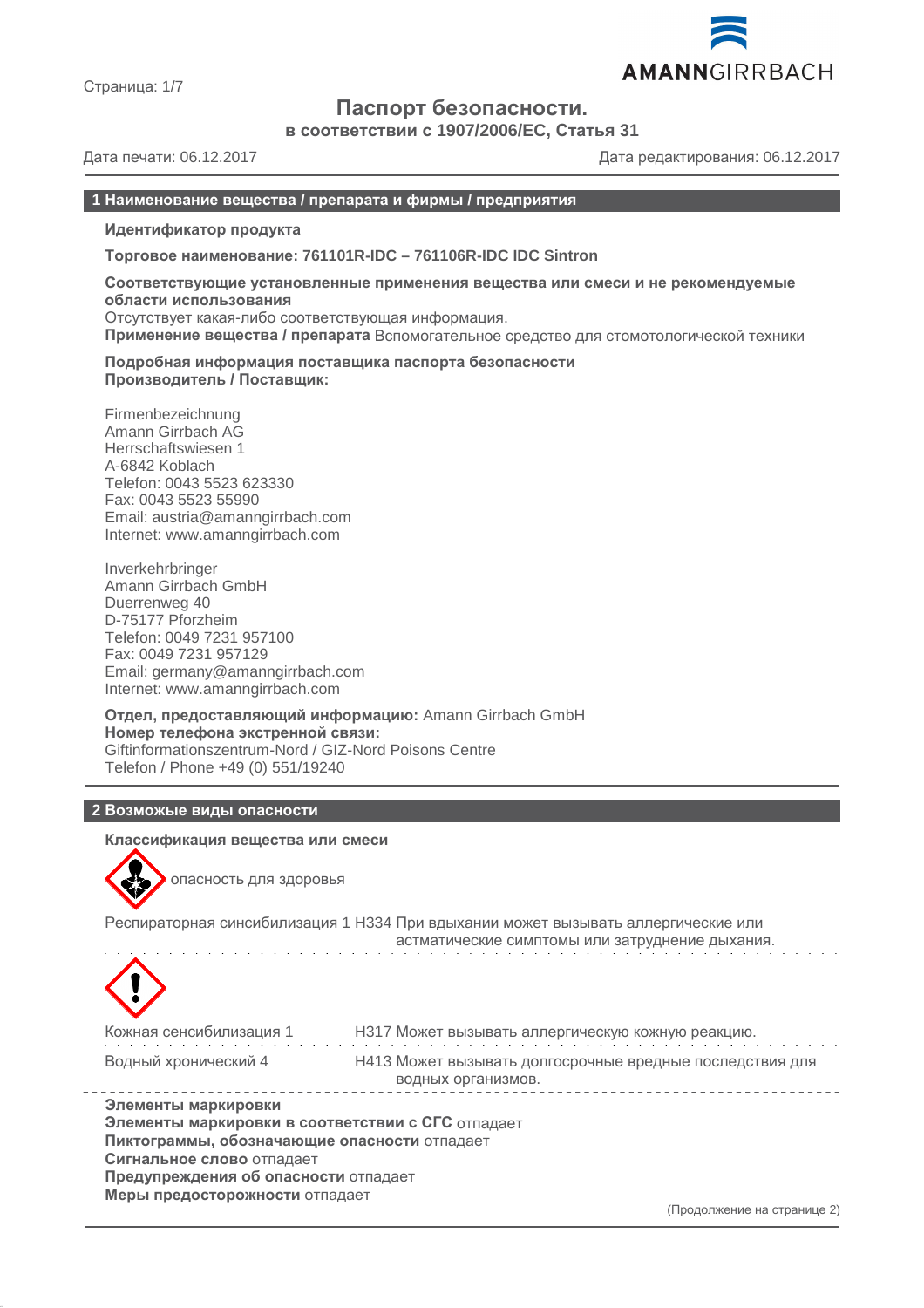

**Паспорт безопасности.**

**в соответствии с 1907/2006/EC, Статья 31**

Страница: 2/7

Дата печати: 06.12.2017 Дата редактирования: 06.12.2017

#### **Торговое наименование: 761101R-IDC – 761106R-IDC IDC Sintron**

#### **Другие опасные факторы**

(Продолжение страницы 1)

50-100%

**Результаты оценки PBT (устойчивое биоаккумулятивное токсическое вещество) и vPvB (очень устойчивое биоаккумулятивное вещество) PBT:** Неприменимо.

**vPvB:** Неприменимо.

**3 Состав / Данные по составляющим компонентам**

#### **Химическая характеристика: Смеси**

**Описание:** Смесь из веществ, перечисленных ниже, с неопасными добавками.

**Содержащиеся опасные вещества :** 

7440-48-4 cobalt

 $\diamondsuit$  Респираторная синсибилизация 1, H334;  $\diamondsuit$  Кожная сенсибилизация 1, H317; Водный хронический 4, H413

#### 7439-98-7 molybdenum 1-10%

**Дополнительные указания:** Текст приведённых указаний на факторы риска см. в Главе 16.

#### **4 Меры по оказанию первой помощи**

#### **Описание мер первой медицинской помощи**

**Общие указания:**

Разместить пострадавших на свежем воздухе.

Не оставлять пострадавших без присмотра.

**После вдыхания:** Обеспечить доступ свежего воздуха, при недомоганиях обратиться к врачу. **После контакта с кожей:** Немедленно промыть с помощью воды и мыла, хорошо сполоснуть.

**После контакта с глазами:**

Промыть открытый глаз под проточной водой в течение нескольких минут.

Немедленно вызвать врача.

**После проглатывания:** Немедленно вызвать врача.

**Указания для врача:**

**Наиболее важные симптомы и эффекты, как немедленные, так и проявляющиеся впоследствии**

Отсутствует какая-либо соответствующая информация.

**Указание на необходимость оперативной медицинской помощи и специального режима** Отсутствует какая-либо соответствующая информация.

#### **5 Меры по борьбе с пожаром**

#### **Средства пожаротушения**

**Надлежащие средства тушения:**

CO2, песок, порошковое средство для тушения. Применение воды не допускается.

**Средства тушения, являющиеся непригодными из соображений безопасности:** Вода

**Особые опасности, создаваемые веществом или смесью**

При нагревании или в случае пожара возможно образование ядовитых газов.

#### **Рекомендации для пожарных**

**Защитное оснащение:**

Применение устройства защиты дыхательных путей.

Не вдыхать газы, выделяющиеся при взрыве или пожаре.

#### **Дополнительная информация**

Собирать заражённую воду для тушения отдельно. Недопустимо её попадание в канализационную систему.

(Продолжение на странице 3)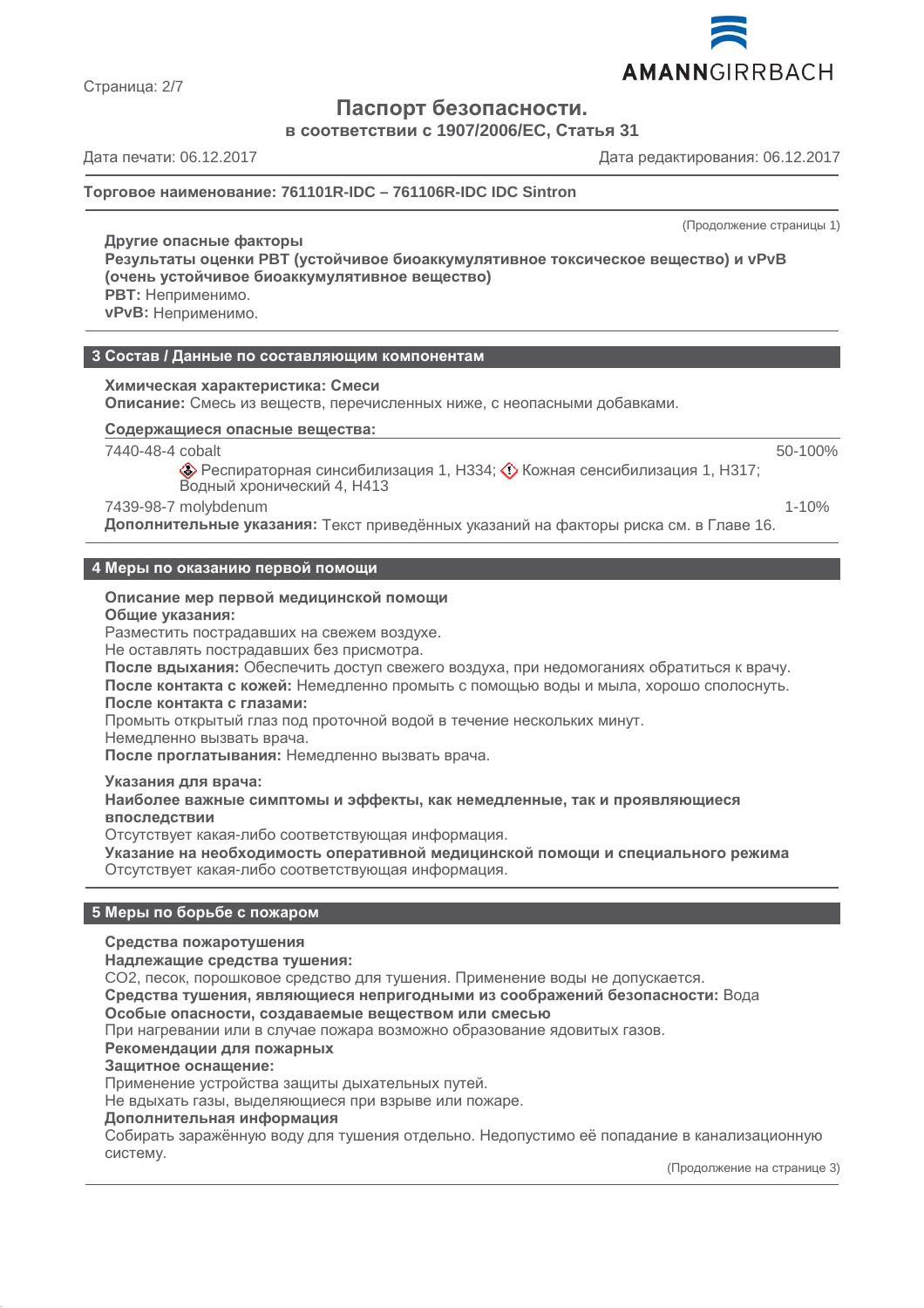

Страница: 3/7

# **Паспорт безопасности.**

**в соответствии с 1907/2006/EC, Статья 31**

Дата печати: 06.12.2017 Дата редактирования: 06.12.2017

#### **Торговое наименование: 761101R-IDC – 761106R-IDC IDC Sintron**

(Продолжение страницы 2)

#### **6 Меры при непреднамеренном выделении (утечке)**

**Меры по обеспечению личной безопасности, защитное снаряжение и порядок действий в чрезвычайной ситуации** Надеть защитное снаряжение. Держать на отдалении незащищённых людей. Обеспечить достаточную вентиляцию. Избегать образования пыли. Применять устройство защиты органов дыхания от воздействия паров / пыли / аэрозоля. **Меры по защите окружающей среды:** Не допускать попадания продукта в канализационную систему или в водоёмы. **Методы и материалы для локализации и очистки:** Собрать механическим образом. Обеспечить достаточную вентиляцию. **Ссылки на другие разделы** Информация по безопасному обращению - в Главе 7. Информация по индивидуальному защитному снаряжению - в Главе 8. Информация по утилизации - в Главе 13.

## **7 Обращение с веществом и его хранение**

#### **Обращение с веществом:**

#### **Меры предосторожности по безопасному обращению**

Соблюдать осторожность при открывании ёмкостей и при обращении с ними.

Обеспечить хорошую вентиляцию / вытяжку на рабочем месте.

Не допускать образования пыли.

При образовании пыли обеспечить её удаление с помощью пылесоса.

**Указания по защите от пожаров и взрывов:**

Держать подальше от источников воспламенения - не курить.

#### **Условия безопасного хранения, включая несовместимости**

**Хранение:**

**Требования, предъявляемые к складским помещениям и таре:**

Хранить только в оригинальной таре.

**Указания по совместимости с другими веществами при хранении:**

Хранить отдельно от продуктов питания, напитков и кормов.

Совместное хранение с кислотами недопустимо.

**Дальнейшие данные по условиям хранения:** Держать ёмкости плотно закрытыми.

**Характерное конечное применение (или применения)**

Отсутствует какая-либо соответствующая информация.

#### **8 Ограничение воздействия вещества и контроль / индивидуальные средства защиты**

**Дополнительные указания по структуре технических устройств:** Никаких дополнительных данных; см. Пункт 7.

**Параметры контроля**

**Составляющие компоненты с предельными значениями, требующие мониторинга на рабочих местах:**

#### **7440-48-4 cobalt**

PDK Краткосрочное значение: 0,05 мг/m<sup>3</sup> Долгосрочное значение: 0,01 мг/m<sup>3</sup> аэрозоль, на Co

(Продолжение на странице 4)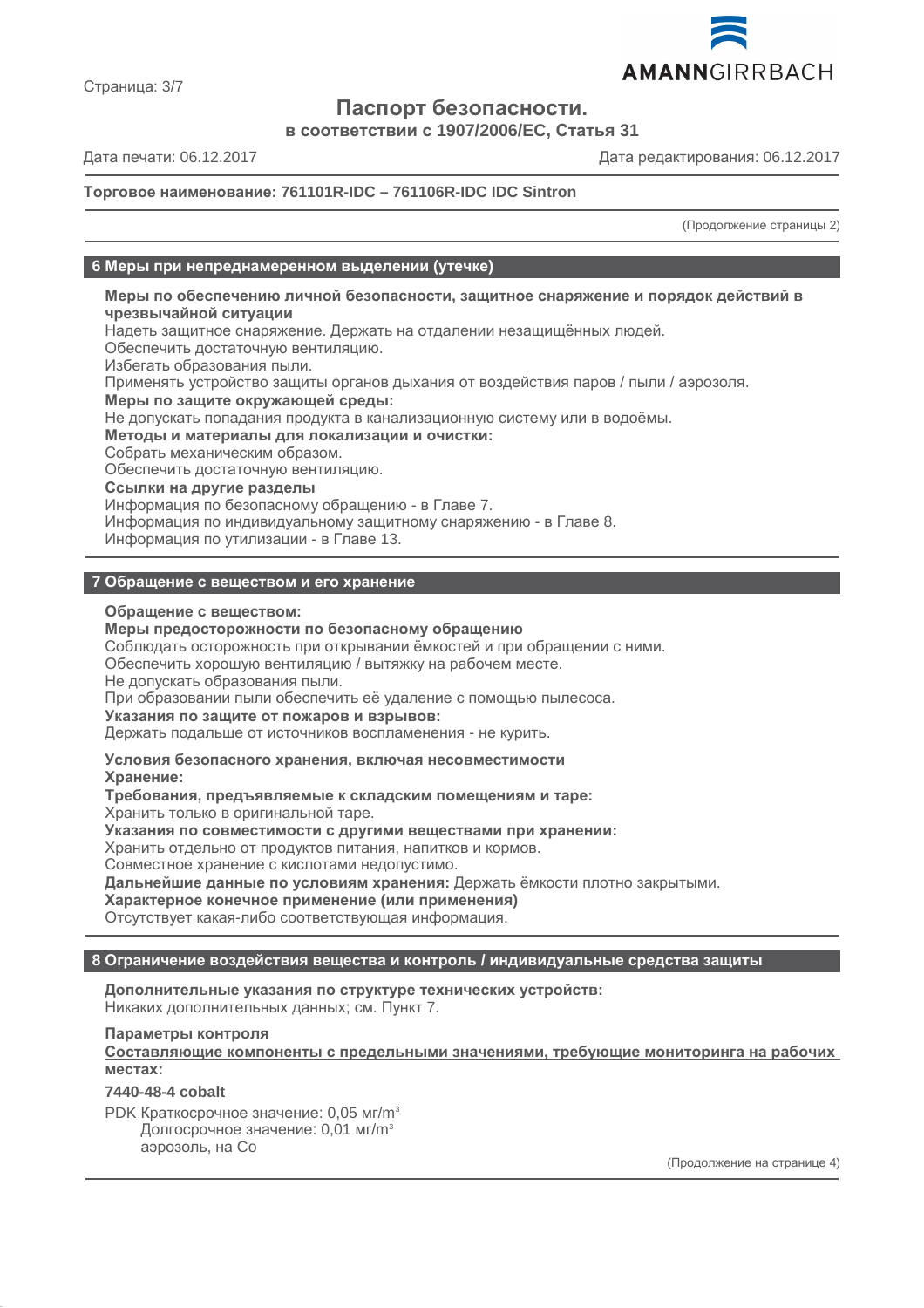

**Паспорт безопасности.**

**в соответствии с 1907/2006/EC, Статья 31**

Страница: 4/7

Дата печати: 06.12.2017 Дата редактирования: 06.12.2017

#### **Торговое наименование: 761101R-IDC – 761106R-IDC IDC Sintron**

(Продолжение страницы 3)

#### **7439-98-7 molybdenum**

PDK Краткосрочное значение: 3 мг/m<sup>3</sup>

Долгосрочное значение: 0,5 мг/m<sup>3</sup>

аэрозоль

#### **Требования по охране труда и меры по обеспечению безопасности персонала Средства индивидуальной защиты:**

#### **Общие меры по защите от воздействия и гигиене:**

При обращении с химикатами следует соблюдать стандартные меры предосторожности.

Мыть руки перед перерывами и по окончании работы.

Держать подальше от продуктов питания, напитков и корма для животных.

Не вдыхать пыль / дым / туман.

Избегать контакта с глазами и с кожей.

#### **Защита органов дыхания:**

При кратковременном контакте с веществом или при воздействии вещества низкой концентрации пользоваться фильтрующим устройством для защиты органов дыхания. При интенсивном или более продолжительном контакте следует воспользоваться автономным устройством защиты органов дыхания.

Фильтрующее устройство для кратковременного использования:

## Фильтр P3.

**Защита рук:**

Защитные перчатки (рукавицы).

Материал перчаток / рукавиц должен быть устойчивым к воздействию продукта / вещества / препарата и не пропускать их.

#### **Материал перчаток / рукавиц**

Выбор подходящих перчаток / рукавиц определяется не только материалом, но также и другими качественными особенностями, причём между различными производителями существует большая разница.

#### **Период проницаемости материала перчаток / рукавиц.**

Необходимо осведомиться у производителя защитных перчаток / рукавиц о точном времени прорыва и придерживаться его.

**Защита глаз:** Плотно прилегающие защитные очки

#### **9 Физические и химические свойства**

| Информация по основным физическим и химическим свойствам     |                  |                             |
|--------------------------------------------------------------|------------------|-----------------------------|
| Общая информация                                             |                  |                             |
| Внешний вид:                                                 |                  |                             |
| Форма:                                                       | Твёрдое          |                             |
| Цвет:                                                        | Серебристо-серое |                             |
| 3a <sub>max</sub>                                            | Без запаха       |                             |
| Порог запаха:                                                | Не определено.   |                             |
| Значение рН:                                                 | Неприменимо.     |                             |
| Изменение состояния<br>Точка плавления / интервал температур |                  |                             |
| плавления:<br>Точка кипения / интервал температур            | Не определено.   |                             |
| кипения:                                                     | Не определено.   |                             |
| Температурная точка вспышки:                                 | Неприменимо.     |                             |
| Воспламеняемость (твёрдое, газообразное<br>вещество):        | Неприменимо.     |                             |
|                                                              |                  | (Продолжение на странице 5) |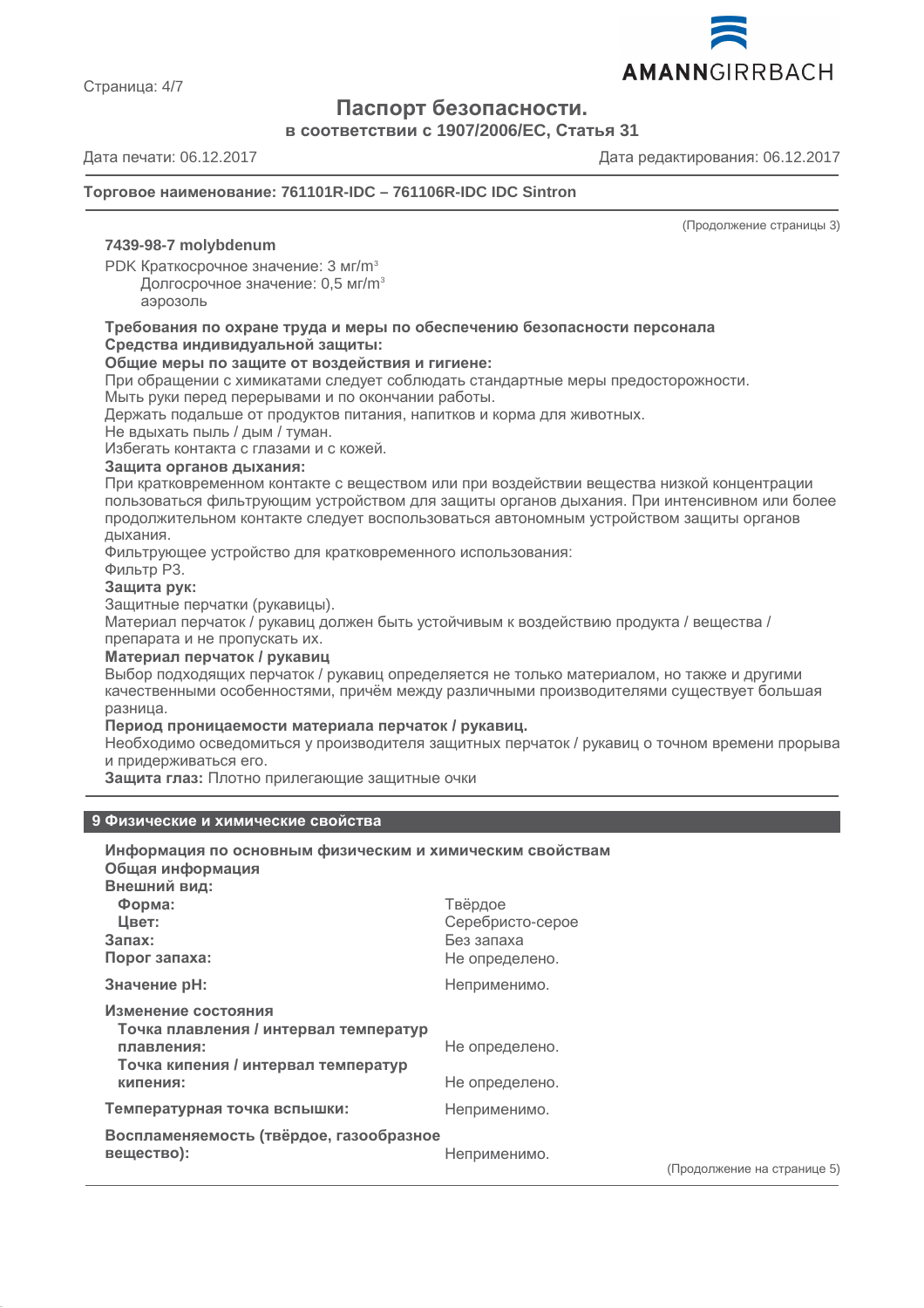AMANNGIRRBACH

**Паспорт безопасности.**

**в соответствии с 1907/2006/EC, Статья 31**

Дата печати: 06.12.2017 Дата редактирования: 06.12.2017

#### **Торговое наименование: 761101R-IDC – 761106R-IDC IDC Sintron**

| Температура воспламенения:                                                              |                                                                                         |
|-----------------------------------------------------------------------------------------|-----------------------------------------------------------------------------------------|
| Температура распада:                                                                    | Не определено.                                                                          |
| Самовоспламеняемость:                                                                   | Продукт не является самовоспламеняемым.                                                 |
| Взрывоопасность:                                                                        | Продукт не является взрывоопасным.                                                      |
| Границы взрываемости:<br>Нижняя:<br>Верхняя:                                            | Не определено.<br>Не определено.                                                        |
| Давление пара:                                                                          | Не определено.                                                                          |
| Плотность при 20 °С:<br>Относительная плотность<br>Плотность пара<br>Скорость испарения | $8 \frac{r}{cm^3}$<br>Не определено.<br>Не определено.<br>Неприменимо.                  |
| Растворимость в / Смешиваемость с<br>водой:                                             | Нерастворимо.                                                                           |
| Коэффициент распределения (n-октанол /<br>вода):                                        | Не определено.                                                                          |
| Вязкость:<br>Динамическая:<br>Кинематическая:<br>Другая информация                      | Неприменимо.<br>Не определено.<br>Отсутствует какая-либо соответствующая<br>информация. |

#### **10 Стабильность и реакционная способность**

**Реакционная способность** Отсутствует какая-либо соответствующая информация. **Химическая стабильность**

**Термический распад / условия, которых следует избегать:**

При использовании в соответствии с предписаниями не происходит никакого распада.

**Возможность опасных реакций** Реагирует с сильными кислотами.

**Условия, вызывающие опасные изменения**

Отсутствует какая-либо соответствующая информация.

**Несовместимые материалы:** Отсутствует какая-либо соответствующая информация.

**Опасные продукты распада:** Ядовитый дым окиси металлов

#### **11 Данные по токсикологии**

**Информация по токсикологическому воздействию Острая токсичность: Значения LD/LC50 (летальной дозы/концентрации), необходимые для классифицирования : 7440-48-4 cobalt** Орально (через рот) LD50 6170 мг/кг (rat) **Первичное раздражающее воздействие: на кожу:** Нет раздражающего воздействия. **на глаза:** Раздражающее воздействие. **Сенсибилизация:** Сенсибилизация возможна посредством вдыхания. Сенсибилизация возможна посредством кожного контакта.

(Продолжение на странице 6)

Страница: 5/7

(Продолжение страницы 4)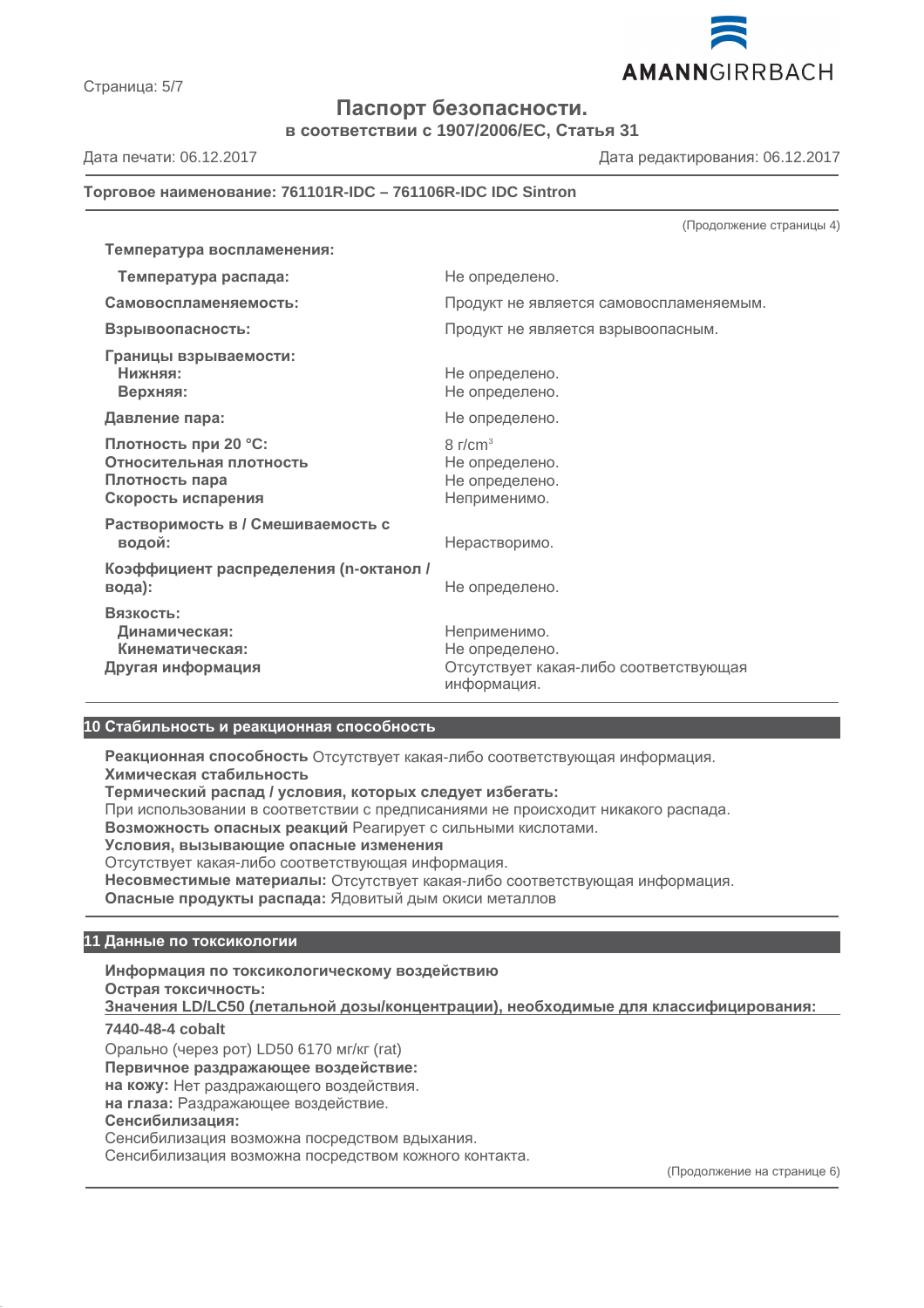

Страница: 6/7

**Паспорт безопасности.**

**в соответствии с 1907/2006/EC, Статья 31**

Дата печати: 06.12.2017 Дата редактирования: 06.12.2017

#### **Торговое наименование: 761101R-IDC – 761106R-IDC IDC Sintron**

(Продолжение страницы 5)

#### **12 Экологическая информация**

#### **Токсичность**

**Акватоксичность:** Отсутствует какая-либо соответствующая информация.

**Стойкость и склонность к деградации** Отсутствует какая-либо соответствующая информация. **Поведение в экологических системах:**

**Биоаккумулятивный потенциал** Отсутствует какая-либо соответствующая информация.

**Подвижность в грунте** Отсутствует какая-либо соответствующая информация.

#### **Дополнительные экологические указания:**

**Общие указания:**

Продукт содержит тяжёлые металлы. Следует избегать его попадания в окружающую среду. Имеется необходимость в определённой предварительной обработке.

Класс вредности для воды 1 (Само-классификация): немного вредно для воды

Не допускать попадания продукта в грунтовые воды, водоёмы или в канализационную систему в неразбавленном виде или в больших количествах.

#### **Результаты оценки PBT (устойчивое биоаккумулятивное токсическое вещество) и vPvB (очень устойчивое биоаккумулятивное вещество)**

**PBT:** Неприменимо.

**vPvB:** Неприменимо.

**Другие вредные эффекты** Отсутствует какая-либо соответствующая информация.

#### **13 Указания по утилизации**

#### **Неочищенные упаковки:**

**Рекомендация:**

Утилизация должна быть осуществлена в соответствии с предписаниями компетентных служб.

#### **14 Информация по транспорту**

| <b>Номер UN</b><br>ADR, ADN, IMDG, IATA<br>Собственное транспортное наименование ООН<br>ADR, ADN, IMDG, IATA<br>классов опасности транспорта | отпадает<br>отпадает     |
|----------------------------------------------------------------------------------------------------------------------------------------------|--------------------------|
| ADR, ADN, IMDG, IATA<br>Класс<br>Группа упаковки                                                                                             | отпадает                 |
| ADR, IMDG, IATA<br>Экологические риски:                                                                                                      | отпадает                 |
| Загрязнитель морской среды:                                                                                                                  | Нет                      |
| Особые меры предосторожности для<br>пользователей                                                                                            | Неприменимо.             |
| Транспортировка навалом в соответствии с<br>Приложением II MARPOL73/78                                                                       |                          |
| (Международная конвенция по<br>предотвращению загрязнения вод с судов) и                                                                     |                          |
| IBC Code (Международный кодекс перевозок                                                                                                     |                          |
| опасных химических грузов наливом)<br><b>UN "Model Regulation":</b>                                                                          | Неприменимо.<br>отпадает |

(Продолжение на странице 7)